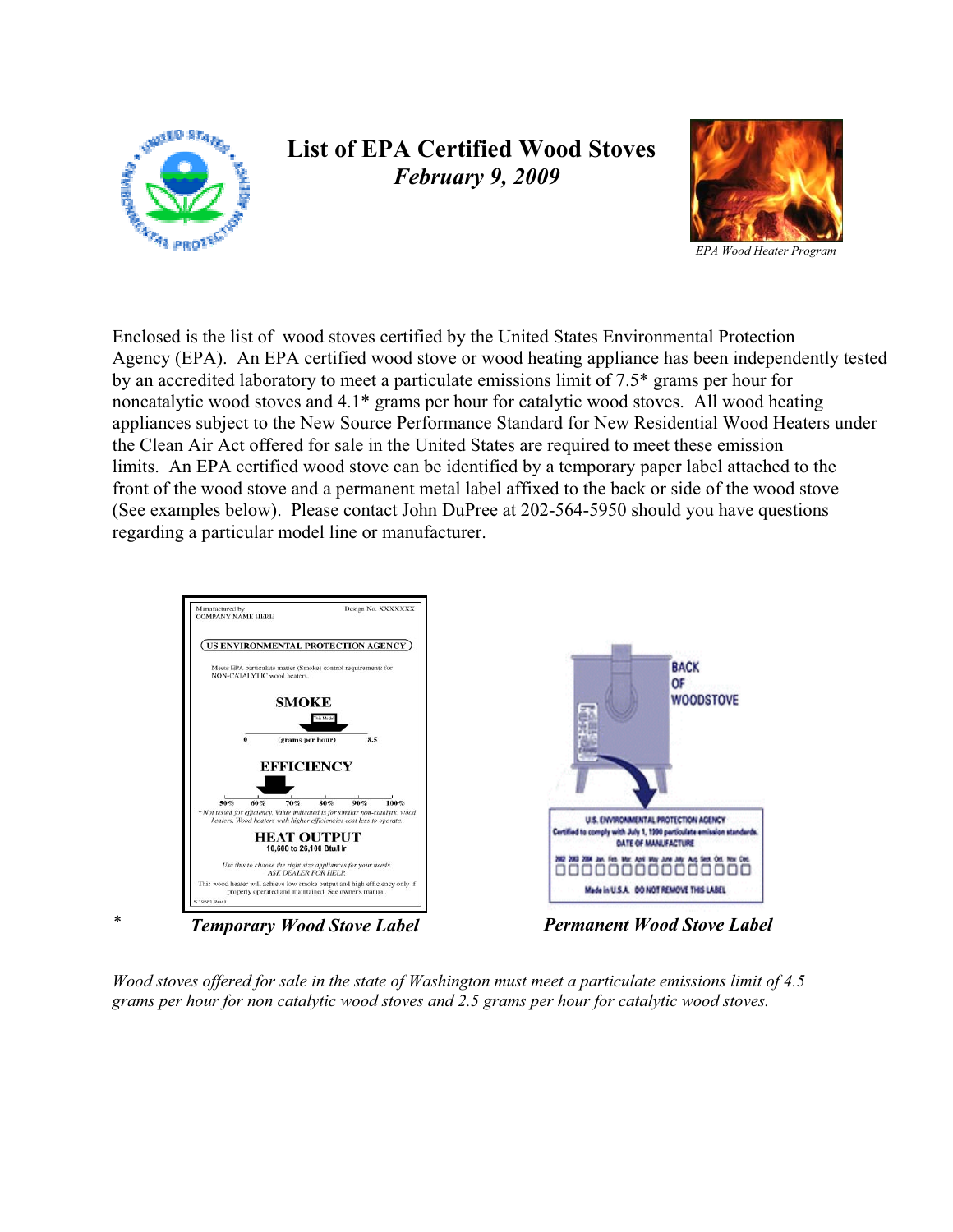| Aladdin Hearth Products<br>Sunburst II Model 2208<br>11500-36300<br>4.4<br>63<br>Non catalytic<br>Erik SW II Catalytic Environmentalist SSW-10<br>1.2<br>9800-46900<br>72<br>American Road Equipment Company<br>Catalytic<br>$\overline{4}$<br>11,842-24,288<br>63<br>Amesti LTDA<br>Rondo 450<br>Non catalytic<br>4.4<br>Appalachian Stove & Fabricators, Inc.<br>Heritage Classic A, T16, Cast heat & Catskill<br>63<br>10,300-31,200<br>Non catalytic<br>63<br>Heritage Classic; Model Numbers T16 & VT1<br>6.81<br>11057-31327<br>Appalachian Stove & Fabricators, Inc.<br>Non catalytic<br>32-BW-XL-88, Gemini-XLB 1989<br>72<br>Appalachian Stove & Fabricators, Inc.<br>$\overline{4}$<br>8400-19800<br>Catalytic<br>72<br>4.5<br>28 CD<br>9500-16300<br>Appalachian Stove & Fabricators, Inc.<br>Catalytic<br>72<br>36-BW-1988<br>3.9<br>9500-19300<br>Catalytic<br>Appalachian Stove & Fabricators, Inc.<br>Appalachian Stove & Fabricators, Inc.<br>Trailmaster 4N1-XL<br>4.7<br>9600-19600<br>72<br>Catalytic<br>$\overline{72}$<br>Trailmaster Model 4N1-XL II<br>3.4<br>10100-26900<br>Appalachian Stove & Fabricators, Inc.<br>Catalytic<br>Appalachian Stove & Fabricators, Inc.<br>2.5<br>72<br>Model 32-BW<br>10400-24500<br>Catalytic<br>Appalachian Stove & Fabricators, Inc.<br>Model 52 WXL 1988<br>4.2<br>10500-15400<br>72<br>Catalytic<br>2.8<br>72<br>Appalachian Stove & Fabricators, Inc.<br>Model 360-CR<br>10600-29100<br>Catalytic<br>Appalachian Stove & Fabricators, Inc.<br>Model 36 BW<br>3.3<br>10600-30200<br>72<br>Catalytic<br>Model 30-CD<br>3.7<br>72<br>Appalachian Stove & Fabricators, Inc.<br>8500-21400<br>Catalytic<br>63<br>Optima PS1<br>0.87<br>Archgard Industries, Ltd.<br>10,196-29,581<br>Non catalytic<br>63<br>Archgard Industries, Ltd.<br>Chalet 1600 and Chalet 1600 Insert<br>2.88<br>10,611-29,181<br>Non catalytic<br>63<br>Chalet 1800<br>3.62<br>Non catalytic<br>Archgard Industries, Ltd.<br>10,700-35,500<br>63<br>Esprit Wood 119.1<br>6.3<br>Non catalytic<br>Austroflamm Industries Inc.<br>11400-43600<br>11800-46800<br>78<br>Pellet<br>Austroflamm Industries Inc.<br>Irony M<br>6.6<br>2.7<br>78<br>Integra C1121, II<br>9300-31100<br>Pellet<br>Austroflamm Industries Inc.<br>2.7<br>63<br><b>Barbeques Galore/Pricotech</b><br>Rosewood<br>11600-36200<br>Non catalytic<br>Blaze King Industries, Inc.<br>Briarwood II/90<br>3.5<br>10600-36000<br>63<br>Non catalytic<br>Eagle/Pioneer E90, PZ-90, Briarwood XE-90,<br>5.2<br>63<br>Blaze King Industries, Inc.<br>13500-38000<br>Non catalytic<br>Blaze King Industries, Inc.<br>Blaze King, Royal Guardian RGT-3001<br>5.8<br>9400-39800<br>63<br>Non catalytic<br>3<br>6800-57100<br>72<br>Blaze King Industries, Inc.<br>Blaze King, Royal Heir RHT-2100<br>Catalytic<br>2.5<br>$\overline{72}$<br>Blaze King Industries, Inc.<br>Blaze King, Royal Heir RHT-2200, 2250<br>7700-31100<br>Catalytic<br>72<br>Blaze King Industries, Inc.<br>Blaze King, Princess Catalytic PEJ-1002<br>3.7<br>8400-35400<br>Catalytic<br>$\overline{72}$<br>Blaze King Industries, Inc.<br>Blaze King, King Catalytic KEJ-1101<br>1.9<br>9000-35300<br>Catalytic<br>2.2<br>72<br>Blaze King Industries, Inc.<br>Blaze King, King Catalytic Insert KEI-1300<br>10100-34500<br>Catalytic<br>Blaze King Industries, Inc.<br>Blaze King PEJ 1003<br>3.5<br>72<br>10300-41600<br>Catalytic<br>Heat Pro C210<br>2.1<br>10700-43300<br>72<br>Blaze King Industries, Inc.<br>Catalytic<br>Princess PEJ 1006<br>2.4<br>72<br>Blaze King Industries, Inc.<br>12000-35600<br>Catalytic<br>Blaze King Industries, Inc.<br>Princess Insert Model PI 1010A<br>$\overline{2}$<br>7,200-29,500<br>72<br>Catalytic<br>3.9<br>72<br>Blaze King Industries, Inc.<br>Blaze King KEJ-1102<br>7900-42600<br>Catalytic<br>Blaze King Princess Insert Model PI 1010<br>2.8<br>72<br>Blaze King Industries, Inc.<br>9,300-31,200<br>Catalytic<br>1.76<br>72<br>Blaze King Industries, Inc.<br>Blaze King KEJ 1107<br>9100-39800<br>Catalytic<br>72<br>Blaze King Industries, Inc.<br>Heat Pro C110<br>2.8<br>9600-32400<br>Catalytic<br>78<br>Blaze King Industries, Inc.<br>Blaze King, Auto Light PAL-4000<br>2.5<br>12200-33700<br>Pellet<br>Ceramiche Savio di Elio & C. s.n.c.<br>Real Castelllo di Moncaueri/Castllo Della Ven<br>5.6<br>10100-24200<br>63<br>Non catalytic<br>5.1<br>63<br>Ceramiche Savio di Elio & C. s.n.c.<br>Catellante di Castellante and Real Castillo di<br>11200-40800<br>Non catalytic<br>Vermont Castings Defiant 1610<br>2.9<br>10,000-30,000<br>63<br><b>CFM Corporation</b><br>Non catalytic<br>63<br><b>CFM Corporation</b><br>DutchWest Medium 2478<br>1.5<br>10,600-25,300<br>Non catalytic<br>63<br><b>CFM Corporation</b><br><b>EWF 30</b><br>3.5<br>11,100-40,500<br>Non catalytic<br><b>CFM Corporation</b><br>DutchWest Large 2479<br>1.31<br>11,300-26,500<br>63<br>Non catalytic<br>$\overline{5}$<br>63<br>FW247001 to FE247004 and JW1000PF1<br><b>CFM Corporation</b><br>11500-18900<br>Non catalytic<br><b>CFM Corporation</b><br>DutchWest Small Model<br>1.41<br>63<br>7,800-25,100<br>Non catalytic<br>63<br><b>CFM Corporation</b><br>Aspen 1920 & Plymouth HWS10<br>4.3<br>9100-18000<br>Non catalytic<br>CW2500X00, CW2500X02, JW2500X00,CJW<br>4.7<br>63<br><b>CFM Corporation</b><br>9500-57800<br>Non catalytic<br>72<br><b>CFM Corporation</b><br>Model EWF 36A<br>2.4<br>11,300-75,500<br>Catalytic<br>S27X/S28X & FW27 Series, CJW1500L02, J\<br>4.4<br>10300-29200<br>63<br>CFM Corporation (Jacuzzi Leisure Products, Inc.)<br>Non catalytic | <b>Manufacturer Name</b>                         | <b>Model Name</b>                      | <b>Emissino Rate G/HR</b> | <b>Heat Output G/HR</b> | <b>Default Efficiency</b> | <b>Type</b>   |
|------------------------------------------------------------------------------------------------------------------------------------------------------------------------------------------------------------------------------------------------------------------------------------------------------------------------------------------------------------------------------------------------------------------------------------------------------------------------------------------------------------------------------------------------------------------------------------------------------------------------------------------------------------------------------------------------------------------------------------------------------------------------------------------------------------------------------------------------------------------------------------------------------------------------------------------------------------------------------------------------------------------------------------------------------------------------------------------------------------------------------------------------------------------------------------------------------------------------------------------------------------------------------------------------------------------------------------------------------------------------------------------------------------------------------------------------------------------------------------------------------------------------------------------------------------------------------------------------------------------------------------------------------------------------------------------------------------------------------------------------------------------------------------------------------------------------------------------------------------------------------------------------------------------------------------------------------------------------------------------------------------------------------------------------------------------------------------------------------------------------------------------------------------------------------------------------------------------------------------------------------------------------------------------------------------------------------------------------------------------------------------------------------------------------------------------------------------------------------------------------------------------------------------------------------------------------------------------------------------------------------------------------------------------------------------------------------------------------------------------------------------------------------------------------------------------------------------------------------------------------------------------------------------------------------------------------------------------------------------------------------------------------------------------------------------------------------------------------------------------------------------------------------------------------------------------------------------------------------------------------------------------------------------------------------------------------------------------------------------------------------------------------------------------------------------------------------------------------------------------------------------------------------------------------------------------------------------------------------------------------------------------------------------------------------------------------------------------------------------------------------------------------------------------------------------------------------------------------------------------------------------------------------------------------------------------------------------------------------------------------------------------------------------------------------------------------------------------------------------------------------------------------------------------------------------------------------------------------------------------------------------------------------------------------------------------------------------------------------------------------------------------------------------------------------------------------------------------------------------------------------------------------------------------------------------------------------------------------------------------------------------------------------------------------------------------------------------------------------------------------------------------------------------------------------------------------------------------------------------------------------------------------------------------------------------------------------------------------------------------------------------------------------------------------------------------------------------------------------------------------------------------------------------------------------------------------------------------------------------------------------------------------------------------------------------------------------------------------------------------------------------------------------------------------------------------------------------------------------------------------------------------------------------------------------------------------------------------------------|--------------------------------------------------|----------------------------------------|---------------------------|-------------------------|---------------------------|---------------|
|                                                                                                                                                                                                                                                                                                                                                                                                                                                                                                                                                                                                                                                                                                                                                                                                                                                                                                                                                                                                                                                                                                                                                                                                                                                                                                                                                                                                                                                                                                                                                                                                                                                                                                                                                                                                                                                                                                                                                                                                                                                                                                                                                                                                                                                                                                                                                                                                                                                                                                                                                                                                                                                                                                                                                                                                                                                                                                                                                                                                                                                                                                                                                                                                                                                                                                                                                                                                                                                                                                                                                                                                                                                                                                                                                                                                                                                                                                                                                                                                                                                                                                                                                                                                                                                                                                                                                                                                                                                                                                                                                                                                                                                                                                                                                                                                                                                                                                                                                                                                                                                                                                                                                                                                                                                                                                                                                                                                                                                                                                                                                                                                      |                                                  |                                        |                           |                         |                           |               |
|                                                                                                                                                                                                                                                                                                                                                                                                                                                                                                                                                                                                                                                                                                                                                                                                                                                                                                                                                                                                                                                                                                                                                                                                                                                                                                                                                                                                                                                                                                                                                                                                                                                                                                                                                                                                                                                                                                                                                                                                                                                                                                                                                                                                                                                                                                                                                                                                                                                                                                                                                                                                                                                                                                                                                                                                                                                                                                                                                                                                                                                                                                                                                                                                                                                                                                                                                                                                                                                                                                                                                                                                                                                                                                                                                                                                                                                                                                                                                                                                                                                                                                                                                                                                                                                                                                                                                                                                                                                                                                                                                                                                                                                                                                                                                                                                                                                                                                                                                                                                                                                                                                                                                                                                                                                                                                                                                                                                                                                                                                                                                                                                      |                                                  |                                        |                           |                         |                           |               |
|                                                                                                                                                                                                                                                                                                                                                                                                                                                                                                                                                                                                                                                                                                                                                                                                                                                                                                                                                                                                                                                                                                                                                                                                                                                                                                                                                                                                                                                                                                                                                                                                                                                                                                                                                                                                                                                                                                                                                                                                                                                                                                                                                                                                                                                                                                                                                                                                                                                                                                                                                                                                                                                                                                                                                                                                                                                                                                                                                                                                                                                                                                                                                                                                                                                                                                                                                                                                                                                                                                                                                                                                                                                                                                                                                                                                                                                                                                                                                                                                                                                                                                                                                                                                                                                                                                                                                                                                                                                                                                                                                                                                                                                                                                                                                                                                                                                                                                                                                                                                                                                                                                                                                                                                                                                                                                                                                                                                                                                                                                                                                                                                      |                                                  |                                        |                           |                         |                           |               |
|                                                                                                                                                                                                                                                                                                                                                                                                                                                                                                                                                                                                                                                                                                                                                                                                                                                                                                                                                                                                                                                                                                                                                                                                                                                                                                                                                                                                                                                                                                                                                                                                                                                                                                                                                                                                                                                                                                                                                                                                                                                                                                                                                                                                                                                                                                                                                                                                                                                                                                                                                                                                                                                                                                                                                                                                                                                                                                                                                                                                                                                                                                                                                                                                                                                                                                                                                                                                                                                                                                                                                                                                                                                                                                                                                                                                                                                                                                                                                                                                                                                                                                                                                                                                                                                                                                                                                                                                                                                                                                                                                                                                                                                                                                                                                                                                                                                                                                                                                                                                                                                                                                                                                                                                                                                                                                                                                                                                                                                                                                                                                                                                      |                                                  |                                        |                           |                         |                           |               |
|                                                                                                                                                                                                                                                                                                                                                                                                                                                                                                                                                                                                                                                                                                                                                                                                                                                                                                                                                                                                                                                                                                                                                                                                                                                                                                                                                                                                                                                                                                                                                                                                                                                                                                                                                                                                                                                                                                                                                                                                                                                                                                                                                                                                                                                                                                                                                                                                                                                                                                                                                                                                                                                                                                                                                                                                                                                                                                                                                                                                                                                                                                                                                                                                                                                                                                                                                                                                                                                                                                                                                                                                                                                                                                                                                                                                                                                                                                                                                                                                                                                                                                                                                                                                                                                                                                                                                                                                                                                                                                                                                                                                                                                                                                                                                                                                                                                                                                                                                                                                                                                                                                                                                                                                                                                                                                                                                                                                                                                                                                                                                                                                      |                                                  |                                        |                           |                         |                           |               |
|                                                                                                                                                                                                                                                                                                                                                                                                                                                                                                                                                                                                                                                                                                                                                                                                                                                                                                                                                                                                                                                                                                                                                                                                                                                                                                                                                                                                                                                                                                                                                                                                                                                                                                                                                                                                                                                                                                                                                                                                                                                                                                                                                                                                                                                                                                                                                                                                                                                                                                                                                                                                                                                                                                                                                                                                                                                                                                                                                                                                                                                                                                                                                                                                                                                                                                                                                                                                                                                                                                                                                                                                                                                                                                                                                                                                                                                                                                                                                                                                                                                                                                                                                                                                                                                                                                                                                                                                                                                                                                                                                                                                                                                                                                                                                                                                                                                                                                                                                                                                                                                                                                                                                                                                                                                                                                                                                                                                                                                                                                                                                                                                      |                                                  |                                        |                           |                         |                           |               |
|                                                                                                                                                                                                                                                                                                                                                                                                                                                                                                                                                                                                                                                                                                                                                                                                                                                                                                                                                                                                                                                                                                                                                                                                                                                                                                                                                                                                                                                                                                                                                                                                                                                                                                                                                                                                                                                                                                                                                                                                                                                                                                                                                                                                                                                                                                                                                                                                                                                                                                                                                                                                                                                                                                                                                                                                                                                                                                                                                                                                                                                                                                                                                                                                                                                                                                                                                                                                                                                                                                                                                                                                                                                                                                                                                                                                                                                                                                                                                                                                                                                                                                                                                                                                                                                                                                                                                                                                                                                                                                                                                                                                                                                                                                                                                                                                                                                                                                                                                                                                                                                                                                                                                                                                                                                                                                                                                                                                                                                                                                                                                                                                      |                                                  |                                        |                           |                         |                           |               |
|                                                                                                                                                                                                                                                                                                                                                                                                                                                                                                                                                                                                                                                                                                                                                                                                                                                                                                                                                                                                                                                                                                                                                                                                                                                                                                                                                                                                                                                                                                                                                                                                                                                                                                                                                                                                                                                                                                                                                                                                                                                                                                                                                                                                                                                                                                                                                                                                                                                                                                                                                                                                                                                                                                                                                                                                                                                                                                                                                                                                                                                                                                                                                                                                                                                                                                                                                                                                                                                                                                                                                                                                                                                                                                                                                                                                                                                                                                                                                                                                                                                                                                                                                                                                                                                                                                                                                                                                                                                                                                                                                                                                                                                                                                                                                                                                                                                                                                                                                                                                                                                                                                                                                                                                                                                                                                                                                                                                                                                                                                                                                                                                      |                                                  |                                        |                           |                         |                           |               |
|                                                                                                                                                                                                                                                                                                                                                                                                                                                                                                                                                                                                                                                                                                                                                                                                                                                                                                                                                                                                                                                                                                                                                                                                                                                                                                                                                                                                                                                                                                                                                                                                                                                                                                                                                                                                                                                                                                                                                                                                                                                                                                                                                                                                                                                                                                                                                                                                                                                                                                                                                                                                                                                                                                                                                                                                                                                                                                                                                                                                                                                                                                                                                                                                                                                                                                                                                                                                                                                                                                                                                                                                                                                                                                                                                                                                                                                                                                                                                                                                                                                                                                                                                                                                                                                                                                                                                                                                                                                                                                                                                                                                                                                                                                                                                                                                                                                                                                                                                                                                                                                                                                                                                                                                                                                                                                                                                                                                                                                                                                                                                                                                      |                                                  |                                        |                           |                         |                           |               |
|                                                                                                                                                                                                                                                                                                                                                                                                                                                                                                                                                                                                                                                                                                                                                                                                                                                                                                                                                                                                                                                                                                                                                                                                                                                                                                                                                                                                                                                                                                                                                                                                                                                                                                                                                                                                                                                                                                                                                                                                                                                                                                                                                                                                                                                                                                                                                                                                                                                                                                                                                                                                                                                                                                                                                                                                                                                                                                                                                                                                                                                                                                                                                                                                                                                                                                                                                                                                                                                                                                                                                                                                                                                                                                                                                                                                                                                                                                                                                                                                                                                                                                                                                                                                                                                                                                                                                                                                                                                                                                                                                                                                                                                                                                                                                                                                                                                                                                                                                                                                                                                                                                                                                                                                                                                                                                                                                                                                                                                                                                                                                                                                      |                                                  |                                        |                           |                         |                           |               |
|                                                                                                                                                                                                                                                                                                                                                                                                                                                                                                                                                                                                                                                                                                                                                                                                                                                                                                                                                                                                                                                                                                                                                                                                                                                                                                                                                                                                                                                                                                                                                                                                                                                                                                                                                                                                                                                                                                                                                                                                                                                                                                                                                                                                                                                                                                                                                                                                                                                                                                                                                                                                                                                                                                                                                                                                                                                                                                                                                                                                                                                                                                                                                                                                                                                                                                                                                                                                                                                                                                                                                                                                                                                                                                                                                                                                                                                                                                                                                                                                                                                                                                                                                                                                                                                                                                                                                                                                                                                                                                                                                                                                                                                                                                                                                                                                                                                                                                                                                                                                                                                                                                                                                                                                                                                                                                                                                                                                                                                                                                                                                                                                      |                                                  |                                        |                           |                         |                           |               |
|                                                                                                                                                                                                                                                                                                                                                                                                                                                                                                                                                                                                                                                                                                                                                                                                                                                                                                                                                                                                                                                                                                                                                                                                                                                                                                                                                                                                                                                                                                                                                                                                                                                                                                                                                                                                                                                                                                                                                                                                                                                                                                                                                                                                                                                                                                                                                                                                                                                                                                                                                                                                                                                                                                                                                                                                                                                                                                                                                                                                                                                                                                                                                                                                                                                                                                                                                                                                                                                                                                                                                                                                                                                                                                                                                                                                                                                                                                                                                                                                                                                                                                                                                                                                                                                                                                                                                                                                                                                                                                                                                                                                                                                                                                                                                                                                                                                                                                                                                                                                                                                                                                                                                                                                                                                                                                                                                                                                                                                                                                                                                                                                      |                                                  |                                        |                           |                         |                           |               |
|                                                                                                                                                                                                                                                                                                                                                                                                                                                                                                                                                                                                                                                                                                                                                                                                                                                                                                                                                                                                                                                                                                                                                                                                                                                                                                                                                                                                                                                                                                                                                                                                                                                                                                                                                                                                                                                                                                                                                                                                                                                                                                                                                                                                                                                                                                                                                                                                                                                                                                                                                                                                                                                                                                                                                                                                                                                                                                                                                                                                                                                                                                                                                                                                                                                                                                                                                                                                                                                                                                                                                                                                                                                                                                                                                                                                                                                                                                                                                                                                                                                                                                                                                                                                                                                                                                                                                                                                                                                                                                                                                                                                                                                                                                                                                                                                                                                                                                                                                                                                                                                                                                                                                                                                                                                                                                                                                                                                                                                                                                                                                                                                      |                                                  |                                        |                           |                         |                           |               |
|                                                                                                                                                                                                                                                                                                                                                                                                                                                                                                                                                                                                                                                                                                                                                                                                                                                                                                                                                                                                                                                                                                                                                                                                                                                                                                                                                                                                                                                                                                                                                                                                                                                                                                                                                                                                                                                                                                                                                                                                                                                                                                                                                                                                                                                                                                                                                                                                                                                                                                                                                                                                                                                                                                                                                                                                                                                                                                                                                                                                                                                                                                                                                                                                                                                                                                                                                                                                                                                                                                                                                                                                                                                                                                                                                                                                                                                                                                                                                                                                                                                                                                                                                                                                                                                                                                                                                                                                                                                                                                                                                                                                                                                                                                                                                                                                                                                                                                                                                                                                                                                                                                                                                                                                                                                                                                                                                                                                                                                                                                                                                                                                      |                                                  |                                        |                           |                         |                           |               |
|                                                                                                                                                                                                                                                                                                                                                                                                                                                                                                                                                                                                                                                                                                                                                                                                                                                                                                                                                                                                                                                                                                                                                                                                                                                                                                                                                                                                                                                                                                                                                                                                                                                                                                                                                                                                                                                                                                                                                                                                                                                                                                                                                                                                                                                                                                                                                                                                                                                                                                                                                                                                                                                                                                                                                                                                                                                                                                                                                                                                                                                                                                                                                                                                                                                                                                                                                                                                                                                                                                                                                                                                                                                                                                                                                                                                                                                                                                                                                                                                                                                                                                                                                                                                                                                                                                                                                                                                                                                                                                                                                                                                                                                                                                                                                                                                                                                                                                                                                                                                                                                                                                                                                                                                                                                                                                                                                                                                                                                                                                                                                                                                      |                                                  |                                        |                           |                         |                           |               |
|                                                                                                                                                                                                                                                                                                                                                                                                                                                                                                                                                                                                                                                                                                                                                                                                                                                                                                                                                                                                                                                                                                                                                                                                                                                                                                                                                                                                                                                                                                                                                                                                                                                                                                                                                                                                                                                                                                                                                                                                                                                                                                                                                                                                                                                                                                                                                                                                                                                                                                                                                                                                                                                                                                                                                                                                                                                                                                                                                                                                                                                                                                                                                                                                                                                                                                                                                                                                                                                                                                                                                                                                                                                                                                                                                                                                                                                                                                                                                                                                                                                                                                                                                                                                                                                                                                                                                                                                                                                                                                                                                                                                                                                                                                                                                                                                                                                                                                                                                                                                                                                                                                                                                                                                                                                                                                                                                                                                                                                                                                                                                                                                      |                                                  |                                        |                           |                         |                           |               |
|                                                                                                                                                                                                                                                                                                                                                                                                                                                                                                                                                                                                                                                                                                                                                                                                                                                                                                                                                                                                                                                                                                                                                                                                                                                                                                                                                                                                                                                                                                                                                                                                                                                                                                                                                                                                                                                                                                                                                                                                                                                                                                                                                                                                                                                                                                                                                                                                                                                                                                                                                                                                                                                                                                                                                                                                                                                                                                                                                                                                                                                                                                                                                                                                                                                                                                                                                                                                                                                                                                                                                                                                                                                                                                                                                                                                                                                                                                                                                                                                                                                                                                                                                                                                                                                                                                                                                                                                                                                                                                                                                                                                                                                                                                                                                                                                                                                                                                                                                                                                                                                                                                                                                                                                                                                                                                                                                                                                                                                                                                                                                                                                      |                                                  |                                        |                           |                         |                           |               |
|                                                                                                                                                                                                                                                                                                                                                                                                                                                                                                                                                                                                                                                                                                                                                                                                                                                                                                                                                                                                                                                                                                                                                                                                                                                                                                                                                                                                                                                                                                                                                                                                                                                                                                                                                                                                                                                                                                                                                                                                                                                                                                                                                                                                                                                                                                                                                                                                                                                                                                                                                                                                                                                                                                                                                                                                                                                                                                                                                                                                                                                                                                                                                                                                                                                                                                                                                                                                                                                                                                                                                                                                                                                                                                                                                                                                                                                                                                                                                                                                                                                                                                                                                                                                                                                                                                                                                                                                                                                                                                                                                                                                                                                                                                                                                                                                                                                                                                                                                                                                                                                                                                                                                                                                                                                                                                                                                                                                                                                                                                                                                                                                      |                                                  |                                        |                           |                         |                           |               |
|                                                                                                                                                                                                                                                                                                                                                                                                                                                                                                                                                                                                                                                                                                                                                                                                                                                                                                                                                                                                                                                                                                                                                                                                                                                                                                                                                                                                                                                                                                                                                                                                                                                                                                                                                                                                                                                                                                                                                                                                                                                                                                                                                                                                                                                                                                                                                                                                                                                                                                                                                                                                                                                                                                                                                                                                                                                                                                                                                                                                                                                                                                                                                                                                                                                                                                                                                                                                                                                                                                                                                                                                                                                                                                                                                                                                                                                                                                                                                                                                                                                                                                                                                                                                                                                                                                                                                                                                                                                                                                                                                                                                                                                                                                                                                                                                                                                                                                                                                                                                                                                                                                                                                                                                                                                                                                                                                                                                                                                                                                                                                                                                      |                                                  |                                        |                           |                         |                           |               |
|                                                                                                                                                                                                                                                                                                                                                                                                                                                                                                                                                                                                                                                                                                                                                                                                                                                                                                                                                                                                                                                                                                                                                                                                                                                                                                                                                                                                                                                                                                                                                                                                                                                                                                                                                                                                                                                                                                                                                                                                                                                                                                                                                                                                                                                                                                                                                                                                                                                                                                                                                                                                                                                                                                                                                                                                                                                                                                                                                                                                                                                                                                                                                                                                                                                                                                                                                                                                                                                                                                                                                                                                                                                                                                                                                                                                                                                                                                                                                                                                                                                                                                                                                                                                                                                                                                                                                                                                                                                                                                                                                                                                                                                                                                                                                                                                                                                                                                                                                                                                                                                                                                                                                                                                                                                                                                                                                                                                                                                                                                                                                                                                      |                                                  |                                        |                           |                         |                           |               |
|                                                                                                                                                                                                                                                                                                                                                                                                                                                                                                                                                                                                                                                                                                                                                                                                                                                                                                                                                                                                                                                                                                                                                                                                                                                                                                                                                                                                                                                                                                                                                                                                                                                                                                                                                                                                                                                                                                                                                                                                                                                                                                                                                                                                                                                                                                                                                                                                                                                                                                                                                                                                                                                                                                                                                                                                                                                                                                                                                                                                                                                                                                                                                                                                                                                                                                                                                                                                                                                                                                                                                                                                                                                                                                                                                                                                                                                                                                                                                                                                                                                                                                                                                                                                                                                                                                                                                                                                                                                                                                                                                                                                                                                                                                                                                                                                                                                                                                                                                                                                                                                                                                                                                                                                                                                                                                                                                                                                                                                                                                                                                                                                      |                                                  |                                        |                           |                         |                           |               |
|                                                                                                                                                                                                                                                                                                                                                                                                                                                                                                                                                                                                                                                                                                                                                                                                                                                                                                                                                                                                                                                                                                                                                                                                                                                                                                                                                                                                                                                                                                                                                                                                                                                                                                                                                                                                                                                                                                                                                                                                                                                                                                                                                                                                                                                                                                                                                                                                                                                                                                                                                                                                                                                                                                                                                                                                                                                                                                                                                                                                                                                                                                                                                                                                                                                                                                                                                                                                                                                                                                                                                                                                                                                                                                                                                                                                                                                                                                                                                                                                                                                                                                                                                                                                                                                                                                                                                                                                                                                                                                                                                                                                                                                                                                                                                                                                                                                                                                                                                                                                                                                                                                                                                                                                                                                                                                                                                                                                                                                                                                                                                                                                      |                                                  |                                        |                           |                         |                           |               |
|                                                                                                                                                                                                                                                                                                                                                                                                                                                                                                                                                                                                                                                                                                                                                                                                                                                                                                                                                                                                                                                                                                                                                                                                                                                                                                                                                                                                                                                                                                                                                                                                                                                                                                                                                                                                                                                                                                                                                                                                                                                                                                                                                                                                                                                                                                                                                                                                                                                                                                                                                                                                                                                                                                                                                                                                                                                                                                                                                                                                                                                                                                                                                                                                                                                                                                                                                                                                                                                                                                                                                                                                                                                                                                                                                                                                                                                                                                                                                                                                                                                                                                                                                                                                                                                                                                                                                                                                                                                                                                                                                                                                                                                                                                                                                                                                                                                                                                                                                                                                                                                                                                                                                                                                                                                                                                                                                                                                                                                                                                                                                                                                      |                                                  |                                        |                           |                         |                           |               |
|                                                                                                                                                                                                                                                                                                                                                                                                                                                                                                                                                                                                                                                                                                                                                                                                                                                                                                                                                                                                                                                                                                                                                                                                                                                                                                                                                                                                                                                                                                                                                                                                                                                                                                                                                                                                                                                                                                                                                                                                                                                                                                                                                                                                                                                                                                                                                                                                                                                                                                                                                                                                                                                                                                                                                                                                                                                                                                                                                                                                                                                                                                                                                                                                                                                                                                                                                                                                                                                                                                                                                                                                                                                                                                                                                                                                                                                                                                                                                                                                                                                                                                                                                                                                                                                                                                                                                                                                                                                                                                                                                                                                                                                                                                                                                                                                                                                                                                                                                                                                                                                                                                                                                                                                                                                                                                                                                                                                                                                                                                                                                                                                      |                                                  |                                        |                           |                         |                           |               |
|                                                                                                                                                                                                                                                                                                                                                                                                                                                                                                                                                                                                                                                                                                                                                                                                                                                                                                                                                                                                                                                                                                                                                                                                                                                                                                                                                                                                                                                                                                                                                                                                                                                                                                                                                                                                                                                                                                                                                                                                                                                                                                                                                                                                                                                                                                                                                                                                                                                                                                                                                                                                                                                                                                                                                                                                                                                                                                                                                                                                                                                                                                                                                                                                                                                                                                                                                                                                                                                                                                                                                                                                                                                                                                                                                                                                                                                                                                                                                                                                                                                                                                                                                                                                                                                                                                                                                                                                                                                                                                                                                                                                                                                                                                                                                                                                                                                                                                                                                                                                                                                                                                                                                                                                                                                                                                                                                                                                                                                                                                                                                                                                      |                                                  |                                        |                           |                         |                           |               |
|                                                                                                                                                                                                                                                                                                                                                                                                                                                                                                                                                                                                                                                                                                                                                                                                                                                                                                                                                                                                                                                                                                                                                                                                                                                                                                                                                                                                                                                                                                                                                                                                                                                                                                                                                                                                                                                                                                                                                                                                                                                                                                                                                                                                                                                                                                                                                                                                                                                                                                                                                                                                                                                                                                                                                                                                                                                                                                                                                                                                                                                                                                                                                                                                                                                                                                                                                                                                                                                                                                                                                                                                                                                                                                                                                                                                                                                                                                                                                                                                                                                                                                                                                                                                                                                                                                                                                                                                                                                                                                                                                                                                                                                                                                                                                                                                                                                                                                                                                                                                                                                                                                                                                                                                                                                                                                                                                                                                                                                                                                                                                                                                      |                                                  |                                        |                           |                         |                           |               |
|                                                                                                                                                                                                                                                                                                                                                                                                                                                                                                                                                                                                                                                                                                                                                                                                                                                                                                                                                                                                                                                                                                                                                                                                                                                                                                                                                                                                                                                                                                                                                                                                                                                                                                                                                                                                                                                                                                                                                                                                                                                                                                                                                                                                                                                                                                                                                                                                                                                                                                                                                                                                                                                                                                                                                                                                                                                                                                                                                                                                                                                                                                                                                                                                                                                                                                                                                                                                                                                                                                                                                                                                                                                                                                                                                                                                                                                                                                                                                                                                                                                                                                                                                                                                                                                                                                                                                                                                                                                                                                                                                                                                                                                                                                                                                                                                                                                                                                                                                                                                                                                                                                                                                                                                                                                                                                                                                                                                                                                                                                                                                                                                      |                                                  |                                        |                           |                         |                           |               |
|                                                                                                                                                                                                                                                                                                                                                                                                                                                                                                                                                                                                                                                                                                                                                                                                                                                                                                                                                                                                                                                                                                                                                                                                                                                                                                                                                                                                                                                                                                                                                                                                                                                                                                                                                                                                                                                                                                                                                                                                                                                                                                                                                                                                                                                                                                                                                                                                                                                                                                                                                                                                                                                                                                                                                                                                                                                                                                                                                                                                                                                                                                                                                                                                                                                                                                                                                                                                                                                                                                                                                                                                                                                                                                                                                                                                                                                                                                                                                                                                                                                                                                                                                                                                                                                                                                                                                                                                                                                                                                                                                                                                                                                                                                                                                                                                                                                                                                                                                                                                                                                                                                                                                                                                                                                                                                                                                                                                                                                                                                                                                                                                      |                                                  |                                        |                           |                         |                           |               |
|                                                                                                                                                                                                                                                                                                                                                                                                                                                                                                                                                                                                                                                                                                                                                                                                                                                                                                                                                                                                                                                                                                                                                                                                                                                                                                                                                                                                                                                                                                                                                                                                                                                                                                                                                                                                                                                                                                                                                                                                                                                                                                                                                                                                                                                                                                                                                                                                                                                                                                                                                                                                                                                                                                                                                                                                                                                                                                                                                                                                                                                                                                                                                                                                                                                                                                                                                                                                                                                                                                                                                                                                                                                                                                                                                                                                                                                                                                                                                                                                                                                                                                                                                                                                                                                                                                                                                                                                                                                                                                                                                                                                                                                                                                                                                                                                                                                                                                                                                                                                                                                                                                                                                                                                                                                                                                                                                                                                                                                                                                                                                                                                      |                                                  |                                        |                           |                         |                           |               |
|                                                                                                                                                                                                                                                                                                                                                                                                                                                                                                                                                                                                                                                                                                                                                                                                                                                                                                                                                                                                                                                                                                                                                                                                                                                                                                                                                                                                                                                                                                                                                                                                                                                                                                                                                                                                                                                                                                                                                                                                                                                                                                                                                                                                                                                                                                                                                                                                                                                                                                                                                                                                                                                                                                                                                                                                                                                                                                                                                                                                                                                                                                                                                                                                                                                                                                                                                                                                                                                                                                                                                                                                                                                                                                                                                                                                                                                                                                                                                                                                                                                                                                                                                                                                                                                                                                                                                                                                                                                                                                                                                                                                                                                                                                                                                                                                                                                                                                                                                                                                                                                                                                                                                                                                                                                                                                                                                                                                                                                                                                                                                                                                      |                                                  |                                        |                           |                         |                           |               |
|                                                                                                                                                                                                                                                                                                                                                                                                                                                                                                                                                                                                                                                                                                                                                                                                                                                                                                                                                                                                                                                                                                                                                                                                                                                                                                                                                                                                                                                                                                                                                                                                                                                                                                                                                                                                                                                                                                                                                                                                                                                                                                                                                                                                                                                                                                                                                                                                                                                                                                                                                                                                                                                                                                                                                                                                                                                                                                                                                                                                                                                                                                                                                                                                                                                                                                                                                                                                                                                                                                                                                                                                                                                                                                                                                                                                                                                                                                                                                                                                                                                                                                                                                                                                                                                                                                                                                                                                                                                                                                                                                                                                                                                                                                                                                                                                                                                                                                                                                                                                                                                                                                                                                                                                                                                                                                                                                                                                                                                                                                                                                                                                      |                                                  |                                        |                           |                         |                           |               |
|                                                                                                                                                                                                                                                                                                                                                                                                                                                                                                                                                                                                                                                                                                                                                                                                                                                                                                                                                                                                                                                                                                                                                                                                                                                                                                                                                                                                                                                                                                                                                                                                                                                                                                                                                                                                                                                                                                                                                                                                                                                                                                                                                                                                                                                                                                                                                                                                                                                                                                                                                                                                                                                                                                                                                                                                                                                                                                                                                                                                                                                                                                                                                                                                                                                                                                                                                                                                                                                                                                                                                                                                                                                                                                                                                                                                                                                                                                                                                                                                                                                                                                                                                                                                                                                                                                                                                                                                                                                                                                                                                                                                                                                                                                                                                                                                                                                                                                                                                                                                                                                                                                                                                                                                                                                                                                                                                                                                                                                                                                                                                                                                      |                                                  |                                        |                           |                         |                           |               |
|                                                                                                                                                                                                                                                                                                                                                                                                                                                                                                                                                                                                                                                                                                                                                                                                                                                                                                                                                                                                                                                                                                                                                                                                                                                                                                                                                                                                                                                                                                                                                                                                                                                                                                                                                                                                                                                                                                                                                                                                                                                                                                                                                                                                                                                                                                                                                                                                                                                                                                                                                                                                                                                                                                                                                                                                                                                                                                                                                                                                                                                                                                                                                                                                                                                                                                                                                                                                                                                                                                                                                                                                                                                                                                                                                                                                                                                                                                                                                                                                                                                                                                                                                                                                                                                                                                                                                                                                                                                                                                                                                                                                                                                                                                                                                                                                                                                                                                                                                                                                                                                                                                                                                                                                                                                                                                                                                                                                                                                                                                                                                                                                      |                                                  |                                        |                           |                         |                           |               |
|                                                                                                                                                                                                                                                                                                                                                                                                                                                                                                                                                                                                                                                                                                                                                                                                                                                                                                                                                                                                                                                                                                                                                                                                                                                                                                                                                                                                                                                                                                                                                                                                                                                                                                                                                                                                                                                                                                                                                                                                                                                                                                                                                                                                                                                                                                                                                                                                                                                                                                                                                                                                                                                                                                                                                                                                                                                                                                                                                                                                                                                                                                                                                                                                                                                                                                                                                                                                                                                                                                                                                                                                                                                                                                                                                                                                                                                                                                                                                                                                                                                                                                                                                                                                                                                                                                                                                                                                                                                                                                                                                                                                                                                                                                                                                                                                                                                                                                                                                                                                                                                                                                                                                                                                                                                                                                                                                                                                                                                                                                                                                                                                      |                                                  |                                        |                           |                         |                           |               |
|                                                                                                                                                                                                                                                                                                                                                                                                                                                                                                                                                                                                                                                                                                                                                                                                                                                                                                                                                                                                                                                                                                                                                                                                                                                                                                                                                                                                                                                                                                                                                                                                                                                                                                                                                                                                                                                                                                                                                                                                                                                                                                                                                                                                                                                                                                                                                                                                                                                                                                                                                                                                                                                                                                                                                                                                                                                                                                                                                                                                                                                                                                                                                                                                                                                                                                                                                                                                                                                                                                                                                                                                                                                                                                                                                                                                                                                                                                                                                                                                                                                                                                                                                                                                                                                                                                                                                                                                                                                                                                                                                                                                                                                                                                                                                                                                                                                                                                                                                                                                                                                                                                                                                                                                                                                                                                                                                                                                                                                                                                                                                                                                      |                                                  |                                        |                           |                         |                           |               |
|                                                                                                                                                                                                                                                                                                                                                                                                                                                                                                                                                                                                                                                                                                                                                                                                                                                                                                                                                                                                                                                                                                                                                                                                                                                                                                                                                                                                                                                                                                                                                                                                                                                                                                                                                                                                                                                                                                                                                                                                                                                                                                                                                                                                                                                                                                                                                                                                                                                                                                                                                                                                                                                                                                                                                                                                                                                                                                                                                                                                                                                                                                                                                                                                                                                                                                                                                                                                                                                                                                                                                                                                                                                                                                                                                                                                                                                                                                                                                                                                                                                                                                                                                                                                                                                                                                                                                                                                                                                                                                                                                                                                                                                                                                                                                                                                                                                                                                                                                                                                                                                                                                                                                                                                                                                                                                                                                                                                                                                                                                                                                                                                      |                                                  |                                        |                           |                         |                           |               |
|                                                                                                                                                                                                                                                                                                                                                                                                                                                                                                                                                                                                                                                                                                                                                                                                                                                                                                                                                                                                                                                                                                                                                                                                                                                                                                                                                                                                                                                                                                                                                                                                                                                                                                                                                                                                                                                                                                                                                                                                                                                                                                                                                                                                                                                                                                                                                                                                                                                                                                                                                                                                                                                                                                                                                                                                                                                                                                                                                                                                                                                                                                                                                                                                                                                                                                                                                                                                                                                                                                                                                                                                                                                                                                                                                                                                                                                                                                                                                                                                                                                                                                                                                                                                                                                                                                                                                                                                                                                                                                                                                                                                                                                                                                                                                                                                                                                                                                                                                                                                                                                                                                                                                                                                                                                                                                                                                                                                                                                                                                                                                                                                      |                                                  |                                        |                           |                         |                           |               |
|                                                                                                                                                                                                                                                                                                                                                                                                                                                                                                                                                                                                                                                                                                                                                                                                                                                                                                                                                                                                                                                                                                                                                                                                                                                                                                                                                                                                                                                                                                                                                                                                                                                                                                                                                                                                                                                                                                                                                                                                                                                                                                                                                                                                                                                                                                                                                                                                                                                                                                                                                                                                                                                                                                                                                                                                                                                                                                                                                                                                                                                                                                                                                                                                                                                                                                                                                                                                                                                                                                                                                                                                                                                                                                                                                                                                                                                                                                                                                                                                                                                                                                                                                                                                                                                                                                                                                                                                                                                                                                                                                                                                                                                                                                                                                                                                                                                                                                                                                                                                                                                                                                                                                                                                                                                                                                                                                                                                                                                                                                                                                                                                      |                                                  |                                        |                           |                         |                           |               |
|                                                                                                                                                                                                                                                                                                                                                                                                                                                                                                                                                                                                                                                                                                                                                                                                                                                                                                                                                                                                                                                                                                                                                                                                                                                                                                                                                                                                                                                                                                                                                                                                                                                                                                                                                                                                                                                                                                                                                                                                                                                                                                                                                                                                                                                                                                                                                                                                                                                                                                                                                                                                                                                                                                                                                                                                                                                                                                                                                                                                                                                                                                                                                                                                                                                                                                                                                                                                                                                                                                                                                                                                                                                                                                                                                                                                                                                                                                                                                                                                                                                                                                                                                                                                                                                                                                                                                                                                                                                                                                                                                                                                                                                                                                                                                                                                                                                                                                                                                                                                                                                                                                                                                                                                                                                                                                                                                                                                                                                                                                                                                                                                      |                                                  |                                        |                           |                         |                           |               |
|                                                                                                                                                                                                                                                                                                                                                                                                                                                                                                                                                                                                                                                                                                                                                                                                                                                                                                                                                                                                                                                                                                                                                                                                                                                                                                                                                                                                                                                                                                                                                                                                                                                                                                                                                                                                                                                                                                                                                                                                                                                                                                                                                                                                                                                                                                                                                                                                                                                                                                                                                                                                                                                                                                                                                                                                                                                                                                                                                                                                                                                                                                                                                                                                                                                                                                                                                                                                                                                                                                                                                                                                                                                                                                                                                                                                                                                                                                                                                                                                                                                                                                                                                                                                                                                                                                                                                                                                                                                                                                                                                                                                                                                                                                                                                                                                                                                                                                                                                                                                                                                                                                                                                                                                                                                                                                                                                                                                                                                                                                                                                                                                      |                                                  |                                        |                           |                         |                           |               |
|                                                                                                                                                                                                                                                                                                                                                                                                                                                                                                                                                                                                                                                                                                                                                                                                                                                                                                                                                                                                                                                                                                                                                                                                                                                                                                                                                                                                                                                                                                                                                                                                                                                                                                                                                                                                                                                                                                                                                                                                                                                                                                                                                                                                                                                                                                                                                                                                                                                                                                                                                                                                                                                                                                                                                                                                                                                                                                                                                                                                                                                                                                                                                                                                                                                                                                                                                                                                                                                                                                                                                                                                                                                                                                                                                                                                                                                                                                                                                                                                                                                                                                                                                                                                                                                                                                                                                                                                                                                                                                                                                                                                                                                                                                                                                                                                                                                                                                                                                                                                                                                                                                                                                                                                                                                                                                                                                                                                                                                                                                                                                                                                      |                                                  |                                        |                           |                         |                           |               |
|                                                                                                                                                                                                                                                                                                                                                                                                                                                                                                                                                                                                                                                                                                                                                                                                                                                                                                                                                                                                                                                                                                                                                                                                                                                                                                                                                                                                                                                                                                                                                                                                                                                                                                                                                                                                                                                                                                                                                                                                                                                                                                                                                                                                                                                                                                                                                                                                                                                                                                                                                                                                                                                                                                                                                                                                                                                                                                                                                                                                                                                                                                                                                                                                                                                                                                                                                                                                                                                                                                                                                                                                                                                                                                                                                                                                                                                                                                                                                                                                                                                                                                                                                                                                                                                                                                                                                                                                                                                                                                                                                                                                                                                                                                                                                                                                                                                                                                                                                                                                                                                                                                                                                                                                                                                                                                                                                                                                                                                                                                                                                                                                      |                                                  |                                        |                           |                         |                           |               |
|                                                                                                                                                                                                                                                                                                                                                                                                                                                                                                                                                                                                                                                                                                                                                                                                                                                                                                                                                                                                                                                                                                                                                                                                                                                                                                                                                                                                                                                                                                                                                                                                                                                                                                                                                                                                                                                                                                                                                                                                                                                                                                                                                                                                                                                                                                                                                                                                                                                                                                                                                                                                                                                                                                                                                                                                                                                                                                                                                                                                                                                                                                                                                                                                                                                                                                                                                                                                                                                                                                                                                                                                                                                                                                                                                                                                                                                                                                                                                                                                                                                                                                                                                                                                                                                                                                                                                                                                                                                                                                                                                                                                                                                                                                                                                                                                                                                                                                                                                                                                                                                                                                                                                                                                                                                                                                                                                                                                                                                                                                                                                                                                      |                                                  |                                        |                           |                         |                           |               |
|                                                                                                                                                                                                                                                                                                                                                                                                                                                                                                                                                                                                                                                                                                                                                                                                                                                                                                                                                                                                                                                                                                                                                                                                                                                                                                                                                                                                                                                                                                                                                                                                                                                                                                                                                                                                                                                                                                                                                                                                                                                                                                                                                                                                                                                                                                                                                                                                                                                                                                                                                                                                                                                                                                                                                                                                                                                                                                                                                                                                                                                                                                                                                                                                                                                                                                                                                                                                                                                                                                                                                                                                                                                                                                                                                                                                                                                                                                                                                                                                                                                                                                                                                                                                                                                                                                                                                                                                                                                                                                                                                                                                                                                                                                                                                                                                                                                                                                                                                                                                                                                                                                                                                                                                                                                                                                                                                                                                                                                                                                                                                                                                      |                                                  |                                        |                           |                         |                           |               |
|                                                                                                                                                                                                                                                                                                                                                                                                                                                                                                                                                                                                                                                                                                                                                                                                                                                                                                                                                                                                                                                                                                                                                                                                                                                                                                                                                                                                                                                                                                                                                                                                                                                                                                                                                                                                                                                                                                                                                                                                                                                                                                                                                                                                                                                                                                                                                                                                                                                                                                                                                                                                                                                                                                                                                                                                                                                                                                                                                                                                                                                                                                                                                                                                                                                                                                                                                                                                                                                                                                                                                                                                                                                                                                                                                                                                                                                                                                                                                                                                                                                                                                                                                                                                                                                                                                                                                                                                                                                                                                                                                                                                                                                                                                                                                                                                                                                                                                                                                                                                                                                                                                                                                                                                                                                                                                                                                                                                                                                                                                                                                                                                      |                                                  |                                        |                           |                         |                           |               |
|                                                                                                                                                                                                                                                                                                                                                                                                                                                                                                                                                                                                                                                                                                                                                                                                                                                                                                                                                                                                                                                                                                                                                                                                                                                                                                                                                                                                                                                                                                                                                                                                                                                                                                                                                                                                                                                                                                                                                                                                                                                                                                                                                                                                                                                                                                                                                                                                                                                                                                                                                                                                                                                                                                                                                                                                                                                                                                                                                                                                                                                                                                                                                                                                                                                                                                                                                                                                                                                                                                                                                                                                                                                                                                                                                                                                                                                                                                                                                                                                                                                                                                                                                                                                                                                                                                                                                                                                                                                                                                                                                                                                                                                                                                                                                                                                                                                                                                                                                                                                                                                                                                                                                                                                                                                                                                                                                                                                                                                                                                                                                                                                      |                                                  |                                        |                           |                         |                           |               |
|                                                                                                                                                                                                                                                                                                                                                                                                                                                                                                                                                                                                                                                                                                                                                                                                                                                                                                                                                                                                                                                                                                                                                                                                                                                                                                                                                                                                                                                                                                                                                                                                                                                                                                                                                                                                                                                                                                                                                                                                                                                                                                                                                                                                                                                                                                                                                                                                                                                                                                                                                                                                                                                                                                                                                                                                                                                                                                                                                                                                                                                                                                                                                                                                                                                                                                                                                                                                                                                                                                                                                                                                                                                                                                                                                                                                                                                                                                                                                                                                                                                                                                                                                                                                                                                                                                                                                                                                                                                                                                                                                                                                                                                                                                                                                                                                                                                                                                                                                                                                                                                                                                                                                                                                                                                                                                                                                                                                                                                                                                                                                                                                      |                                                  |                                        |                           |                         |                           |               |
|                                                                                                                                                                                                                                                                                                                                                                                                                                                                                                                                                                                                                                                                                                                                                                                                                                                                                                                                                                                                                                                                                                                                                                                                                                                                                                                                                                                                                                                                                                                                                                                                                                                                                                                                                                                                                                                                                                                                                                                                                                                                                                                                                                                                                                                                                                                                                                                                                                                                                                                                                                                                                                                                                                                                                                                                                                                                                                                                                                                                                                                                                                                                                                                                                                                                                                                                                                                                                                                                                                                                                                                                                                                                                                                                                                                                                                                                                                                                                                                                                                                                                                                                                                                                                                                                                                                                                                                                                                                                                                                                                                                                                                                                                                                                                                                                                                                                                                                                                                                                                                                                                                                                                                                                                                                                                                                                                                                                                                                                                                                                                                                                      |                                                  |                                        |                           |                         |                           |               |
|                                                                                                                                                                                                                                                                                                                                                                                                                                                                                                                                                                                                                                                                                                                                                                                                                                                                                                                                                                                                                                                                                                                                                                                                                                                                                                                                                                                                                                                                                                                                                                                                                                                                                                                                                                                                                                                                                                                                                                                                                                                                                                                                                                                                                                                                                                                                                                                                                                                                                                                                                                                                                                                                                                                                                                                                                                                                                                                                                                                                                                                                                                                                                                                                                                                                                                                                                                                                                                                                                                                                                                                                                                                                                                                                                                                                                                                                                                                                                                                                                                                                                                                                                                                                                                                                                                                                                                                                                                                                                                                                                                                                                                                                                                                                                                                                                                                                                                                                                                                                                                                                                                                                                                                                                                                                                                                                                                                                                                                                                                                                                                                                      |                                                  |                                        |                           |                         |                           |               |
|                                                                                                                                                                                                                                                                                                                                                                                                                                                                                                                                                                                                                                                                                                                                                                                                                                                                                                                                                                                                                                                                                                                                                                                                                                                                                                                                                                                                                                                                                                                                                                                                                                                                                                                                                                                                                                                                                                                                                                                                                                                                                                                                                                                                                                                                                                                                                                                                                                                                                                                                                                                                                                                                                                                                                                                                                                                                                                                                                                                                                                                                                                                                                                                                                                                                                                                                                                                                                                                                                                                                                                                                                                                                                                                                                                                                                                                                                                                                                                                                                                                                                                                                                                                                                                                                                                                                                                                                                                                                                                                                                                                                                                                                                                                                                                                                                                                                                                                                                                                                                                                                                                                                                                                                                                                                                                                                                                                                                                                                                                                                                                                                      |                                                  |                                        |                           |                         |                           |               |
|                                                                                                                                                                                                                                                                                                                                                                                                                                                                                                                                                                                                                                                                                                                                                                                                                                                                                                                                                                                                                                                                                                                                                                                                                                                                                                                                                                                                                                                                                                                                                                                                                                                                                                                                                                                                                                                                                                                                                                                                                                                                                                                                                                                                                                                                                                                                                                                                                                                                                                                                                                                                                                                                                                                                                                                                                                                                                                                                                                                                                                                                                                                                                                                                                                                                                                                                                                                                                                                                                                                                                                                                                                                                                                                                                                                                                                                                                                                                                                                                                                                                                                                                                                                                                                                                                                                                                                                                                                                                                                                                                                                                                                                                                                                                                                                                                                                                                                                                                                                                                                                                                                                                                                                                                                                                                                                                                                                                                                                                                                                                                                                                      |                                                  |                                        |                           |                         |                           |               |
|                                                                                                                                                                                                                                                                                                                                                                                                                                                                                                                                                                                                                                                                                                                                                                                                                                                                                                                                                                                                                                                                                                                                                                                                                                                                                                                                                                                                                                                                                                                                                                                                                                                                                                                                                                                                                                                                                                                                                                                                                                                                                                                                                                                                                                                                                                                                                                                                                                                                                                                                                                                                                                                                                                                                                                                                                                                                                                                                                                                                                                                                                                                                                                                                                                                                                                                                                                                                                                                                                                                                                                                                                                                                                                                                                                                                                                                                                                                                                                                                                                                                                                                                                                                                                                                                                                                                                                                                                                                                                                                                                                                                                                                                                                                                                                                                                                                                                                                                                                                                                                                                                                                                                                                                                                                                                                                                                                                                                                                                                                                                                                                                      | CFM Corporation (Jacuzzi Leisure Products, Inc.) | Campbell/Jacuzzi FW300005-FW300008 & F | 4.4                       | 12000-55100             | 63                        | Non catalytic |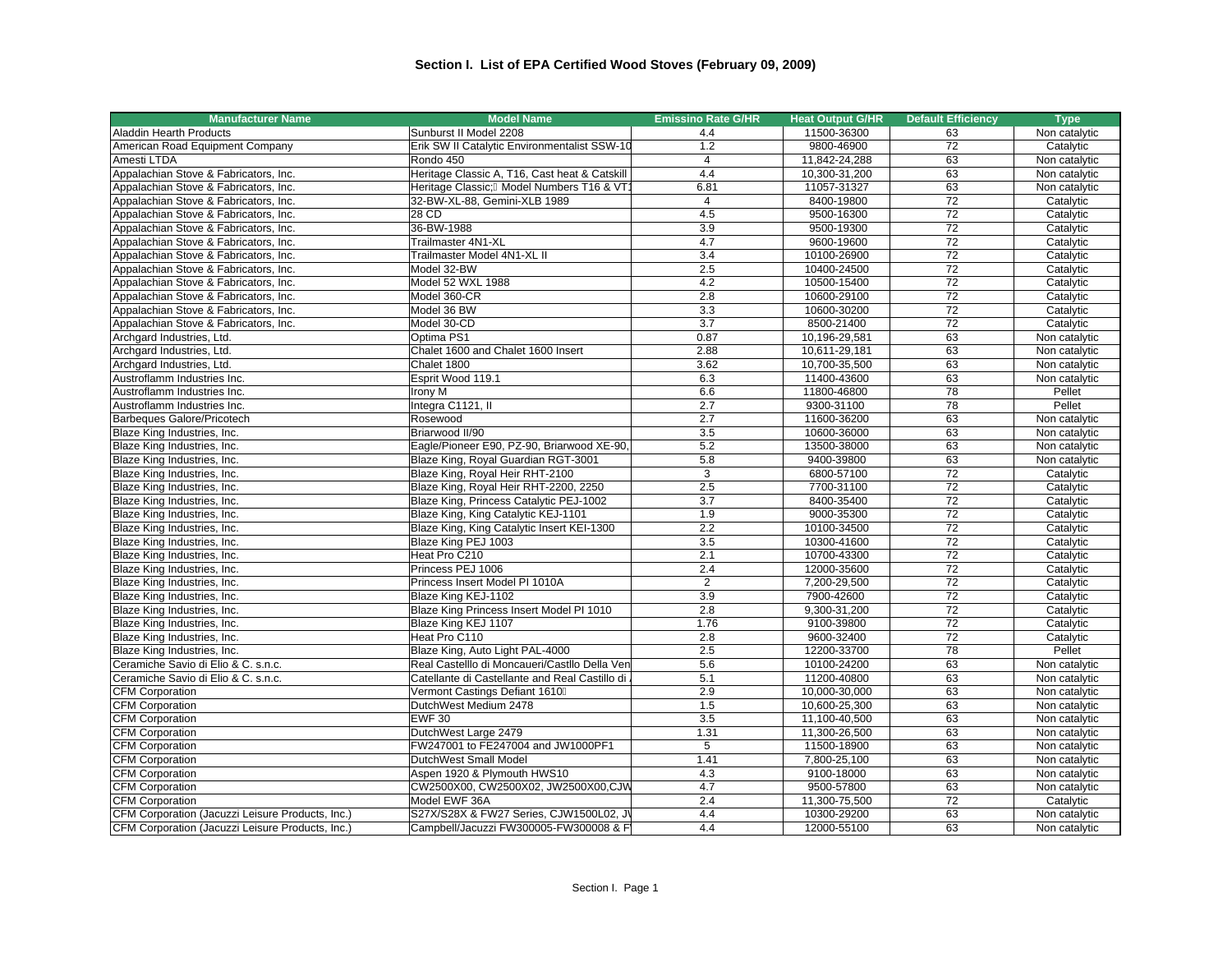| <b>Manufacturer Name</b>                 | <b>Model Name</b>                           | <b>Emissino Rate G/HR</b> | <b>Heat Output G/HR</b> | <b>Default Efficiency</b> | <b>Type</b>   |
|------------------------------------------|---------------------------------------------|---------------------------|-------------------------|---------------------------|---------------|
| CFM Corporation (Vermont Castings, Inc.) | Montpelier                                  | 2.9                       | 10,094-27,550           | 63                        | Non catalytic |
| CFM Corporation (Vermont Castings, Inc.) | Encore 1450 N/C                             | 0.7                       | 10,600-24050            | 63                        | Non catalytic |
| CFM Corporation (Vermont Castings, Inc.) | Aspen Model 1920                            | 6.3                       | 10100-26400             | 63                        | Non catalytic |
| CFM Corporation (Vermont Castings, Inc.) | Seville Insert                              | 5.5                       | 10200-27400             | 63                        | Non catalytic |
| CFM Corporation (Vermont Castings, Inc.) | Century/Dutchmaster FW and CDW              | $\mathbf{1}$              | 11,800-32,300           | 63                        | Non catalytic |
| CFM Corporation (Vermont Castings, Inc.) | Madison 1650                                | 5.5                       | 11400-31000             | 63                        | Non catalytic |
| CFM Corporation (Vermont Castings, Inc.) | Seville 1630                                | 6.3                       | 12000-27300             | 63                        | Non catalytic |
| CFM Corporation (Vermont Castings, Inc.) | Intrepid Model 1640                         | 3.3                       | 8200-19500              | 63                        | Non catalytic |
| CFM Corporation (Vermont Castings, Inc.) | Seville 1635 and 1600 Insert                | 4.5                       | 9,900-30,800            | 63                        | Non catalytic |
| CFM Corporation (Vermont Castings, Inc.) | Resolute Acclaim (Model Number 2490) & TL   | 3.4                       | 9500-33900              | 63                        | Non catalytic |
| CFM Corporation (Vermont Castings, Inc.) | 2370                                        | $\mathbf{1}$              | 5700-18300              | 72                        | Catalytic     |
| CFM Corporation (Vermont Castings, Inc.) | C.D. Small Federal Box Heater FA207CL       | 4.3                       | 6200-28000              | 72                        | Catalytic     |
| CFM Corporation (Vermont Castings, Inc.) | Defiant Encore                              | 0.6                       | 6200-32900              | 72                        | Catalytic     |
| CFM Corporation (Vermont Castings, Inc.) | C.D. Lg. Fed. Convection Heater FA264CCL,   | 1.6                       | 6600-26700              | 72                        | Catalytic     |
| CFM Corporation (Vermont Castings, Inc.) | C.D. Rocky Mountain Heater FA211CL          | 2.9                       | 6800-27800              | 72                        | Catalytic     |
| CFM Corporation (Vermont Castings, Inc.) | C.D. Small Federal Convection Heater FA224  | 2.8                       | 7000-30600              | 72                        | Catalytic     |
| CFM Corporation (Vermont Castings, Inc.) | C.D. Federal "A Plus" FA224ACL              | 3.5                       | 7200-30000              | 72                        | Catalytic     |
| CFM Corporation (Vermont Castings, Inc.) | FA288                                       | 3.1                       | 7800-29300              | 72                        | Catalytic     |
| CFM Corporation (Vermont Castings, Inc.) | C.D. Extra-Lg. Federal Convection Heater FA | 2.6                       | 8400-38700              | 72                        | Catalytic     |
| CFM Corporation (Vermont Castings, Inc.) | C.D. Adirondack Wood Heater FA267CL         | 3.7                       | 8400-40000              | $\overline{72}$           | Catalytic     |
| CFM Corporation (Vermont Castings, Inc.) | C.D. Sequoia FA455                          | 3.6                       | 8700-60300              | 72                        | Catalytic     |
| CFM Corporation (Vermont Castings, Inc.) | C.D. Large Federal Box Heater FA209CL       | 4.3                       | 9000-25600              | 72                        | Catalvtic     |
| CFM Corporation (Vermont Castings, Inc.) | Defiant Encore 2140                         | 1.8                       | 9000-41300              | 72                        | Catalytic     |
| CFM Corporation (Vermont Castings, Inc.) | FA224                                       | 3.1                       | 9100-34800              | 72                        | Catalytic     |
| CFM Corporation (Vermont Castings, Inc.) | Model 2170                                  | 2.1                       | 9400-22800              | 72                        | Catalytic     |
| CFM Corporation (Vermont Castings, Inc.) | FA264                                       | 2.2                       | 9500-31700              | $\overline{72}$           | Catalytic     |
| CFM Corporation (Vermont Castings, Inc.) | 2370                                        | 3                         | 10.094-27,550           | 72                        | Catalytic     |
| CFM Corporation (Vermont Castings, Inc.) | Intrepid II 1308                            | 3.1                       | 10200-22500             | 72                        | Catalytic     |
| CFM Corporation (Vermont Castings, Inc.) | WinterWarm Fireplace Insert Model 1280      | 2.1                       | 10300-30000             | 72                        | Catalytic     |
| CFM Corporation (Vermont Castings, Inc.) | FA455                                       | 1.3                       | 10400-26500             | 72                        | Catalytic     |
| CFM Corporation (Vermont Castings, Inc.) | Defiant 1910 & 1945                         | 0.8                       | 10600-44400             | $\overline{72}$           | Catalytic     |
| CFM Corporation (Vermont Castings, Inc.) | Dutchwest Large Convection Heater (Model 2  | 1.41                      | 10700-29500             | $\overline{72}$           | Catalytic     |
| CFM Corporation (Vermont Castings, Inc.) | EWF36                                       | 2.7                       | 11,800-68,600           | 72                        | Catalytic     |
| CFM Corporation (Vermont Castings, Inc.) | Dutchwest Small Convection Heater #2460     | 1.1                       | 6600-27300              | 72                        | Catalytic     |
| CFM Corporation (Vermont Castings, Inc.) | Intrepid II Model 1990                      | 2.1                       | 8300-26700              | 72                        | Catalytic     |
| CFM Corporation (Vermont Castings, Inc.) | Dutchwest Extra Large Convection 2462       | 1.3                       | 8300-28000              | 72                        | Catalytic     |
| CFM Corporation (Vermont Castings, Inc.) | Resolute Acclaim 0041                       | 5.1                       | 8700-30900              | $\overline{72}$           | Catalytic     |
| CFM Corporation (Vermont Castings, Inc.) | WinterWarm Small Insert Model 2080          | 2.1                       | 8700-31100              | 72                        | Catalytic     |
| CFM Corporation (Vermont Castings, Inc.) | Defiant Encore 2550 (Formerly 2190)         | 1.6                       | 8700-41700              | 72                        | Catalytic     |
| CFM Corporation (Vermont Castings, Inc.) | Intrepid II Model 2070                      | 2.4                       | 9200-19300              | 72                        | Catalytic     |
| CFM Corporation (Vermont Castings, Inc.) | WinterWarm Small Insert (model 2370)        | $\overline{4}$            | 9250-21500              | 72                        | Catalytic     |
| Consuming Fire, Inc.                     | Perfect Hearth                              | 3.4                       | 11,700-38,100           | 63                        | Non catalytic |
| Country Flame Technologies, Inc.         | Inglenook INGW-02                           | 4.4                       | 11,600-38,000           | 63                        | Non catalytic |
| Country Flame Technologies, Inc.         | Patriot                                     | 6.9                       | 11300-34000             | 63                        | Non catalytic |
| Country Flame Technologies, Inc.         | OV-26BF-I                                   | 3.7                       | 11400-41300             | 63                        | Non catalytic |
| Country Flame Technologies, Inc.         | OV-2600                                     | 3.5                       | 11500-33600             | 63                        | Non catalytic |
| Country Flame Technologies, Inc.         | OV-2100                                     | 4.1                       | 11700-32700             | 63                        | Non catalytic |
| Country Flame Technologies, Inc.         | $OV-21$                                     | 4.2                       | 11700-42200             | 63                        | Non catalytic |
| Country Flame Technologies, Inc.         | NC-6D                                       | 4.7                       | 11700-54900             | 63                        | Non catalytic |
| Country Flame Technologies, Inc.         | OV-3000                                     | 2.9                       | 11800-34000             | 63                        | Non catalytic |
| Country Flame Technologies, Inc.         | Combo Air OC                                | $\overline{7}$            | 9300-46400              | 63                        | Non catalytic |
| Country Flame Technologies, Inc.         | $O-2$                                       | 2.5                       | 8000-30000              | 72                        | Catalytic     |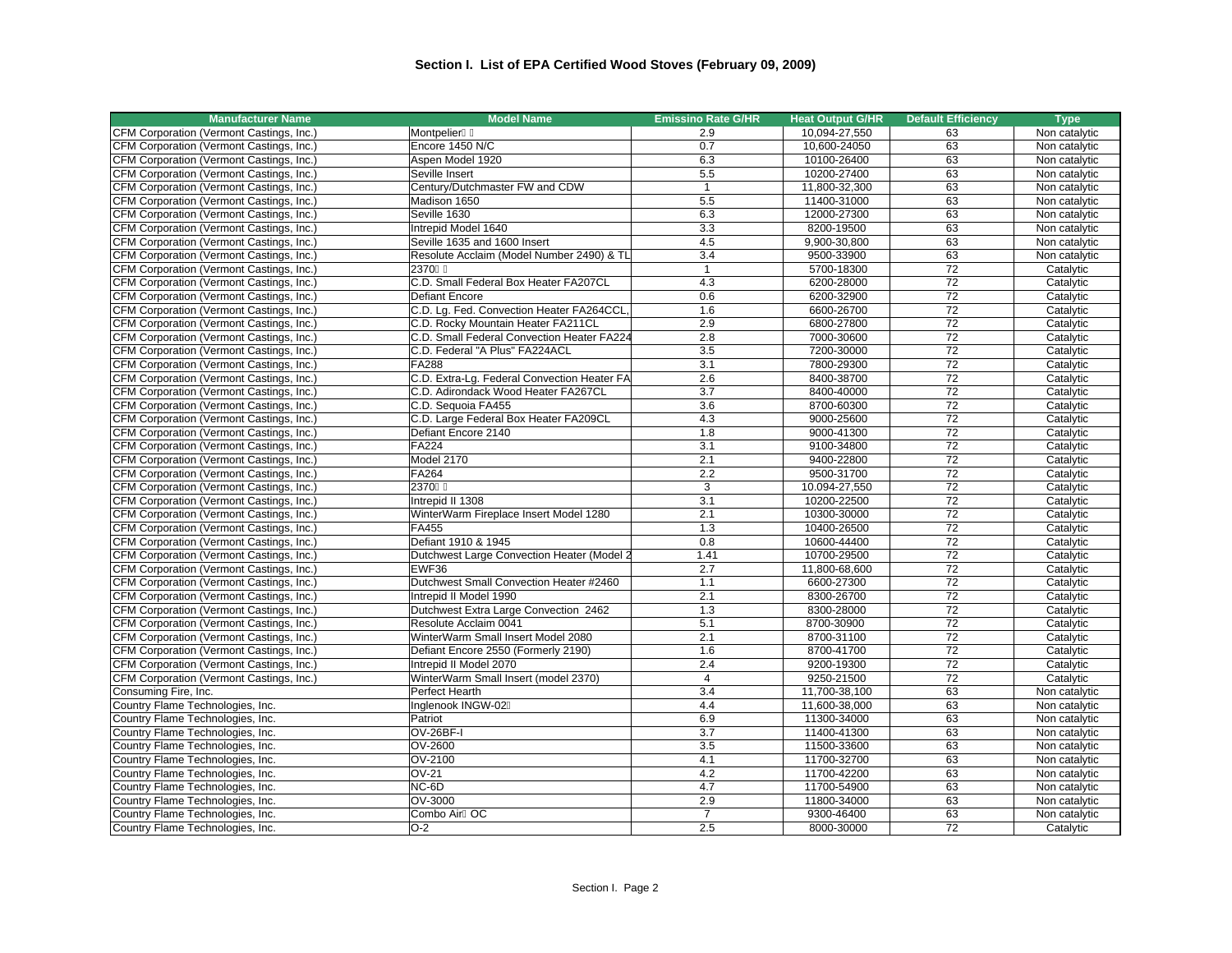| <b>Manufacturer Name</b>                                     | <b>Model Name</b>                                  | <b>Emissino Rate G/HR</b> | <b>Heat Output G/HR</b>  | <b>Default Efficiency</b> | <b>Type</b>                    |
|--------------------------------------------------------------|----------------------------------------------------|---------------------------|--------------------------|---------------------------|--------------------------------|
| Country Flame Technologies, Inc.                             | SBF/A                                              | 3.6                       | 8700-33600               | 72                        | Catalytic                      |
| Country Flame Technologies, Inc.                             | BBF-6, BBF-I                                       | 3                         | 9500-48600               | 72                        | Catalytic                      |
| Country Flame Technologies, Inc.                             | $E-1/90$                                           | 1.7                       | 9600-37800               | 72                        | Catalytic                      |
| Country Flame Technologies, Inc.                             | $B-6, B-1$                                         | 4.6                       | 9600-48200               | 72                        | Catalytic                      |
| Country Flame Technologies, Inc.                             | B/A                                                | $\overline{2}$            | 10400-55500              | 72                        | Catalytic                      |
| Country Flame Technologies, Inc.                             | <b>BBF</b>                                         | 3                         | 10500-51400              | 72                        | Catalytic                      |
| Country Flame Technologies, Inc.                             | R/90                                               | 1.5                       | 10600-46800              | $\overline{72}$           | Catalytic                      |
| Country Flame Technologies, Inc.                             | $O-2/90$                                           | 3                         | 10800-34100              | 72                        | Catalytic                      |
| Country Flame Technologies, Inc.                             | E1-6, E1-I                                         | $\overline{3.7}$          | 12400-55300              | 72                        | Catalytic                      |
| Country Flame Technologies, Inc.                             | $E-2$                                              | 3.3                       | 13000-34400              | $\overline{72}$           | Catalytic                      |
| Country Flame Technologies, Inc.                             | $S-6$ , $S-I$                                      | 6.5                       | 13100-48900              | 72                        | Catalytic                      |
| Country Flame Technologies, Inc.                             | $R-6$                                              | 3.3                       | 13800-50700              | 72                        | Catalytic                      |
| Country Stoves, Inc.                                         | Alpine                                             | 3.53                      | 11,455-42,445            | 63                        | Non catalytic                  |
| Country Stoves, Inc.                                         | STRIKER S130, C-50L, C130, CA-50, CA-50I           | 5.6                       | 9300-43600               | 63                        | Non catalytic                  |
| Country Stoves, Inc.                                         | T-Top C-40, C-45, C-46                             | 5.7                       | 10700-40900              | 63                        | Non catalytic                  |
| Country Stoves, Inc.                                         | <b>T-TOP S 240</b>                                 | 4.9                       | 11300-42700              | 63                        | Non catalytic                  |
| Country Stoves, Inc.                                         | Canyon S310, T-Top Model S310                      | 3.2                       | 11400-34900              | 63                        | Non catalytic                  |
| Country Stoves, Inc.                                         | Performer S180, C180, E180                         | 6.6                       | 11400-38700              | 63                        | Non catalytic                  |
| Country Stoves, Inc.                                         | C-240 and E-240                                    | 5.1                       | 11500-36700              | 63                        | Non catalytic                  |
| Country Stoves, Inc.                                         | Canyon C310/ST310, Elite E310                      | 3.5                       | 11600-38800              | 63                        | Non catalytic                  |
| Country Stoves, Inc.                                         | Legacy S260, T-TOP S260, CONVERTER C2              | 4.11                      | 11800-48000              | 63                        | Non catalytic                  |
| Country Stoves, Inc.                                         | Striker Model S 160/C 160                          | 1.6                       | 12500-41200              | 63                        | Non catalytic                  |
| Country Stoves, Inc.                                         | Performer C-210, SS210, SA210 and ST210            | 4.2                       | 9500-36100               | 63                        | Non catalytic                  |
| Country Stoves, Inc.                                         | Converter C-30, C-35                               | $\overline{4}$            | 8000-49200               | 72                        | Catalytic                      |
| Country Stoves, Inc.                                         | H6839                                              | 4.03                      | 6,270-29,784             | 78                        | Pellet                         |
| CRD Precision Fabricators Inc. (Chippewa)                    | Energy King Legacy 900                             | 6.5                       | 10200-30800              | 63                        | Non catalytic                  |
| CRD Precision Fabricators Inc. (Chippewa)                    | Energy King Legacy 2100                            | 3.2                       | 11000-31100              | 63                        |                                |
| CRD Precision Fabricators Inc. (Chippewa)                    | Energy King Legacy 1650                            | 3.7                       | 11400-41300              | 63                        | Non catalytic<br>Non catalytic |
| CRD Precision Fabricators Inc. (Chippewa)                    | Energy King Legacy 1600                            | $\overline{7}$            | 11700-23100              | 63                        | Non catalytic                  |
| CRD Precision Fabricators Inc. (Chippewa)                    | Energy King Legacy 950                             | 4.2                       | 11700-42200              | 63                        | Non catalytic                  |
| CRD Precision Fabricators Inc. (Chippewa)                    | Energy King Legacy 2150                            | 2.9                       | 11800-34000              | 63                        | Non catalytic                  |
|                                                              | DC 2000, Europa                                    | 0.6                       | 10400-24100              | 78                        | Pellet                         |
| <b>Dell Point Technologies</b><br>Derco, Inc./Grizzly Stoves | Little Blazer FP-20                                |                           |                          | 72                        |                                |
|                                                              | Little Blazer FP-20                                | 4.7<br>4.7                | 7200-28400<br>7200-28400 | 72                        | Catalytic                      |
| Derco, Inc./Grizzly Stoves                                   |                                                    | 2.4                       |                          | $\overline{72}$           | Catalytic                      |
| Derco, Inc./Grizzly Stoves<br>Deville                        | Super Achiever FPI-2-LEX<br>Deville 7794 - Comfort | 6.9                       | 9800-34200               |                           | Catalytic                      |
|                                                              |                                                    |                           | 11,300-35,100            | 63                        | Non catalytic                  |
| Dovre, Inc.                                                  | Horizon 500 CC                                     | 3.6                       | 8300-28000               | 72                        | Catalytic                      |
| Dovre, Inc.                                                  | Horizon 500 CC                                     | 2.9                       | 10300-33800              | 72                        | Catalytic                      |
| Dovre, Inc.                                                  | Heirloom 300 HC                                    | 4.5                       | 11600-45100              | 72                        | Catalytic                      |
| Dovre, Incorporated                                          | Heirloom 390                                       | 2.8                       | 9100-31800               | 72                        | Catalytic                      |
| England's Stove Works, Inc.                                  | Englander 13-NC Summers Heat, 50-snc Gold          | 2.6                       | 10,000-29,200            | 63                        | Non catalytic                  |
| England's Stove Works, Inc.                                  | 13-NCMH, 50-SNC13.                                 | 2.35                      | 11,579-32,017            | 63                        | Non catalytic                  |
| England's Stove Works, Inc.                                  | 30-NC, 50-TNC30L, 50-TNC30G                        | 1.63                      | 11,950-28,337            | 63                        | Non catalytic                  |
| England's Stove Works, Inc.                                  | Englander Freestanding Radiant 24FC                | 2.4                       | 7200-35600               | 72                        | Catalytic                      |
| England's Stove Works, Inc.                                  | Model 18M-H                                        | $\overline{2}$            | 7800-26900               | 72                        | Catalytic                      |
| England's Stove Works, Inc.                                  | Englander Front Loading Space Saver 28CC           | 2.7                       | 7900-25500               | $\overline{72}$           | Catalytic                      |
| England's Stove Works, Inc.                                  | Englander Front Loading Fireplace 28IC             | 2.5                       | 8200-24400               | 72                        | Catalytic                      |
| England's Stove Works, Inc.                                  | Englander Fireplace Insert 28JC                    | 4.4                       | 8400-29100               | 72                        | Catalytic                      |
| England's Stove Works, Inc.                                  | Englander Econo Radiant 18PC                       | 3.6                       | 8500-31000               | 72                        | Catalytic                      |
| England's Stove Works, Inc.                                  | Model 18 PC                                        | 2.2                       | 8700-26400               | 72                        | Catalytic                      |
| England's Stove Works, Inc.                                  | 22 PIC                                             | 5.1                       | 9000-30200               | 72                        | Catalytic                      |
| England's Stove Works, Inc.                                  | Summers Heat Model 50-SHW22 Englander              | 3.8                       | 9100-25400               | 72                        | Catalytic                      |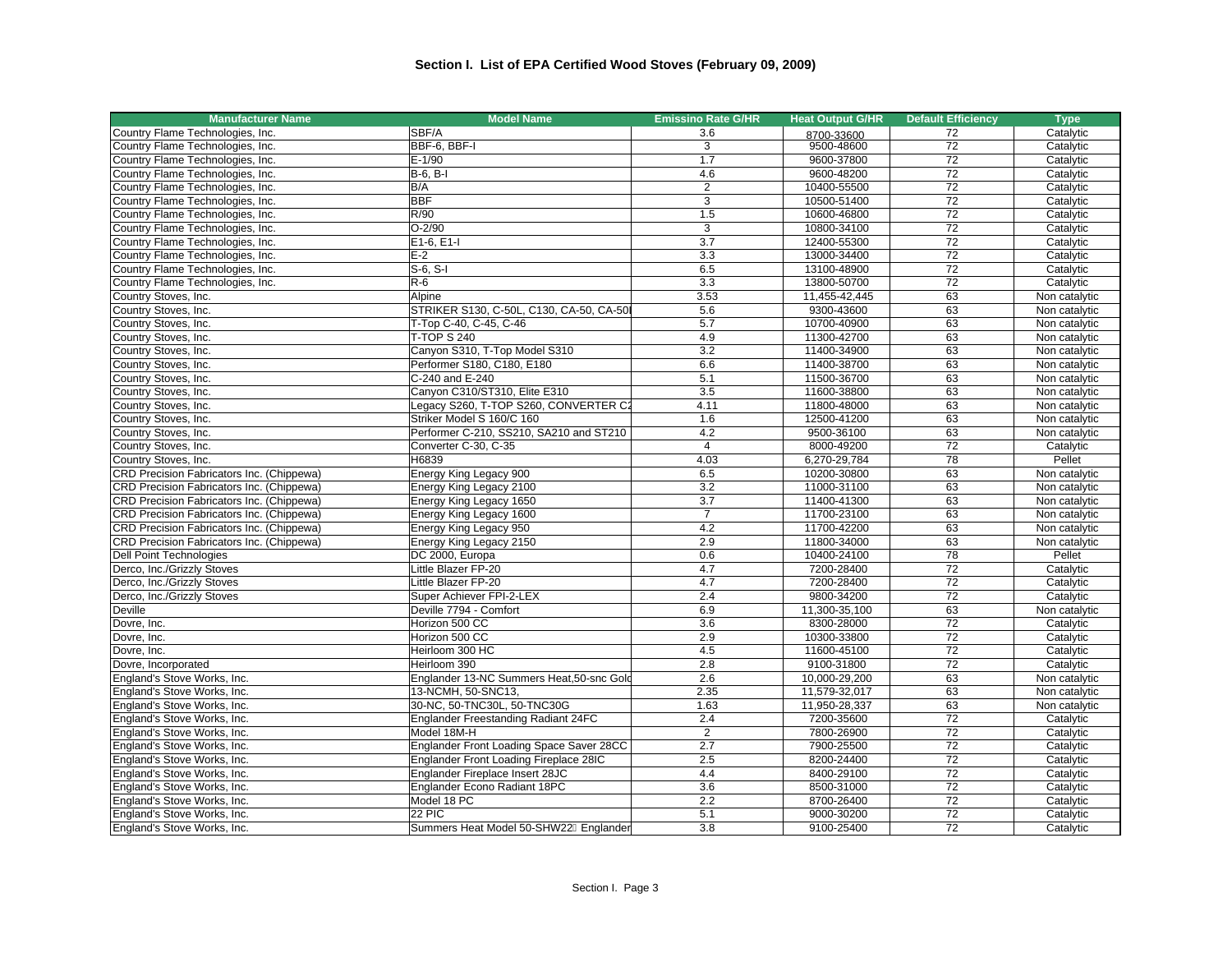| <b>Manufacturer Name</b>                        | <b>Model Name</b>                          | <b>Emissino Rate G/HR</b> | <b>Heat Output G/HR</b> | <b>Default Efficiency</b> | <b>Type</b>   |
|-------------------------------------------------|--------------------------------------------|---------------------------|-------------------------|---------------------------|---------------|
| England's Stove Works, Inc.                     | Model 24IC                                 | 2.6                       | 10200-27100             | 72                        | Catalytic     |
| England's Stove Works, Inc.                     | Summers Heat Model 50-SHW25 Englander      | 2.4                       | 5400-17400              | 72                        | Catalytic     |
| England's Stove Works, Inc.                     | Summers Heat Model 50-SHW20 Englander      | 2.1                       | 7200-28600              | 72                        | Catalytic     |
| England's Stove Works, Inc.                     | 24 ACD                                     | 2.7                       | 9000-20100              | 72                        | Catalytic     |
| England's Stove Works, Inc.                     | 25-EP, 55-TRPEP, 55SHPEP                   | 1.43                      | 10,700-25,100           | 78                        | Pellet        |
| England's Stove Works, Inc.                     | 10-CPM, 49-TRCPM, 49-SHCPM                 | 1.6                       | 10,455-24,566           | 78                        | Pellet        |
| England's Stove Works, Inc.                     | Englander 25-PDV, Summers Heat 55SHP22     | $\overline{2.6}$          | 10,700-24,500           | $\overline{78}$           | Pellet        |
| England's Stove Works, Inc.                     | Pellet Fuel Burning Room Heater Model 25-  | 3.1                       | 8200-22400              | 78                        | Pellet        |
| Eureka Heating PTY Limited                      | Emerald                                    | 4.4                       | 11000-35500             | 63                        | Non catalytic |
| Evergreen Marketing, Inc.                       | Mohawk 60A                                 | 3.8                       | 4700-14300              | 72                        | Catalytic     |
| Evergreen Metal Products Inc.                   | Schrader Pelletmiser 905-P                 | $\mathbf{1}$              | 11000-32700             | 78                        | Pellet        |
| F. Huemer Ges. M.B.H.                           | Austroflamm Wega II                        | 1.3                       | 8500-42000              | $\overline{78}$           | Pellet        |
| Fireplace Products International Limited        | F1100S, I1100S Small Flush Insert, F1100S- | 3.8                       | 09400-38700             | 63                        | Non catalytic |
| Fireplace Products International Limited        | Hampton Medium Cast Freestanding Woodstr   | 4.2                       | 10,600-28,500           | 63                        | Non catalytic |
| Fireplace Products International Limited        | H200 Hampton Cast Freestanding Stove       | 3.9                       | 10,900 - 19,400         | 63                        | Non catalytic |
| Fireplace Products International Limited        | F1100S, I1100S I1200S, HI200               | 3                         | 10600-34700             | 63                        | Non catalytic |
| Fireplace Products International Limited        | Z2500L Zero Clearance Fireplace            | 5.2                       | 10600-39700             | 63                        | Non catalytic |
| Fireplace Products International Limited        | H2100M Hearth Heater Insert                | 3.5                       | 10800-46900             | 63                        | Non catalytic |
| <b>Fireplace Products International Limited</b> | F2100MI                                    | 3.9                       | 11,300-38,800           | 63                        | Non catalytic |
| Fireplace Products International Limited        | FP90, EX-90/R90 Wood Fireplace             | 3.78                      | 11,700-42,300           | 63                        | Non catalytic |
| Fireplace Products International Limited        | Fireplace Insert R-16                      | 6.6                       | 11100-32900             | 63                        | Non catalytic |
| <b>Fireplace Products International Limited</b> | Medium Freestanding R3, RA3, R9            | 4.2                       | 11200-35500             | 63                        | Non catalytic |
| <b>Fireplace Products International Limited</b> | I2000M14                                   | 4.5                       | 11200-42700             | 63                        | Non catalytic |
| <b>Fireplace Products International Limited</b> | Regency R14-2                              | 5                         | 11500-37500             | 63                        | Non catalytic |
| Fireplace Products International Limited        | Large Freestanding Woodstove R6, RA6, RA8  | 3.9                       | 11500-59000             | 63                        | Non catalytic |
| Fireplace Products International Limited        | F2100M-Medium Freestanding Stoves, I2100   | $\overline{3.8}$          | 11700-38700             | 63                        | Non catalytic |
| Fireplace Products International Limited        | F2000M Medium Freestanding Stove           | 7.1                       | 11800-34200             | 63                        | Non catalytic |
| Fireplace Products International Limited        | Large Freestanding Stove - F3100L & Large  | 4.19                      | 11900-42900             | 63                        | Non catalytic |
| Fireplace Products International Limited        | Model 2400M, I2400M, S3400, HI300, CC75    | 3.44                      | 12000-36800             | 63                        | Non catalytic |
| Foundries du Lion S.A.                          | Harmony IIIB                               | 2.7                       | 11,200-57,300           | 63                        | Non catalytic |
| Foundries du Lion S.A.                          | Harmony I                                  | 4.4                       | 11800-55000             | 63                        | Non catalytic |
| Foundries du Lion S.A.                          | Model S-33, S-83, H33, R33, X33            | 3.3                       | 8,600-37,300            | 63                        | Non catalytic |
| Foundries du Lion S.A.                          | Efel Harmony 386.75                        | 3.8                       | 7100-51000              | $\overline{72}$           | Catalytic     |
| Foundries du Lion S.A.                          | Efel Symphony 387.74                       | 5.1                       | 10600-49700             | 72                        | Catalytic     |
| Foundries du Lion S.A.                          | Efel Symphony 390.74                       | 1.8                       | 10700-33000             | $\overline{72}$           | Catalytic     |
| Foyers Supreme Incorporated                     | Supreme Plus                               | $\overline{7}$            | 9,600-16,300            | 63                        | Non catalytic |
| Foyers Supreme Incorporated                     | Volcano Plus                               | 4.3                       | 11,310-25,189           | 63                        | Non catalytic |
| Frantech, Inc.                                  | Seefire 900 S                              | 6.5                       | 10200-30800             | 63                        | Non catalytic |
| Frantech. Inc.                                  | Seefire 2100 S                             | 3.2                       | 11000-31100             | 63                        | Non catalytic |
| Frantech, Inc.                                  | Seefire 1600 S                             | $\overline{7}$            | 11700-23100             | 63                        | Non catalytic |
| Gibraltar Stoves, Inc.                          | LCC, MCC, SCC, CFS, CFI & DDI              | 2.75                      | 8400-28700              | 72                        | Catalytic     |
| <b>GLG Australia</b>                            | Pearl Bay                                  | 3.8                       | 11,300-35,300           | 63                        | Non catalytic |
| Glo King/Pierce Engineered Products Inc.        | <b>GK-500HT</b>                            | 6.4                       | 10000-22400             | 63                        | Non catalytic |
| Glo King/Pierce Engineered Products Inc.        | 400HT                                      | $\overline{7}$            | 10000-40200             | 63                        | Non catalytic |
| Glo King/Pierce Engineered Products Inc.        | GK 100 HT                                  | $\overline{3.2}$          | 10600-61400             | 63                        | Non catalytic |
| Glo King/Pierce Engineered Products Inc.        | GK-300HT                                   | $\overline{7}$            | 11000-31000             | 63                        | Non catalytic |
| Godin Imports, Inc.                             | Nouvelle Epoque 3137                       | 3.9                       | 10500-20700             | 72                        | Catalytic     |
| H.M.F. Forlong and Maisey Ltd.                  | Merlin "3", M 3000                         | 6.1                       | 12300-37000             | 63                        | Non catalytic |
| Hajduk                                          | Prima MR-51                                | 3.8                       | 11,636-35,246           | 63                        | Non catalytic |
| Harman Stove Company                            | Oakwood                                    | 2.3                       | 10,900-30,500           | 63                        | Non catalytic |
| Harman Stove Company                            | <b>CW30</b>                                | 3.6                       | 10000-34000             | 63                        | Non catalytic |
| Harman Stove Company                            | Model Exception TL300                      | 1.1                       | 11,238-34921            | 63                        | Non catalytic |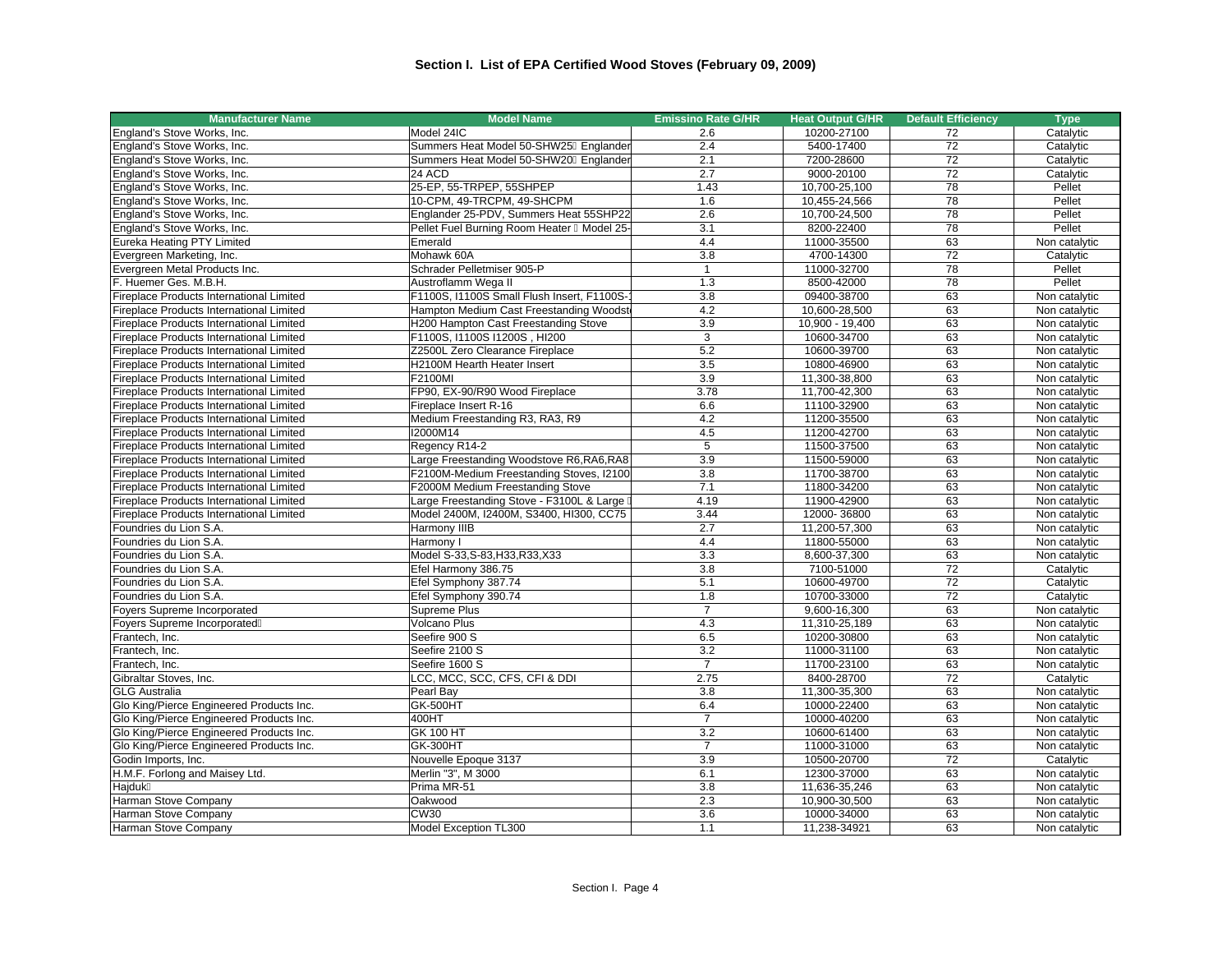| <b>Manufacturer Name</b>                                                                         | <b>Model Name</b>                          | <b>Emissino Rate G/HR</b> | <b>Heat Output G/HR</b>      | <b>Default Efficiency</b> | <b>Type</b>                    |
|--------------------------------------------------------------------------------------------------|--------------------------------------------|---------------------------|------------------------------|---------------------------|--------------------------------|
| Harman Stove Company                                                                             | Model Exception TL200                      | 4.4                       | 11000-42400                  | 63                        | Non catalytic                  |
| Harman Stove Company                                                                             | Treemont TAC-340C                          | 2.8                       | 7400-33800                   | 72                        | Catalytic                      |
| Harman Stove Company                                                                             | Treemont TAC-260C, TAC-260CF               | 3.9                       | 8400-40700                   | 72                        | Catalytic                      |
| Harman Stove Company                                                                             | Treemont TAC-520C                          | $\overline{5.2}$          | 12000-37300                  | $\overline{72}$           | Catalytic                      |
| Harman Stove Company                                                                             | Invincible RS                              | 1.53                      | 6200-32800                   | 78                        | Pellet                         |
| Hase Kaminofenbau                                                                                | Bari                                       | 3.57                      | 11,805-31,653                | 63                        | Non catalytic                  |
| Hawke Manufacturing Company, Inc.                                                                | <b>HMI 28II</b>                            | 2.6                       | 6100-39600                   | $\overline{72}$           | Catalytic                      |
| <b>Hearth and Home Technologies</b>                                                              | Quadra-Fire 2000, 2000-I                   | 6.1                       | 7400-43700                   | 63                        | Non catalytic                  |
| <b>Hearth and Home Technologies</b>                                                              | Quadra-Fire 3000F, 3000 I                  | 6.5                       | 9000-44700                   | 63                        | Non catalytic                  |
| Hearth and Home Technologies                                                                     | Heat N Glo Number FT-300                   | 3.3                       | 10,000-41,000                | 63                        | Non catalytic                  |
| Hearth and Home Technologies                                                                     | Quadra-Fire Isle Royale                    | 2.9                       | 10400-46800                  | 63                        | Non catalytic                  |
| Hearth and Home Technologies                                                                     | Heatilator 1190/Arrow 1490(S20) Heatilator | 6.1                       | 10500-44500                  | 63                        | Non catalytic                  |
| Hearth and Home Technologies                                                                     | Quadra-Fire 1800                           | 5.1                       | 10600-31300                  | 63                        | Non catalytic                  |
| Hearth and Home Technologies                                                                     | Yosemite                                   | 2.7                       | 10900-28600                  | 63                        | Non catalytic                  |
| Hearth and Home Technologies                                                                     | Quadra-Fire Cumberland Gap                 | 3.4                       | 11,200-44,300                | 63                        | Non catalytic                  |
| Hearth and Home Technologies                                                                     | Northstar/Constitution                     | 3.3                       | 11,300-51,200                | 63                        | Non catalytic                  |
| <b>Hearth and Home Technologies</b>                                                              | Quadra-Fire 5100   ACT B                   | $\overline{2}$            | 11,900-50,600                | 63                        | Non catalytic                  |
| Hearth and Home Technologies                                                                     | Model 2700I                                | 4.2                       | 11200-35900                  | 63                        | Non catalytic                  |
| Hearth and Home Technologies                                                                     | S10 and I10                                | 5.9                       | 11200-40600                  | 63                        | Non catalytic                  |
| <b>Hearth and Home Technologies</b>                                                              | Quadra-Fire 3100 ACT & 3100I ACT           | 1.3                       | 11400-46900                  | 63                        | Non catalytic                  |
| Hearth and Home Technologies                                                                     | Quadra-Fire 1900                           | 2.2                       | 11500-32200                  | 63                        | Non catalytic                  |
| <b>Hearth and Home Technologies</b>                                                              | Quadra-Fire Cape Cod                       | 2.2                       | 11500-43000                  | 63                        | Non catalytic                  |
| Hearth and Home Technologies                                                                     | Quadra-Fire 4100                           | $\overline{4}$            | 11700-50500                  | 63                        | Non catalytic                  |
| Hearth and Home Technologies                                                                     | 5700 ACT                                   | 4.2                       | 11800-45900                  | 63                        | Non catalytic                  |
| Hearth and Home Technologies                                                                     | Quadra-Fire 5100-I Fireplace Insert        | 2.7                       | 11800-49900                  | 63                        | Non catalytic                  |
| Hearth and Home Technologies                                                                     | Quadra-Fire 4300                           | 2.1                       | 11900-39900                  | 63                        | Non catalytic                  |
| Hearth and Home Technologies                                                                     | Quadra-Fire 3100 ACC                       | 1.1                       | 11900-43200                  | 63                        | Non catalytic                  |
| Hearth and Home Technologies                                                                     | Quadra-Fire 3100F, 3100 I                  | 2.1                       | 11900-43200                  | 63                        | Non catalytic                  |
| Hearth and Home Technologies                                                                     | Quadra Fire 4300 ACT                       | 1.2                       | 11900-58500                  | 63                        | Non catalytic                  |
| Hearth and Home Technologies                                                                     | 2100 ACC                                   | 2.1                       | 12000-28000                  | 63                        | Non catalytic                  |
| <b>Hearth and Home Technologies</b>                                                              | S-22 & S-221                               | $\overline{4}$            | 12000-36900                  | 63                        | Non catalytic                  |
| Hearth and Home Technologies                                                                     | Heatilator 11, 12                          | 5.1                       | 12400-36100                  | 63                        | Non catalytic                  |
| Hearth and Home Technologies                                                                     | 7100FP                                     | 3.1                       | 13,800-67,300                | 63                        | Non catalytic                  |
| <b>Hearth and Home Technologies</b>                                                              | Arrow 14, 20                               | $\overline{4}$            | 14000-36100                  | 63                        | Non catalytic                  |
| Hearth and Home Technologies                                                                     | Arrow 18                                   | 7.2                       | 14500-34400                  | 63                        | Non catalytic                  |
| Hearth and Home Technologies                                                                     | Heat-N-Glo FT-210                          | 3.9                       | 9,800-36,600                 | 63                        | Non catalytic                  |
| Hearth and Home Technologies                                                                     | Quadra-Fire 2100, 2100 I                   | 3.6                       | 9300-39300                   | 63                        | Non catalytic                  |
| Hearth and Home Technologies                                                                     | Arrow S12 (Stove) & I12 (Insert)           | 3.7                       | 9900-32100                   | 63                        | Non catalytic                  |
| Hearth and Home Technologies                                                                     | Arrow 55                                   | 3                         | 9900-37500                   | $\overline{72}$           | Catalytic                      |
| Hearth and Home Technologies                                                                     | Arrow Fireplace Insert 25                  | 4.7                       | 11300-55000                  | 72                        | Catalytic                      |
| <b>Hearth and Home Technologies</b>                                                              | Quadra-Fire 1800 I                         | 4.9                       | 10000-33200                  | 63                        | Non catalytic                  |
| <b>Hearth and Home Technologies</b>                                                              | Quadra Fire 2100 Millinnium & 2100 ACT     | $\overline{2}$            | 10900-37200                  | 63                        | Non catalytic                  |
| Hearth and Home Technologies                                                                     | Aurora Model 700                           | 4.3                       | 11800-30900                  | 63                        | Non catalytic                  |
| Hearth and Home Technologies                                                                     | Model 400                                  | 2.9                       | 8700-2200                    | 63                        | Non catalytic                  |
| Hearth and Home Technologies                                                                     | Quadra-Fire Model 4100I and Bodega Bay     | 3.1                       | 9.000-41.800                 | 63                        | Non catalytic                  |
| Hearth and Home Technologies                                                                     | Model 2590                                 | 3.8                       | 9900-34300                   | 72                        | Catalytic                      |
| <b>Hearth and Home Technologies</b>                                                              | 4300ACC                                    | 1.1                       | 11,842-38,305                | 63                        |                                |
| Hearthstone Quality Home Heating Products Inc.                                                   | Tribute Model 8040                         | 3                         | 10,600-28,300                | 63                        | Non catalytic<br>Non catalytic |
|                                                                                                  | Craftsbury 8390                            | 3.08                      |                              | 63                        | Non catalytic                  |
| Hearthstone Quality Home Heating Products Inc.<br>Hearthstone Quality Home Heating Products Inc. | Morgan model 8470                          |                           | 10,973-25,563<br>10500-29300 | 63                        | Non catalytic                  |
| Hearthstone Quality Home Heating Products Inc.                                                   | Homestead 8570                             | 4.3<br>1.9                | 10500-33600                  | 63                        | Non catalytic                  |
|                                                                                                  |                                            |                           |                              |                           |                                |
| Hearthstone Quality Home Heating Products Inc.                                                   | Phoenix 8612                               | 2.4                       | 10500-41500                  | 63                        | Non catalytic                  |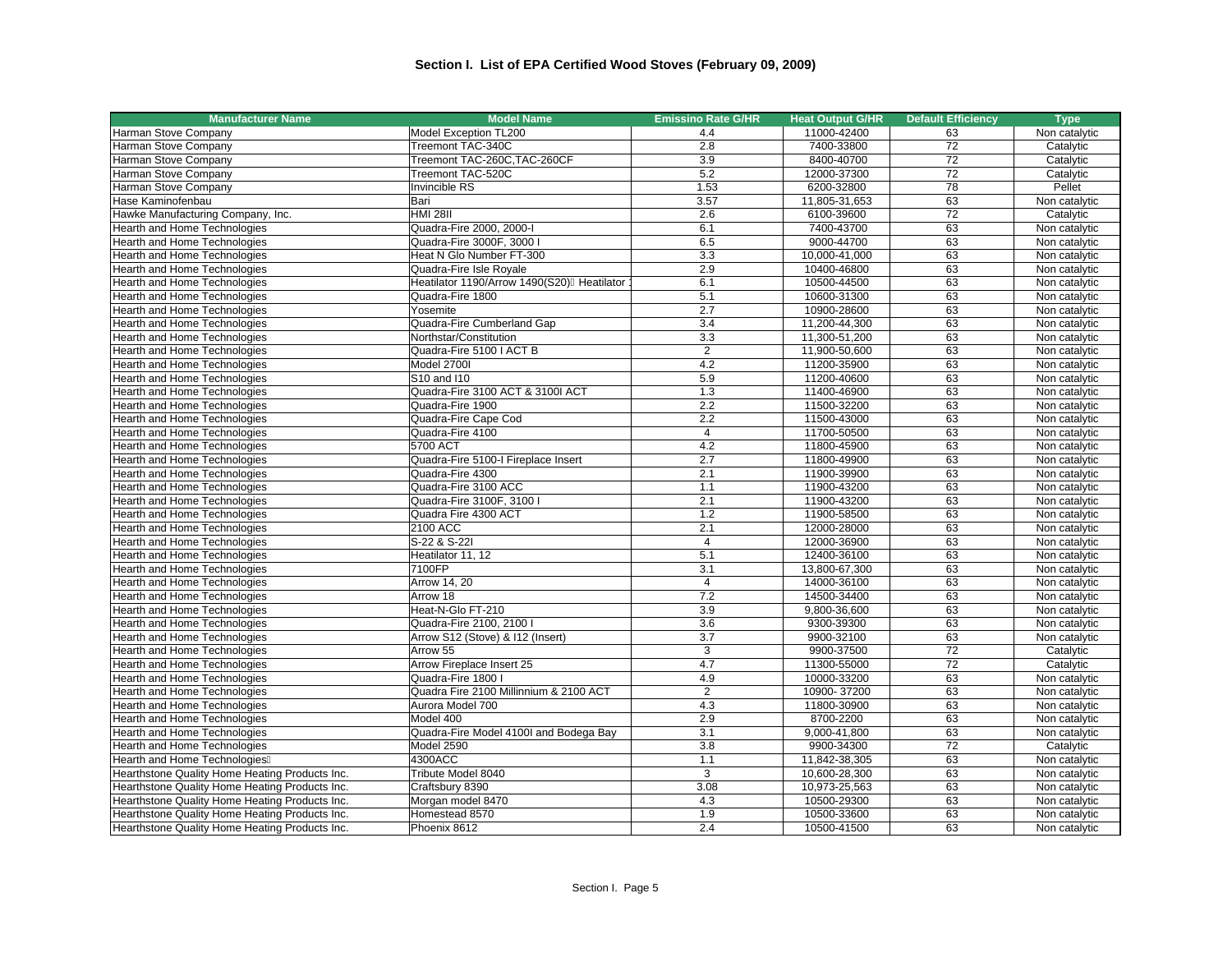| <b>Manufacturer Name</b>                                | <b>Model Name</b>                  | <b>Emissino Rate G/HR</b> | <b>Heat Output G/HR</b> | <b>Default Efficiency</b> | <b>Type</b>                |
|---------------------------------------------------------|------------------------------------|---------------------------|-------------------------|---------------------------|----------------------------|
| Hearthstone Quality Home Heating Products Inc.          | Heritage                           | 2.3                       | 10700-29400             | 63                        | Non catalytic              |
| Hearthstone Quality Home Heating Products Inc.          | Shelburne Model 8370               | 2.1                       | 11,800-32,400           | 63                        | Non catalytic              |
| Hearthstone Quality Home Heating Products Inc.          | Clydesdale Model 8490              | 3.1                       | 11,900-33,100           | 63                        | Non catalytic              |
| Hearthstone Quality Home Heating Products Inc.          | Bennington                         | 3.6                       | 11900-32600             | 63                        | Non catalytic              |
| Hearthstone Quality Home Heating Products Inc.          | Equinox                            | 3.1                       | 12,000-37,900           | 63                        | Non catalytic              |
| Hearthstone Quality Home Heating Products Inc.          | <b>Starlet</b>                     | 3.6                       | 9200-25400              | 63                        | Non catalytic              |
| Hearthstone Quality Home Heating Products, Incorporated | Heritage I, Model 8021             | 2.7                       | 11,700-32,800           | 63                        | Non catalytic              |
| <b>Heat Tech Industries</b>                             | No. 26 GM                          | $\overline{4}$            | 11300-35800             | 63                        | Non catalytic              |
| Heatilator, Inc.                                        | <b>Heatilator LE</b>               | 4.46                      | 11500-44400             | 63                        | Non catalytic              |
| Heatilator, Inc.                                        | 1890(S30)                          | 5.7                       | 11200-42700             | 78                        | Pellet                     |
| Heating Energy Systems, Inc.                            | Trailblazer 1700/1706              | 4.6                       | 11000-32400             | 63                        | Non catalytic              |
| Heating Energy Systems, Inc.                            | Trailblazer Genesis 1600/1800      | 3                         | 11400-36400             | 63                        | Non catalytic              |
| Heating Energy Systems, Inc.                            | Trailblazer Classic 1500/1700      | 4.9                       | 9500-36600              | 63                        | Non catalytic              |
| Heating Energy Systems, Inc.                            | Trailblazer Genesis 2000-C         | 3.1                       | 10600-37500             | 72                        | Catalytic                  |
| Heating Energy Systems, Inc.                            | Trailblazer Classic 1300/1306      | 3.2                       | 11300-32400             | 72                        | Catalytic                  |
| Heat-N-Glo Fireplace Products, Inc.                     | <b>CBS-41</b>                      | 3.9                       | 10000-30300             | 63                        | Non catalytic              |
| Heritage Stoves Inc.                                    | Bostonian 2500C                    | 6.8                       | 9600-37300              | 72                        | Catalytic                  |
| Heritage Stoves Inc.                                    | Bostonian 2500 C (Insert)          | 3.8                       | 10600-22300             | 72                        | Catalytic                  |
| Heritage Stoves Inc.                                    | American 2000C                     | 5.5                       | 13600-33800             | $\overline{72}$           | Catalytic                  |
| <b>Hestia Heating Products</b>                          | Model HHP 1                        | 2.89                      | 7,900-30,200            | 78                        | Pellet                     |
| High Energy Manufacturing, Limited                      | J1000 Pellet Stove                 | 2.1                       | 13,000 - 21,800         | 78                        | Pellet                     |
| High Sierra Stoves, Ltd.                                | Sierra Classic 1500B               | 6.9                       | 8600-34700              | 63                        | Non catalytic              |
| High Sierra Stoves, Ltd.                                | Cricket MHCR 5200                  | 3.5                       | 6800-27600              | 72                        | Catalytic                  |
| High Sierra Stoves, Ltd.                                | Evolution 8000TE                   | 2.2                       | 7900-40500              | $\overline{72}$           | Catalytic                  |
| High Sierra Stoves, Ltd.                                | Sweet Home Catalytic Fir AK-18     | 3.1                       | 8800-29500              | 72                        | Catalytic                  |
| High Sierra Stoves, Ltd.                                | Ambassador 4700TE                  | 2.5                       | 10100-37600             | 72                        | Catalytic                  |
| High Sierra Stoves, Ltd.                                | Diplomat 4300 TE                   | 5.1                       | 10400-53400             | 72                        | Catalytic                  |
| High Sierra Stoves, Ltd.                                | Evolution 7000TE, 7000C            | $\overline{4}$            | 11200-43000             | 72                        | Catalytic                  |
| High Sierra Stoves, Ltd.                                | Sweet Home Solitaire PFA 2000      | $\overline{4}$            | 9700-28200              | 78                        | Pellet                     |
| High Valley Construction & Maintenance Corp.            | Model 1600                         | 2.7                       | 11800-40400             | 63                        | Non catalytic              |
| High Valley Construction & Maintenance Corp.            | High Valley Bay 2500               | 3.1                       | 7700-40900              | $\overline{72}$           | Catalytic                  |
| High Valley Construction & Maintenance Corp.            | High Valley Model 1500             | 3.4                       | 9400-34200              | $\overline{72}$           | Catalytic                  |
| High Valley Construction & Maintenance Corp.            | High Valley 2000, Craft Stove 2000 | 3.3                       | 10800-43100             | 72                        | Catalytic                  |
| <b>Hi-Teck Stoves</b>                                   | Hi Teck H 2000C                    | 3.6                       | 12600-41400             | 72                        | Catalytic                  |
| Hitzer, Inc.                                            | Glo King 500SD                     | 6.4                       | 10000-22400             | 63                        | Non catalytic              |
| Hitzer, Inc.                                            | Glo King 400HT                     | $\overline{7}$            | 10000-40200             | 63                        | Non catalytic              |
| Hitzer, Inc.                                            | Glo King 300HT                     | $\overline{7}$            | 11000-31000             | 63                        | Non catalytic              |
| Horizon Research Inc.                                   | Eclipse                            | $\mathbf{1}$              | 7800-33100              | 78                        | Pellet                     |
| Horizon Research Inc.                                   | Model HR-2                         | 0.9                       | 10500-33400             | 78                        | Pellet                     |
| Horse Flame Metal USA, Inc.                             | 717 HF                             | 6.6                       | 11,400-28,857           | 63                        | Non catalytic              |
| Horse Flame Metal USA, Inc.                             | 917HF                              | 7.2                       | 11842-30330             | 63                        | Non catalytic              |
| Horse Flame Metal USA, Inc.                             | 517 HF                             | $\overline{3.6}$          | 8.585-24,358            | 63                        | Non catalytic              |
| <b>Hudson River Stove Works</b>                         | $HR1-M$                            | $\overline{7}$            | 11,900-19,700           | 63                        | Non catalytic              |
| Hussong Manufacturin Company, Inc.(Kozy Heat)           | Olivia, Model Number OVL-PC        | 2.5                       | 8,100-21,400            | 63                        | Non catalytic              |
|                                                         | Kozy Heat Z 42                     | 3.3                       | 11500-35100             | 63                        |                            |
| Hussong Manufacturing Company, Inc.                     | HRD-18C                            | 4.5                       | 9300-39100              | $\overline{72}$           | Non catalytic<br>Catalytic |
| Hutch Manufacturing Company                             | <b>DWI-42C</b>                     |                           | 9800-54600              | 72                        |                            |
| <b>Hutch Manufacturing Company</b>                      |                                    | 1.6<br>2.9                |                         |                           | Catalytic                  |
| <b>Hutch Manufacturing Company</b>                      | <b>HRS-18C Small Freestanding</b>  |                           | 10300-38400             | 72                        | Catalytic                  |
| <b>Hutch Manufacturing Company</b>                      | HRD-27C Catalytic Freestanding     | 2.5                       | 10300-56200             | 72                        | Catalytic                  |
| Hutch Manufacturing Company                             | DWI-42C-2 (EPA)                    | 1.5                       | 10700-52800             | 72                        | Catalytic                  |
| <b>HWAM Heat Design A/S</b>                             | Monet                              | 3.4                       | 10.996-26,221           | 63                        | Non catalytic              |
| Ingenieria De Combustion Bosca Chile S.A.               | Spirit 550                         | 3.6                       | 11,359-26,100           | 63                        | Non catalytic              |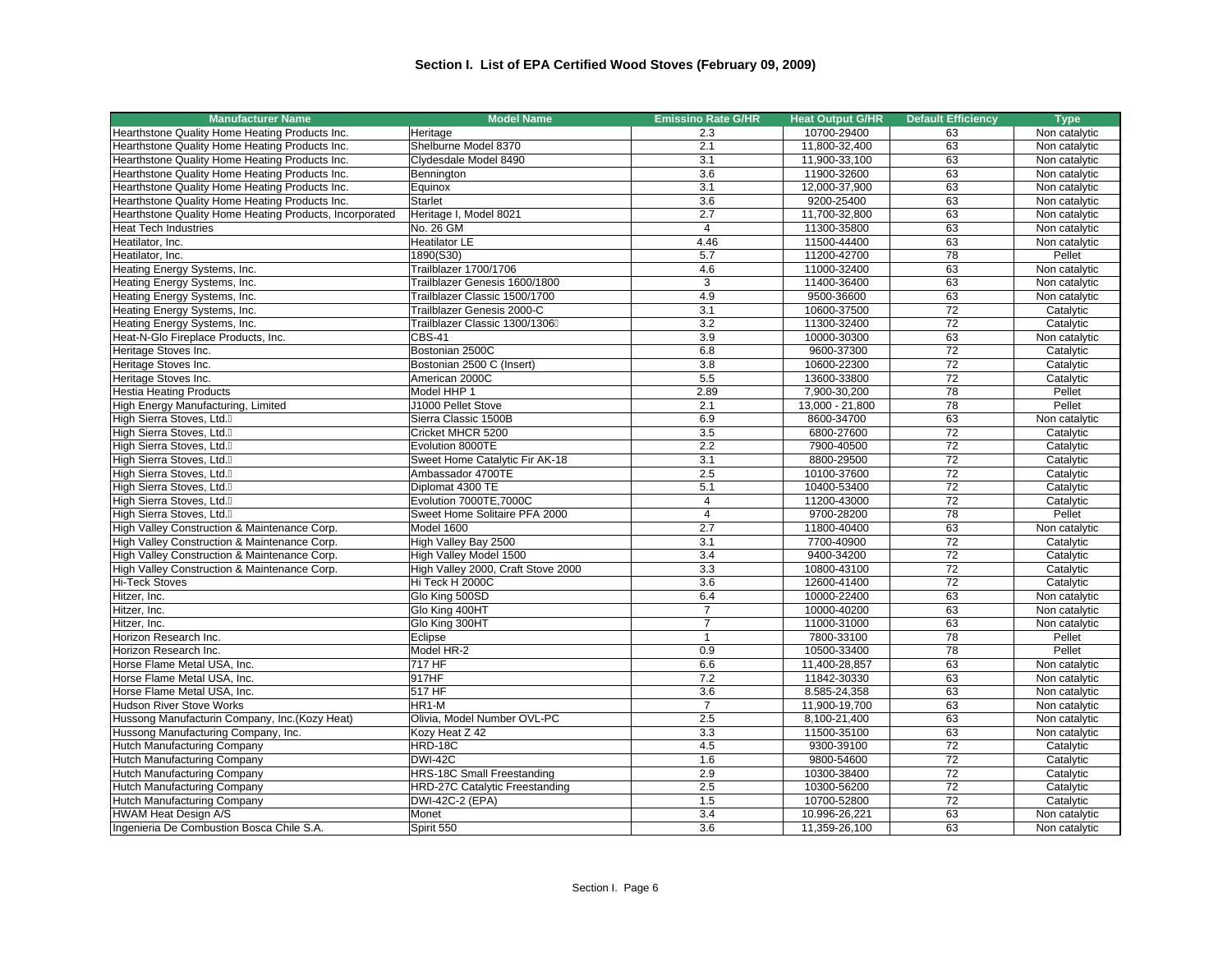| <b>Manufacturer Name</b>                  | <b>Model Name</b>                              | <b>Emissino Rate G/HR</b> | <b>Heat Output G/HR</b>        | <b>Default Efficiency</b> | <b>Type</b>                    |
|-------------------------------------------|------------------------------------------------|---------------------------|--------------------------------|---------------------------|--------------------------------|
| Ingenieria De Combustion Bosca Chile S.A. | <b>Gold 400</b>                                | 4.4                       | 11,800-26,800                  | 63                        | Non catalytic                  |
| Ingenieria De Combustion Bosca Chile S.A. | Soul Pellet Stove Insert                       | 2.2                       | 6,100-30,000                   | 78                        | Pellet                         |
| Ingenieria De Combustion Bosca Chile S.A. | Spirit 500                                     | 1.2                       | 8,700-21,700                   | 78                        | Pellet                         |
| J. A. Roby                                | Mystere                                        | 6                         | 12,900-24,200                  | 63                        | Non catalytic                  |
| J. A. Roby                                | Evolution and Atmosphere                       | 6.9                       | $9,043 - 28,675$               | 63                        | Non catalytic                  |
| J. A. Robv                                | Vulcain                                        | 6.09                      | 9.501.-29180                   | 63                        | Non catalytic                  |
| Jacuzzi Leisure Products, Inc.            | Fraser Elite I, S407E, S408E, S409E            | 3.4                       | 10000-37900                    | 63                        | Non catalytic                  |
| Jacuzzi Leisure Products, Inc.            | Douglas Elite S131E, S132E; Mini Elite S111    | 7.1                       | 10400-22200                    | 63                        | Non catalytic                  |
| Jacuzzi Leisure Products, Inc.            | Model Campbell II Elite S-24X & FW24 Series    | 5.3                       | 10600-26100                    | 63                        | Non catalytic                  |
| Jacuzzi Leisure Products, Inc.            | Campbell Elite S14XE                           | 5.1                       | 11000-31100                    | 63                        | Non catalytic                  |
| Jacuzzi Leisure Products, Inc.            | Gordon Elite S18XE                             | 3                         | 11300-31200                    | 63                        | Non catalytic                  |
| Jacuzzi Leisure Products, Inc.            | Cabot Elite S17XE                              | 4.5                       | 11300-34400                    | 63                        | Non catalytic                  |
| Jayline Heating Ltd.                      | AMZED JAYLINE 1B AND FS                        | 5.4                       | 9500-40400                     | 63                        | Non catalytic                  |
| Jayline Heating Ltd.                      | Amzed Jayline Ukal U-12                        | 2.9                       | 9900-28200                     | 63                        | Non catalytic                  |
| Jotul North America (Jotul U.S.A., Inc.)  | <b>Jotul Petite</b>                            | 4.52                      | 10500-39900                    | 63                        | Non catalytic                  |
| Jotul North America (Jotul U.S.A., Inc.)  | Jotul Oslo F-500                               | $\mathsf 3$               | 10900-35000                    | 63                        | Non catalytic                  |
| Jotul North America (Jotul U.S.A., Inc.)  | Model C350                                     | $\overline{4}$            | 11,500-34,200                  | 63                        | Non catalytic                  |
| Jotul North America (Jotul U.S.A., Inc.)  | Jotul F600                                     | 4.1                       | 11,600-32,500                  | 63                        | Non catalytic                  |
| Jotul North America (Jotul U.S.A., Inc.)  | C450. Tamarack                                 | 4.42                      | 11,900-36,100                  | 63                        | Non catalytic                  |
| Jotul North America (Jotul U.S.A., Inc.)  | Castine F400                                   | 3.8                       | 11300-27800                    | 63                        | Non catalytic                  |
| Jotul North America (Jotul U.S.A., Inc.)  | F3CBII                                         | $\overline{3.8}$          | 11400-43500                    | 63                        | Non catalytic                  |
| Jotul North America (Jotul U.S.A., Inc.)  | Model 3 CB                                     | 5.8                       | 11900-58300                    | 63                        | Non catalytic                  |
| Jotul North America (Jotul U.S.A., Inc.)  | <b>F118 CB</b>                                 | 3.5                       | 12,000-23,500                  | 63                        | Non catalytic                  |
| Jotul North America (Jotul U.S.A., Inc.)  | C550                                           | 7.14                      | 12,034-36,669                  | 63                        | Non catalytic                  |
| Jotul North America (Jotul U.S.A., Inc.)  | F500                                           | 3.2                       | 12000-34700                    | 63                        | Non catalytic                  |
| Jotul North America (Jotul U.S.A., Inc.)  | Firelight 12CB                                 | 4.4                       | 13500-45900                    | 63                        | Non catalytic                  |
| Jotul North America (Jotul U.S.A., Inc.)  | F100 Nordic QT                                 | 3                         | 7,700-27,400                   | 63                        | Non catalytic                  |
| Jotul North America (Jotul U.S.A., Inc.)  | Jotul Model 602 CB Classic                     | 5.2                       | 9700-42100                     | 63                        | Non catalytic                  |
| Jotul North America (Jotul U.S.A., Inc.)  | <b>C550 CB</b>                                 | 4.47                      | 11.696-35,933                  | 63                        | Non catalytic                  |
| Jotul North America (Jotul U.S.A., Inc.)  | American Fireplace Stove 3TDC                  | $\overline{4}$            | 8800-31700                     | 72                        | Catalytic                      |
| Jotul North America (Jotul U.S.A., Inc.)  | Alpha 350132                                   | $\overline{3.1}$          | 10100-33000                    | 72                        | Catalytic                      |
| Jotul North America (Jotul U.S.A., Inc.)  | Firelight 12                                   | 2.4                       | 10500-32100                    | 72                        | Catalytic                      |
| Jotul North America (Jotul U.S.A., Inc.)  | Model 3 TDIC-2                                 | 3.6                       | 10900-30600                    | 72                        | Catalytic                      |
| Jotul North America (Jotul U.S.A., Inc.)  | Model 8 TDIC                                   | $\overline{3.8}$          | 10900-35100                    | 72                        | Catalytic                      |
| Jotul North America (Jotul U.S.A., Inc.)  | Model Series 8                                 | 3.1                       | 12600-33000                    | 72                        | Catalytic                      |
| Jydepejsan A/S                            | H530                                           | 6.8                       | 11,100-28,800                  | 63                        | Non catalytic                  |
| Jydepejsan A/S                            | Trendline, Soft Line, Fine Line, Zeus, Athene, | 3.9                       | 11300-28100                    | 63                        | Non catalytic                  |
| Kalvin International and Company (HK)     | KWS1-M                                         | $\overline{7}$            | 11,900-19,700                  | 63                        | Non catalytic                  |
| <b>Kent Heating Limited</b>               | Tile Fire L.E.M. TLE-1                         | 5.9                       | 8500-38600                     | 63                        | Non catalytic                  |
| Kent Heating Limited                      | Log Fire LPE                                   | 5.9                       | 8900-28200                     | 63                        | Non catalytic                  |
| Kent Heating Limited                      | Sherwood L.E.M. XLE-1                          | 6.5                       | 9600-33400                     | 63                        | Non catalytic                  |
| Kent Heating Limited                      | Ultima 2000S                                   | 4.5                       | 11000-23000                    | 63                        | Non catalytic                  |
| Kent Heating Limited                      | Log Fire 2000                                  | $\overline{7}$            | 11200-23700                    | 63                        | Non catalytic                  |
| Kent Heating Limited                      | Tile Fire 2000, Ultima 2000                    | 6.3                       | 12500-21700                    | 63                        | Non catalytic                  |
| <b>Kent Heating Limited</b>               | Catalytic Tile Fire                            | 2                         | 5900-24500                     | $\overline{72}$           | Catalytic                      |
| Krog Iversen & Co. A/S                    | DSA 4                                          | 1.1                       | 10,500-27,900                  | 63                        | Non catalytic                  |
| Krog Iversen & Co. A/S                    | Model Scan 61                                  | 4.5                       | 10,600-29,300                  | 63                        | Non catalytic                  |
| Krog Iversen & Co. A/S                    | Basic 4                                        | 2.2                       | 10000-22100                    | 63                        | Non catalytic                  |
| Krog Iversen & Co. A/S                    | <b>Basic 1 &amp; 3</b>                         | 2.17                      | 10032-17906                    | 63                        |                                |
| Krog Iversen & Co. A/S                    | Scan 47.2                                      | 3.1                       |                                | 63                        | Non catalytic                  |
| Krog Iversen & Co. A/S                    | Scan 10-A                                      | 4.4                       | 10400 - 30900<br>11,600-37,700 | 63                        | Non catalytic<br>Non catalytic |
|                                           |                                                |                           |                                |                           |                                |
| Krog Iversen & Co. A/S                    | Scan 24                                        | 2.9                       | 11300-22500                    | 63                        | Non catalytic                  |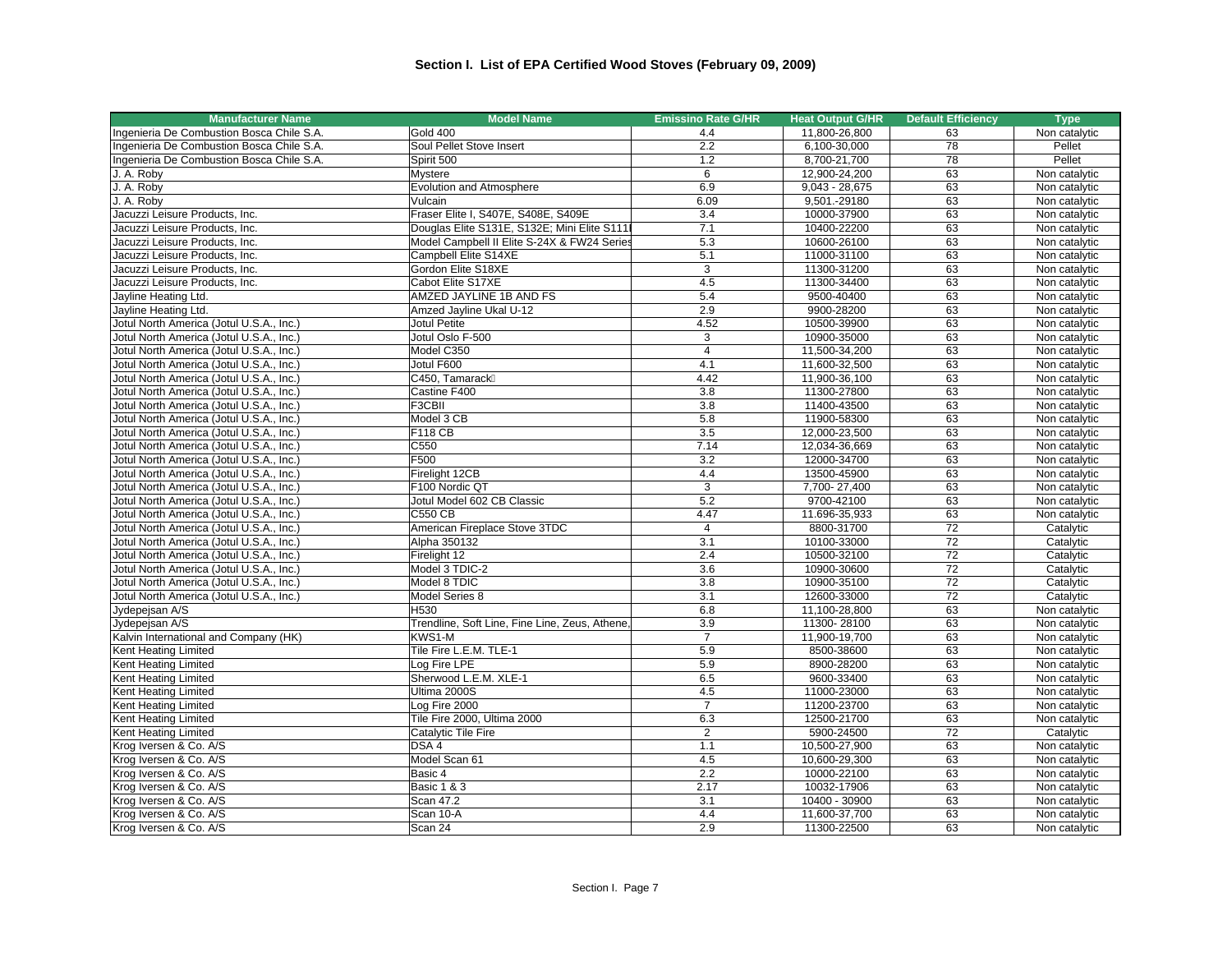| <b>Manufacturer Name</b>                  | <b>Model Name</b>                               | <b>Emissino Rate G/HR</b> | <b>Heat Output G/HR</b> | <b>Default Efficiency</b> | <b>Type</b>   |
|-------------------------------------------|-------------------------------------------------|---------------------------|-------------------------|---------------------------|---------------|
| Krog Iversen & Co. A/S                    | Scan 5.2                                        | 4.2                       | 11800-26500             | 63                        | Non catalytic |
| Krog Iversen & Co. A/S                    | Andersen 8                                      | 2.9                       | 11900-30100             | 63                        | Non catalytic |
| Krog Iversen & Co. A/S                    | Andersen 8.2                                    | 3.5                       | 7,600-28,800            | 63                        | Non catalytic |
| Krog Iversen & Co. A/S                    | Scan 60                                         | 3.97                      | 8,700-27,430            | 63                        | Non catalytic |
| Krog Iversen & Co. A/S                    | Scan 4.5                                        | 3.3                       | 9,500-31,000            | 63                        | Non catalytic |
| Krog Iversen & Co. A/S                    | Scan 20                                         | 5.1                       | 9900-19000              | 63                        | Non catalytic |
| Kuma Stove and Iron Works                 | Kuma Wood Classic Model HT-2                    | $\overline{3.2}$          | 11300-48000             | 63                        | Non catalytic |
| Kuma Stove And Iron Works                 | Kuma Scott HT-1                                 | 3.5                       | 11700-29800             | 63                        | Non catalytic |
| Kuma Stove And Iron Works                 | Model Kuma 100/300/400                          | 2.2                       | 10100-52100             | 72                        | Catalytic     |
| Kuma Stove And Iron Works                 | Kuma K-300/K-400, K-100B                        | 2.8                       | 12100-65200             | 72                        | Catalytic     |
| Lennox Hearth Products                    | KS-1005, SV-14; KS-2000, FI-15                  | 6                         | 9500-41100              | 63                        | Non catalytic |
| Lennox Hearth Products                    | Traditions T300HT & T3000HT The Earth St        | 2.6                       | 10700-37400             | 63                        | Non catalytic |
| Lennox Hearth Products                    | 2800HT                                          | 4.5                       | 11500-46700             | 63                        | Non catalytic |
| <b>Lennox Hearth Products</b>             | Earth Stove and Ranger 1500HT, 1400HT           | 6.6                       | 11700-37000             | 63                        | Non catalytic |
| Lennox Hearth Products                    | Brass Flame KS-1005, KS-2000I                   | 6                         | 11800-44000             | 63                        | Non catalytic |
| Lennox Hearth Products                    | Brass Flame KS-805                              | 6                         | 9300-49800              | 63                        | Non catalytic |
| Lennox Hearth Products                    | Traditions T150C, T100SC                        | 4.1                       | 6500-35300              | $\overline{72}$           | Catalytic     |
| Lennox Hearth Products                    | Bayview II, 2000C, BV4000C, BV4000C-2           | 1.9                       | 6600-40900              | $\overline{72}$           | Catalytic     |
| Lennox Hearth Products                    | Traditions T-100                                | 3.8                       | 8300-43800              | $\overline{72}$           | Catalytic     |
| Lennox Hearth Products                    | Bayview II BV4000                               | 3.1                       | 9200-42300              | 72                        | Catalytic     |
| Lennox Hearth Products                    | Bayview BV450C/BV400C-2                         | 3                         | 11000-48100             | 72                        | Catalytic     |
| Lennox Hearth Products                    | Bayview BV400, BV450                            | 5.5                       | 11000-53700             | 72                        | Catalytic     |
| Lennox Hearth Products                    | 1003-C                                          | 3.7                       | 11700-36800             | 72                        | Catalytic     |
| Lennox Hearth Products                    | Model T200C                                     | 3.2                       | 8500-34900              | 72                        | Catalytic     |
| Lennox Hearth Products                    | Whitfield WP-1, III T, II-T, II-TC, Advantage S | $\mathbf{1}$              | 9100-37800              | 78                        | Pellet        |
| Lennox Hearth Products                    | <b>Whitfield Advantage WP-2</b>                 | 1.3                       | 10900-35100             | 78                        | Pellet        |
| Lennox Hearth Products                    | Whitfield Fireplace/Hearth Stove                | $\mathbf{1}$              | 11000-35700             | 78                        | Pellet        |
| <b>Lennox Hearth Products</b>             | WP-2 III T, II-TC, Advantage Series             | $\mathbf{1}$              | 9100-37800              | 78                        | Pellet        |
| Les Produits d'Acier Nordic International | Diamant                                         | 7.5                       | 11,100-26,100           | 63                        | Non catalytic |
| Les Produits d'Acier Nordic International | Rustic 2100 and Tradition 2100                  | 4.97                      | 11,700-29,700           | 63                        | Non catalytic |
| Les Produits d'Acier Nordic International | Olympia                                         | 4.6                       | 9,659-26,407            | 72                        | Catalytic     |
| Lexington Forge                           | <b>SSI 30</b>                                   | 3.47                      | 11,000-30,600           | 63                        | Non catalytic |
| Lexington Forge                           | SSW 30FTPB, SSW30FTAL, SSW30FTAPB,              | 3.5                       | 11,000-30,600           | 63                        | Non catalytic |
| Lexington Forge                           | Savannah SSW 20 and Windsor WCS20               | 3.76                      | 11,000-45000            | 63                        | Non catalytic |
| Lexington Forge                           | <b>SSW40</b>                                    | 4.3                       | 11,963-35767            | 63                        | Non catalytic |
| Long Agribusiness                         | Silent Flame 2058                               | 5.3                       | 9000-27100              | 72                        | Catalytic     |
| Long Agribusiness                         | Silent Flame Model 2058A                        | 2.3                       | 9600-30600              | 72                        | Catalytic     |
| Long Agribusiness                         | 2062 Catalytic freestanding/insert              | 3.3                       | 10600-20700             | 72                        | Catalytic     |
| Long Agribusiness                         | Silent Flame Model 2062                         | 2.4                       | 9900-32600              | 72                        | Catalytic     |
| Luap Associates, Inc.                     | Eagle 2001                                      | 2.6                       | 8400-55200              | 78                        | Pellet        |
| <b>Lucky Distributing</b>                 | Esprit, Viva and Taurus                         | 4.4                       | 11,817-32,263           | 63                        | Non catalytic |
| Lucky Distributing                        | Integra                                         | 3.6                       | 10,024-31,268           | 78                        | Pellet        |
| M. Texeira International, Incorporated    | <b>Bef 520 H</b>                                | 6.4                       | 11,721-25,859           | 63                        | Non catalytic |
| Martin Industries, Inc.                   | $C-92$                                          | 5.3                       | 5200-33200              | 72                        | Catalytic     |
| Martin Industries, Inc.                   | Ashley                                          | 3.8                       | 5700-35300              | 72                        | Catalytic     |
| Martin Industries, Inc.                   | $C-92$                                          | 2.4                       | 7200-29500              | $\overline{72}$           | Catalytic     |
| Martin Industries, Inc.                   | Ashley APS5, APS5B; King KC5, KC5B; Atlant      | 3.8                       | 9400-35400              | 72                        | Catalytic     |
| Martin Industries, Inc.                   | Ashley APC2, APC2C; King KC2, KC2B; Atlant      | 3                         | 9700-27900              | 72                        | Catalytic     |
| Martin Industries, Inc.                   | Ashley CAHF, CAHFB; King MCF, MCFB; Atla        | 4.8                       | 9900-30000              | 72                        | Catalytic     |
| Martin Industries, Inc.                   | $C-92$                                          | 3                         | 13900-35700             | 72                        | Catalytic     |
| Max Blank GmbH                            | Mega K 03                                       | 5.14                      | 10,500-33,000           | 63                        | Non catalytic |
| Max Blank GmbH                            | Atlanta K02, Siena, Monza, Davos, Ravenna,      | 4.5                       | 11,479-36,009           | 63                        | Non catalytic |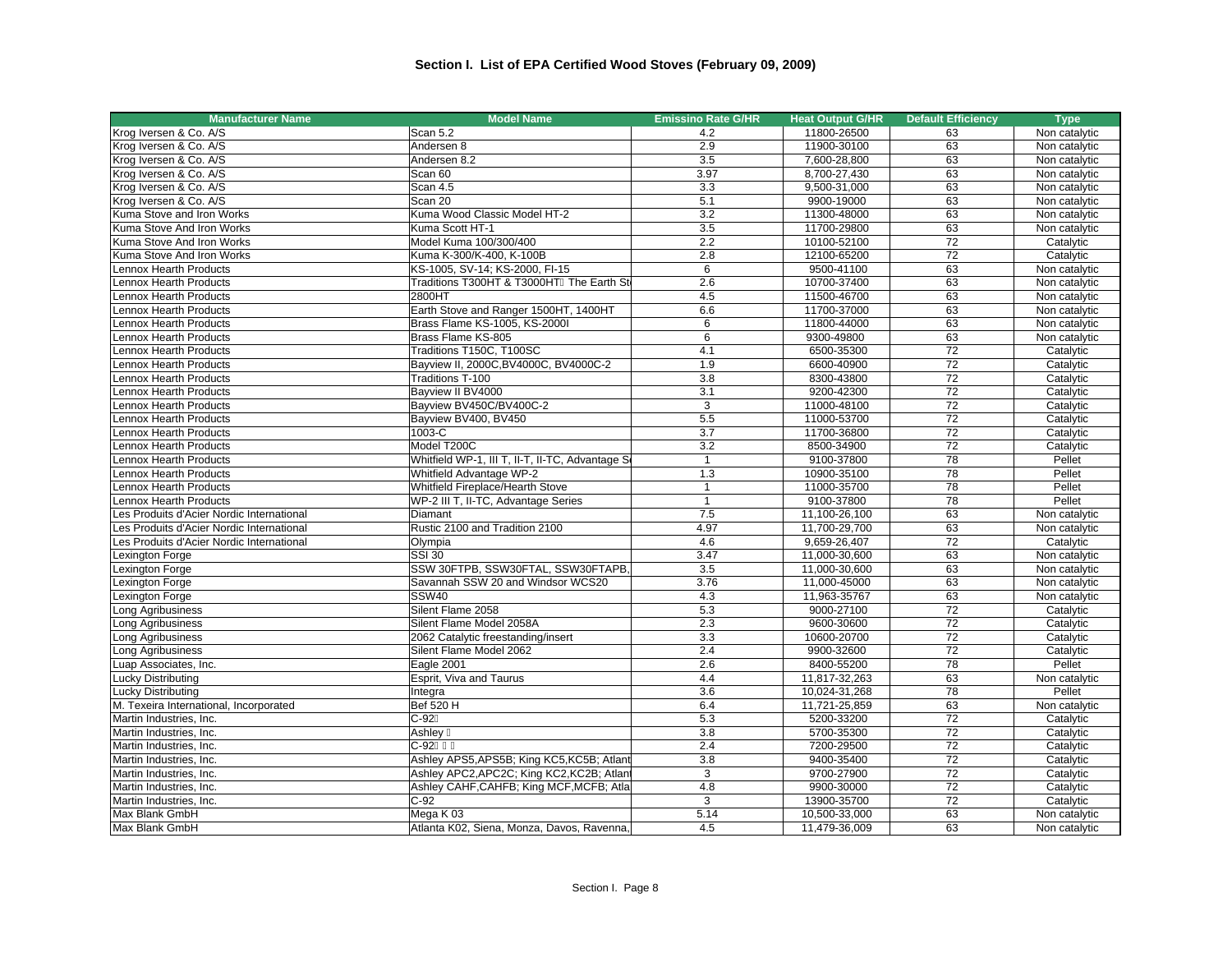| <b>Manufacturer Name</b>                                             | <b>Model Name</b>                           | <b>Emissino Rate G/HR</b> | <b>Heat Output G/HR</b> | <b>Default Efficiency</b> | <b>Type</b>   |
|----------------------------------------------------------------------|---------------------------------------------|---------------------------|-------------------------|---------------------------|---------------|
| Max Blank GmbH                                                       | Florenz K0 2, Volterra, Padua, Atlanta BF   | 3.1                       | 11,842-34,680           | 63                        | Non catalytic |
| Max Blank GmbH                                                       | Bordeaux                                    | 5.6                       | 10,129-34,342           | 63                        | Non catalytic |
| Metal M.D.R. Inc.                                                    | Model HE-1400, XE-1400, & XTD-1.5           | 4.3                       | 10800-34000             | 63                        | Non catalytic |
| Metal M.D.R. Inc.                                                    | XVR-111, XT-4000, XLT-11000                 | 4.3                       | 11,700-28,300           | 63                        | Non catalytic |
| Monessan Hearth Systems                                              | Model Campbell II Elite S-24X & FW24 Series | 5.3                       | 10600-26100             | 63                        | Non catalytic |
| Monessan Hearth Systems                                              | Century/Dutchmaster FW and CDW              | $\mathbf{1}$              | 11,800-32,300           | 63                        | Non catalytic |
| Monessan Hearth Systems                                              | FW247001 to FE247004 and JW1000PF1          | $\overline{5}$            | 11500-18900             | 63                        | Non catalytic |
| Monessan Hearth Systems                                              | CW2500X00, CW2500X02, JW2500X00,CJW         | 4.7                       | 9500-57800              | 63                        | Non catalytic |
| Morso Jernstaberi A/S                                                | 2B Classic                                  | $\overline{3.9}$          | 10900 -23600            | 63                        | Non catalytic |
| Morso Jernstoberi A/S                                                | Model 7110                                  | 3.8                       | 10,700-27,900           | 63                        | Non catalytic |
| Morso Jernstoberi A/S                                                | 8140, 8142, 8147, 8151 and 8150             | 4.5                       | 10,864-25,370           | 63                        | Non catalytic |
| Morso Jernstoberi A/S                                                | Model 4650 (Soapstone)                      | 3.7                       | 10,900-25,700           | 63                        | Non catalytic |
| Morso Jernstoberi A/S                                                | Panther 2110                                | 4.68                      | 10300-60500             | 63                        | Non catalytic |
| Morso Jernstoberi A/S                                                | Model 4600                                  | 3.2                       | 11,100-25,600           | 63                        | Non catalytic |
| Morso Jernstoberi A/S                                                | Model 2040                                  | 3.8                       | 11,100-40,100           | 63                        | Non catalytic |
| Morso Jernstoberi A/S                                                | 6100                                        | 4.1                       | 11,117-22,000           | 63                        | Non catalytic |
| Morso Jernstoberi A/S                                                | 3600 Series                                 | 5.2                       | 11,400-49,500           | 63                        | Non catalytic |
| Morso Jernstoberi A/S                                                | Morso 1710                                  | 4.4                       | 12,000-39,800           | 63                        | Non catalytic |
| Morso Jernstoberi A/S                                                | Panther Model 2110B                         | 4.3                       | 8,600-42,100            | 63                        | Non catalytic |
| Morso Jernstoberi A/S                                                | Model 5660,                                 | 4.3                       | 8,998-50,078            | 63                        | Non catalytic |
| Morso Jernstoberi A/S                                                | Owl 3410/3440 & 3450                        | 3.5                       | 8400-23600              | 63                        | Non catalytic |
| Morso Jernstoberi A/S                                                | 3112 and 3142                               | 3.1                       | 9,300-28,500            | 63                        | Non catalytic |
| Morso Jernstoberi A/S                                                | Model 2B                                    | 4.1                       | 9,300-30,700            | 63                        | Non catalytic |
|                                                                      | Squirrel 1410, 1420, 1440                   | 3.3                       | 9600-22000              | 63                        | Non catalytic |
| Morso Jernstoberi A/S<br>National Steelcrafters of Oregon            | Breckwell W3000FS/W3000I                    | 2.3                       | 11600-33700             | 63                        | Non catalytic |
| National Steelcrafters of Oregon                                     | Chateau NC24                                | 5.4                       | 14500-51000             | 63                        | Non catalytic |
|                                                                      | Craft Stove CB-4830                         | 3.1                       | 11600-41100             | 72                        |               |
| National Steelcrafters of Oregon<br>National Steelcrafters of Oregon | Craft Stove CB-4830, CB-300                 | 3.1                       | 11600-41100             | 72                        | Catalytic     |
|                                                                      |                                             | 3.9                       |                         | 72                        | Catalytic     |
| National Steelcrafters of Oregon                                     | Craft Stove CB-4426                         |                           | 12100-35600             |                           | Catalytic     |
| National Steelcrafters of Oregon                                     | Craft Stove CB-4426, CB-26, CAT 44-1        | 3.9                       | 12100-35600             | 72                        | Catalytic     |
| National Steelcrafters of Oregon                                     | Craft CB-4830 Insert                        | 3.4                       | 9100-22400              | 72                        | Catalytic     |
| Navigator Stove Works, Inc.                                          | Navigator NSW2                              | 3.6                       | 10500-28200             | 63                        | Non catalytic |
| Navigator Stove Works, Inc.                                          | NSW-1 Sardine                               | 3.5                       | 11,400-19,400           | 63                        | Non catalytic |
| New Buck Corporation (Buck Stove Corp.)                              | Model 18                                    | 3.1                       | 10000-22400             | 63                        | Non catalytic |
| New Buck Corporation (Buck Stove Corp.)                              | Model 261                                   | 2.92                      | 10271-32263             | 63                        | Non catalytic |
| New Buck Corporation (Buck Stove Corp.)                              | Buck/Tharrington 74/T-74                    | 3.6                       | 11,600-41,400           | 63                        | Non catalytic |
| New Buck Corporation (Buck Stove Corp.)                              | Townsend III                                | 6.2                       | 11400-41200             | 63                        | Non catalytic |
| New Buck Corporation (Buck Stove Corp.)                              | Buck Carolina/Tharington 51/T-51            | 6.7                       | 11800-40900             | 63                        | Non catalytic |
| New Buck Corporation (Buck Stove Corp.)                              | Model 26                                    | 5.4                       | 11900-42600             | 63                        | Non catalytic |
| New Buck Corporation (Buck Stove Corp.)                              | Model 81/85                                 | 4.3                       | 11900-45400             | 63                        | Non catalytic |
| New Buck Corporation (Buck Stove Corp.)                              | Model 21                                    | 4.4                       | 12,000-444,000          | 63                        | Non catalytic |
| New Buck Corporation (Buck Stove Corp.)                              | Little Buck 26000-C                         | $\overline{4}$            | 6800-38700              | 72                        | Catalytic     |
| New Buck Corporation (Buck Stove Corp.)                              | 41BCV, BBay, CD, CS, CV, CBAY, PCV, PCI     | $\overline{2.6}$          | 6900-27800              | $\overline{72}$           | Catalytic     |
| New Buck Corporation (Buck Stove Corp.)                              | Big Buck 28000-C                            | 4.7                       | 8500-39100              | 72                        | Catalytic     |
| New Buck Corporation (Buck Stove Corp.)                              | Model 70                                    | $\overline{5}$            | 9800-31300              | 72                        | Catalytic     |
| New Buck Corporation (Buck Stove Corp.)                              | <b>Buck Master</b>                          | 2.1                       | 10,800-49,800           | 72                        | Catalytic     |
| New Buck Corporation (Buck Stove Corp.)                              | 50PCV, 50PBay, 50CV, 50CBay, 50CD, 50B0     | 2.5                       | 10100-38000             | 72                        | Catalytic     |
| New Buck Corporation (Buck Stove Corp.)                              | Bay Model 91                                | $\overline{3.5}$          | 10400-50400             | $\overline{72}$           | Catalytic     |
| New Buck Corporation (Buck Stove Corp.)                              | Model 20, catalytic                         | 3.2                       | 10800-37500             | 72                        | Catalytic     |
| New Buck Corporation (Buck Stove Corp.)                              | Model 71 Freestanding/Insert Catalytic      | 3.6                       | 13100-40200             | 72                        | Catalytic     |
| New Buck Corporation (Buck Stove Corp.)                              | Regular Buck 27000-C                        | 3.8                       | 14700-25100             | $\overline{72}$           | Catalytic     |
| New Buck Corporation (Buck Stove Corp.)                              | Regular Buck 27000-CR                       | 4.8                       | 14700-30800             | 72                        | Catalytic     |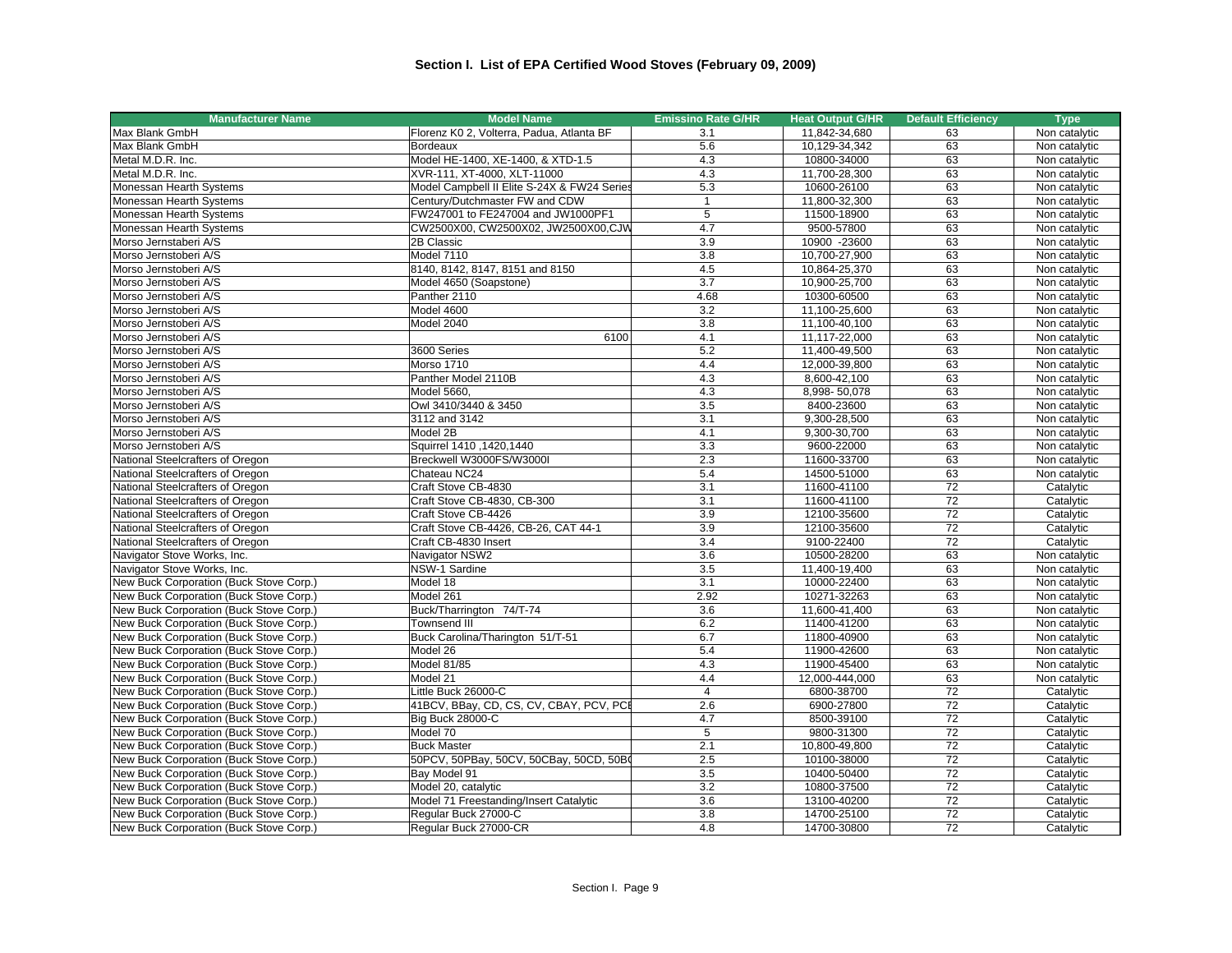| <b>Manufacturer Name</b>                  | <b>Model Name</b>                               | <b>Emissino Rate G/HR</b> | <b>Heat Output G/HR</b> | <b>Default Efficiency</b> | <b>Type</b>   |
|-------------------------------------------|-------------------------------------------------|---------------------------|-------------------------|---------------------------|---------------|
| New Buck Corporation (Buck Stove Corp.)   | Buck Bay Model 91                               | 1.2                       | 8,800-51,200            | 72                        | Catalytic     |
| New Buck Corporation (Buck Stove Corp.)   | New Buck/Carolina Model 17                      | 1.2                       | 8100-27900              | 72                        | Catalytic     |
| New Buck Corporation (Buck Stove Corp.)   | MODEL XL-80                                     | 2.7                       | 9200-40500              | 72                        | Catalytic     |
| Newmac Manufacturing Incorporated         | Classic 1 EPA NC 100 E                          | $\overline{4}$            | 10,700-27,000           | 63                        | Non catalytic |
| Newmac Manufacturing Incorporated         | Status EPA Model NS220 E                        | 4.97                      | 11,600-27,400           | 63                        | Non catalytic |
| NHC Inc.                                  | Mansfield                                       | 3.2                       | 10200-27900             | 63                        | Non catalytic |
| NHC Inc.                                  | Phoenix                                         | 4.94                      | 10300-43000             | 63                        | Non catalytic |
| NHC Inc.                                  | Phoenix (Version 2)                             | 3.4                       | 10400-35200             | 63                        | Non catalytic |
| NHC Inc.                                  | Mansfield I                                     | 2.9                       | 13600-45300             | 63                        | Non catalytic |
| NHC Inc.                                  | Model 3-C                                       | $\overline{2}$            | 7900-15000              | 72                        | Catalytic     |
| NHC Inc.                                  | <b>Harvest HII</b>                              | 3.8                       | 8800-28900              | 72                        | Catalytic     |
| NHC Inc.                                  | Harvest A-HII catalytic                         | 2.5                       | 10500-36400             | 72                        | Catalytic     |
| Nordpeis A/S                              | Saturn A                                        | 6                         | 10,100-25,000           | 63                        | Non catalytic |
| NU-TEC/Upland Distributors, Inc.          | Townsend Woodstove TN-25                        | 2.7                       | 10200-27500             | 72                        | Catalytic     |
| NU-TEC/Upland Distributors, Inc.          | Upland Amity AM-40                              | 2.6                       | 10600-23600             | 72                        | Catalytic     |
| NU-TEC/Upland Distributors, Inc.          | Brenden BR-60                                   | 1.43                      | 11000-29400             | $\overline{72}$           | Catalytic     |
| OK Doke, Ltd.                             | Sweethearth Presidential 800/800XL              | 3.6                       | 9900-20000              | $\overline{72}$           | Catalytic     |
| Olsberg Hermann Everken, Gmbh             | <b>Bristol OH-M</b>                             | 2.7                       | 11,000-33,200           | 63                        | Non catalytic |
| Olsberg Hermann Everken, Gmbh             | <b>Bristol OH-L</b>                             | 2.1                       | 11,800-32,200           | 63                        | Non catalytic |
| Oregon Woodstoves, Inc.                   | #1, Design 01                                   | 2.7                       | 9600-49700              | 72                        | Catalytic     |
| Oregon Woodstoves, Inc.                   | Model OS/1                                      | 1.4                       | 7800-40000              | 72                        | Catalytic     |
| Orley's Manufacturing Company, Inc.       | Cougar G-225                                    | 2.7                       | 9100-36200              | 72                        | Catalytic     |
| Orley's Manufacturing Company, Inc.       | Leopard U245, U246, UO245, UO246; Panther       | 3.5                       | 9100-39000              | 72                        | Catalytic     |
| Orrville Products, Inc.                   | Country Comfort CC150, CC1000, CC150H           | 7.5                       | 7200-23900              | 63                        | Non catalytic |
| Orrville Products, Inc.                   | CC180                                           | 3.9                       | 10700-57600             | 63                        | Non catalytic |
| Orrville Products, Inc.                   | CC175 and CC155                                 | 4.4                       | 10900-39200             | 63                        | Non catalytic |
| Orrville Products, Inc.                   | CC185 and CC165                                 | 5.3                       | 11300-46100             | 63                        | Non catalytic |
| Orrville Products, Inc.                   | CC-185I and 165I                                | 3.8                       | 11500-48600             | 63                        | Non catalytic |
| Orrville Products, Inc.                   | Country Comfort CC160                           | 5.25                      | 11600-36500             | 63                        | Non catalytic |
| Orrville Products, Inc.                   | COUNTRY COMFORT CC160                           | 2.9                       | 11900-47800             | 63                        | Non catalytic |
| Orrville Products, Inc.                   | Country Comfort CC350                           | 4.3                       | 11200-29100             | 72                        | Catalytic     |
| Orrville Products, Inc.                   | CC250                                           | 3.5                       | 13200-29800             | 72                        | Catalytic     |
| Orrville Products, Inc.                   | CC 350                                          | 3.8                       | 13700-68900             | 72                        | Catalytic     |
| Orrville Products, Inc.                   | Country Comfort CC325                           | 3.5                       | 18600-60600             | 72                        | Catalytic     |
| Osburn Manufacturing, Inc.                | Imperial 2000                                   | 4.6                       | 9000-33000              | 63                        | Non catalytic |
| Osburn Manufacturing, Inc.                | 2200                                            | 5.7                       | 10400-41500             | 63                        | Non catalytic |
| Osburn Manufacturing, Inc.                | 1050                                            | 6.9                       | 10600-42900             | 63                        | Non catalytic |
| Osburn Manufacturing, Inc.                | Imperial MKII, MKII Insert, Goldenaire          | $\overline{7}$            | 10700-51600             | 63                        | Non catalytic |
| Pacific Energy Fireplace Products Limited | Summit Series A, Summit Insert, Summit Clas     | 3.6                       | 10300-37500             | 63                        | Non catalytic |
| Pacific Energy Fireplace Products Limited | S-27, Spectrum, Standard, Pacific               | 6.4                       | 10600-36400             | 63                        | Non catalytic |
| Pacific Energy Fireplace Products Limited | Alderlea, Super 27 Design D, Spectrum, Stan     | 3.4                       | 11000-34600             | 63                        | Non catalytic |
| Pacific Energy Fireplace Products Limited | Vista Series C, Vista Classic, Vista Artisan, V | 2.92                      | 12400-26300             | 63                        | Non catalytic |
| Panda Wood Stoves                         | <b>UMF-400</b>                                  | $\overline{5}$            | 7600-38300              | 72                        | Catalytic     |
| Pellefier Inc.                            | Venturi PVI-87                                  | 0.5                       | 9000-31800              | 78                        | Pellet        |
| Piazzetta S.p.A.                          | 904                                             | 7.5                       | 6700-28300              | 63                        | Non catalytic |
| Piazzetta S.p.A.                          | Model 905                                       | 6.8                       | 11600-30300             | 63                        | Non catalytic |
| Polar Fireplaces                          | Woodchief 400 E                                 | 5.1                       | 11500-59000             | 63                        | Non catalytic |
| <b>Polar Fireplaces</b>                   | Woodchief 300 E                                 | 4.8                       | 11600-43700             | 63                        | Non catalytic |
| Precision Gas Technologies                | <b>WS-250</b>                                   | $\overline{4}$            | 11700-50500             | 63                        | Non catalytic |
| PSG Distribution Inc.                     | Caddy (duct furnace)                            | 6.6                       | 12000-52900             | 63                        | Non catalytic |
| RAIS A/S                                  | Rondo, Mino II Steel and Mino II SST            | 4.3                       | 11,431-22,561           | 63                        | Non catalytic |
| RAIS A/S                                  | <b>OPUS</b>                                     | 5.7                       | 11,479-21,630           | 63                        | Non catalytic |
|                                           |                                                 |                           |                         |                           |               |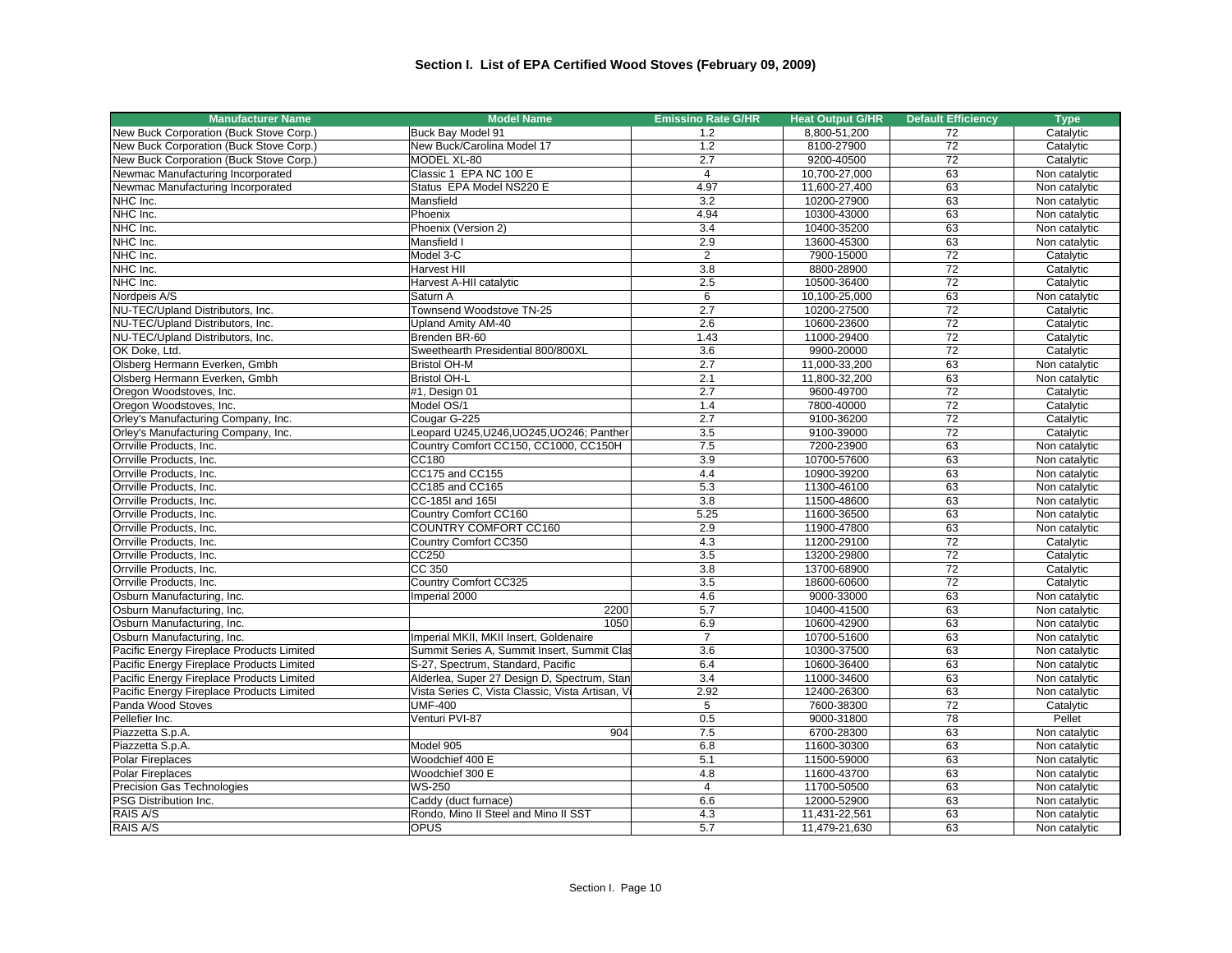| <b>Manufacturer Name</b>                       | <b>Model Name</b>                              | <b>Emissino Rate G/HR</b> | <b>Heat Output G/HR</b> | <b>Default Efficiency</b> | <b>Type</b>   |
|------------------------------------------------|------------------------------------------------|---------------------------|-------------------------|---------------------------|---------------|
| Rais A/S                                       | Malta, Bando and Bora                          | 4.3                       | 11400-32900             | 63                        | Non catalytic |
| Rais A/S                                       | Rais 60-A Insert                               | 7.2                       | 11600-51300             | 63                        | Non catalytic |
| Rais A/S                                       | Gabo Pina Vola                                 | 2.1                       | 12,000-26,700           | 63                        | Non catalytic |
| Renfyre Stove Co./ Maco Enterprises, Inc.      | Fireview 2300                                  | $\overline{7}$            | 11700-27500             | 63                        | Non catalytic |
| Renfyre Stove Co./Maco Enterprises Inc.        | 5000 Combination Range Design #50001           | 5.5                       | 13600-21600             | 63                        | Non catalytic |
| Renfyre Stove Co./Maco Enterprises, Inc.       | 2800                                           | 3.4                       | 11900-23700             | 63                        | Non catalytic |
| Renfyre Stove Co./Maco Enterprises, Inc        | Fireview Insert 2700                           | $\overline{3.8}$          | 9400-27500              | 63                        | Non catalytic |
| Reverso Manufacturing, Ltd.                    | Challenger MMX                                 | 2.6                       | 11200-33800             | 63                        | Non catalytic |
| Riteway-Dominion Manufacturing Company, Inc.   | Dominion 005                                   | 4.5                       | 7000-29100              | 72                        | Catalytic     |
| RJM Manufacturing, Inc.                        | Achiever FPI-1-LEX                             | $\overline{2}$            | 7900-26700              | 72                        | Catalytic     |
| RJM Manufacturing, Inc.                        | FPI-2-LEX/90                                   | 1.6                       | 10300-36500             | 72                        | Catalytic     |
| RJM Manufacturing, Inc.                        | Energy King Bay 2000C                          | 2.5                       | 11400-34600             | $\overline{72}$           | Catalytic     |
| RJM Manufacturing, Inc.                        | Energy King 2500C                              | 3                         | 16100-39800             | 72                        | Catalytic     |
| RJM Manufacturing, Inc.                        | Model Silhouette 2850C                         | 3.2                       | 8100-34700              | 72                        | Catalytic     |
| RSF / Industrial Chimney Company, Incorporated | TOPAZ/CHAMELEON (Without Fan), TOPAZ           | $\overline{4}$            | 11100-25700             | 63                        | Non catalytic |
| RSF / Industrial Chimney Company, Incorporated | HT (Onyx), ONYX AP                             | 4.5                       | 11800-35600             | 63                        | Non catalytic |
| RSF / Industrial Chimney Company, Incorporated | TOPAZ/CHAEMELON (With Fan)                     | 5.5                       | 9500-25800              | 63                        | Non catalytic |
| RSF / Industrial Chimney Company, Incorporated | Opel 2000C, OPEL AP                            | 3.7                       | 10600-49700             | $\overline{72}$           | Catalytic     |
| Russo Products. Inc.                           | <b>W-18C</b>                                   | 6.2                       | 7900-40900              | 72                        | Catalytic     |
| Russo Products, Inc.                           | $W-25C$                                        | 2.4                       | 8400-31300              | 72                        | Catalytic     |
| Russo Products, Inc.                           | Russo Glassview GV-21                          | 2.9                       | 10200-29600             | $\overline{72}$           | Catalytic     |
| Russo Products, Inc.                           | <b>GV-30C</b>                                  | 3.1                       | 10300-39400             | 72                        | Catalytic     |
| Russo Products, Inc.                           | $GV-30S$                                       | 2.5                       | 9500-38700              | 72                        | Catalytic     |
| Salvo Machinery, Inc.                          | Citation Classic W45NC/WI45NC                  | 7.1                       | 11800-32200             | 63                        | Non catalytic |
| Salvo Machinery, Inc.                          | <b>Model Citation</b>                          | 2.4                       | 9600-33500              | 72                        | Catalytic     |
| Sarratt Agencies Limited                       | Merlin 3 FS-15, IS-15                          | 6.1                       | 9800-21100              | 63                        | Non catalytic |
| Saxon Wood Heaters Pty, Ltd.                   | Rosewood                                       | 2.7                       | 11600-36200             | 63                        | Non catalytic |
| Security Chimneys International Ltd.           | BIS Ultima, Brentwood, BIS Tradition CE, and   | 3.692                     | 10.442-27.746           | 63                        | Non catalytic |
| Security Chimneys International Ltd.           | <b>BIS Tradition and Montecito Estate</b>      | 7.3                       | 11,500-39-300           | 63                        | Non catalytic |
| Security Chimneys International Ltd.           | <b>BIS Ultra</b>                               | 5.1                       | 11033-46700             | 63                        | Non catalytic |
| Security Chimneys International Ltd.           | <b>BIS II</b>                                  | 5.3                       | 11300-41500             | 63                        | Non catalytic |
| Security Chimneys International Ltd.           | BIS Design No. 1.2                             | 5.5                       | 14200-55800             | 63                        | Non catalytic |
| Security Chimneys International Ltd.           | <b>BIS Nova</b>                                | 4.8                       | 8.700-25.700            | 63                        | Non catalytic |
| Security Chimneys International Ltd.           | BIS Panorama, Villa Vista                      | 4.1                       | 10900-35,600            | 72                        | Catalytic     |
| Selkirk Canada Corporation                     | Model HE40                                     | 5.7                       | 11,383-45,459           | 63                        | Non catalytic |
| Selkirk Canada Corporation                     | Model: HE36                                    | 0.97                      | 6,668-15,290            | 63                        | Non catalytic |
| Shenandoah Manufacturing Company, Inc.         | CH-77, CH-84                                   | 3.1                       | 8000-33800              | 72                        | Catalytic     |
| Sherwood Industries, Ltd.                      | Vista Flame Envirofire 1000                    | 6.5                       | 10200-30800             | 63                        | Non catalytic |
| Sherwood Industries, Ltd.                      | Enviro 1200, 1200I, Vista Flame 1200, 1200I    | 3.3                       | 11,500-34,200           | 63                        | Non catalytic |
| Sherwood Industries, Ltd.                      | Vista Flame Envirofire 2000                    | 3.2                       | 11000-31100             | 63                        | Non catalytic |
| Sherwood Industries, Ltd.                      | Vista Flame 1600 FS, 1600 FPI, Envirofire 16   | 3.5                       | 11500-33600             | 63                        | Non catalytic |
| Sherwood Industries, Ltd.                      | Vista Flame Envirofire 1500                    | $\overline{7}$            | 11700-23100             | 63                        | Non catalytic |
| Sherwood Industries, Ltd.                      | Enviro Fire 1000FS and Vista Flame 1000FS      | 4.1                       | 11700-32700             | 63                        | Non catalytic |
| Sherwood Industries, Ltd.                      | Vista Flame 2100 FS, Envirofire 2100 FS        | 2.9                       | 11800-34000             | 63                        | Non catalytic |
| Sherwood Industries, Ltd.                      | Enviro Model 1700I, 1700 & Vista Flame 1700    | 4.5                       | 9,400-31,800            | 63                        | Non catalytic |
| Sherwood Industries, Ltd.                      | Envirofire EF2, EF2i, FS and FPI               | 1.25                      | 6,500-34,000            | $\overline{78}$           | Pellet        |
| Sherwood Industries. Ltd.                      | Envirofire - EF3 FS, FPI, EF3Bi FS, Vista Flar | 1.96                      | 6,500-40,000            | 78                        | Pellet        |
| Sherwood Industries, Ltd.                      | Envirofire - Meridian FS & FPI                 | 1.96                      | 6,500-40,000            | 78                        | Pellet        |
| Sherwood Industries, Ltd.                      | Greenfire GF55, GFI55                          | 1.96                      | 6,500-40,000            | 78                        | Pellet        |
| Sherwood Industries, Ltd.                      | EF 3, Meridian and VF 100                      | $\overline{2}$            | 6,500-40,000            | 78                        | Pellet        |
| Sierra Productions,                            | Evolution Model 7000C                          | 2.8                       | 7700-29400              | $\overline{72}$           | Catalytic     |
| Sierra Products, Inc.                          | EF-2100                                        | 5.7                       | 11,000-42,900           | 63                        | Non catalytic |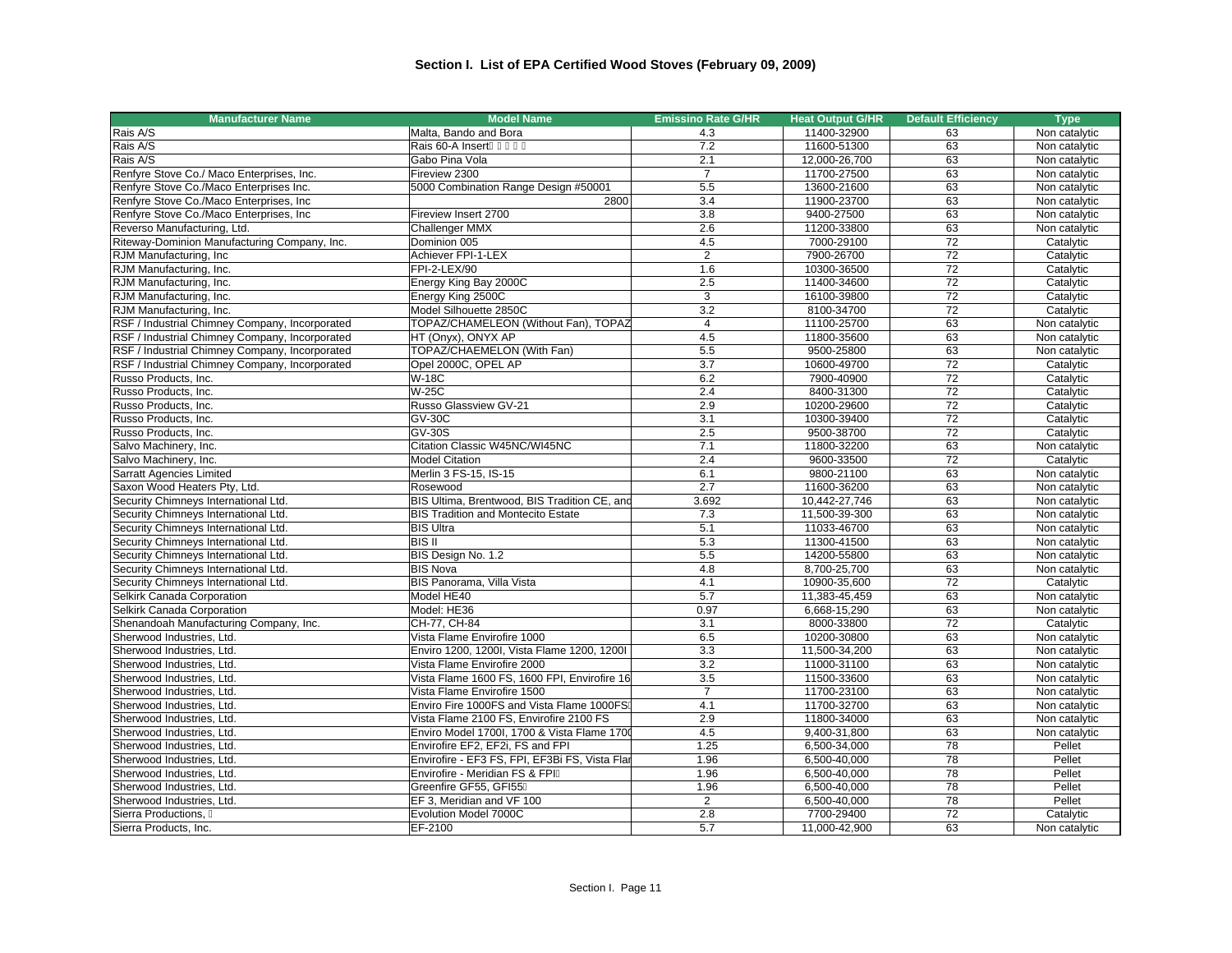| Sierra Products, Inc.<br>Sweet Home AFX-HT, AFI-HT<br>11300-28200<br>6.4<br>63<br>Non catalytic<br>6.6<br>11000-36400<br>63<br>Sierra Products, Inc.<br>Cricket 5300<br>Non catalytic<br>Sierra Classic 1500T<br>Sierra Products, Inc.<br>6900-34600<br>63<br>Non catalytic<br>7.5<br>72<br>Sierra Ambassador 4700 TEC<br>3.2<br>10800-42600<br>Catalytic<br>Sierra Products, Inc.<br>2.5<br>72<br>Sierra Evolution 8000 TEC<br>9700-35900<br>Catalytic<br>Sierra Products, Inc.<br>4.4<br>63<br>Stove Builder International<br>Monaco<br>11,479-30,450<br>Non catalytic<br>4.4<br>63<br>Monaco 2008<br>11479-30,450<br>Non catalytic<br>Stove Builder International<br>1.77<br>63<br>BIO-35MF<br>6,668-15,290<br>Non catalytic<br>Stove Builder International<br>63<br>BIO-45MF<br>1.2<br>8,569-29,784<br>Non catalytic<br>Stove Builder International<br>7.5<br>11100-37300<br>63<br>Stove Builder International Inc.<br>Gemini 1500N (Without Blower)<br>Non catalytic<br>HT 1600-Standard/HT 1600 Deluxe/HT-1600<br>3.5<br>11200-26400<br>63<br>Stove Builder International Inc.<br>Non catalytic<br>63<br>Gemini 1500 (With Blower)<br>6.2<br>11500-43900<br>Non catalytic<br>Stove Builder International Inc.<br>HT-2000 Standard/HT-2000 Deluxe/HT-2000<br>3.9<br>63<br>Stove Builder International Inc.<br>11600-60300<br>Non catalytic<br>4.4<br>11800-42400<br>63<br>Non catalytic<br>Stove Builder International Inc.<br>1600<br>1600 B-I/Ashley 4600/Forester 4700<br>4.8<br>11900-35500<br>63<br>Stove Builder International Inc.<br>Non catalytic<br>3.5<br>63<br>Osburn 2400 B<br>11900-40900<br>Stove Builder International Inc.<br>Non catalytic<br>Emerald 2000<br>7500-24500<br>$\overline{78}$<br>Pellet<br>Stove Builder International Inc.<br>1.7<br>6.5<br>63<br>HT-1200 and Ashley 1200<br>8300-36000<br>Non catalytic<br>Stove Builder International Incorporated<br>63<br>7.5<br>11,000-25,700<br>Non catalytic<br>Stove Builder International, Inc.<br>Sahara<br>Apollo/Apollo II<br>3.6<br>10600-24700<br>63<br>Non catalytic<br>Stove Builder International, Inc.<br>63<br>XVR-I/XLT-1/XT-1800 Classic EPA<br>6.9<br>11,400-27,500<br>Stove Builder International, Inc.<br>Non catalytic<br>5.7<br>63<br>Stove Builder International, Inc.<br>New Generation NG 1800/Magnolia 2015<br>11,500-30,800<br>Non catalytic<br>Osburn 1100<br>5.7<br>11000-35000<br>63<br>Non catalytic<br>Stove Builder International, Inc.<br>2200 Bay/2000<br>2.7<br>63<br>Stove Builder International, Inc.<br>11700-30400<br>Non catalytic<br>LeBachelier<br>4.9<br>11800-24500<br>63<br>Non catalytic<br>Stove Builder International, Inc.<br>XVR-II, XT-1400 adn XLT-II<br>5.9<br>63<br>Stove Builder International, Inc.<br>11800-27300<br>Non catalytic<br>63<br>4.5<br>11900-29400<br>Non catalytic<br>Stove Builder International, Inc.<br>Le Chancelier, NXT-1 and Solution 2.9<br>2.7<br>63<br>Stove Builder International, Inc.<br>Osburn 1800<br>9700-36300<br>Non catalytic<br>5.9<br>63<br>Model HE-1800, XE-1800 & XTD-1.9<br>11600-38700<br>Non catalytic<br>StoveBuilder International, Inc.<br>6<br>63<br>StoveBuilder International, Inc.<br>XTD1.1/XE-1000<br>9900-47300<br>Non catalytic<br>3.4<br>72<br>Woodchief W6-88C. Woodmaster W6-88WC<br>9500-42500<br>Catalytic<br>Suburban Manufacturing Company<br>78<br>4.7<br>11600-22500<br>Pellet<br><b>TEC Enterprises</b><br>2000 pellet stove<br>Thelin T-4000<br>3.6<br>63<br>Thelin Company Inc.<br>9,900-38400<br>Non catalytic<br>Thermic Distribution Europe<br>Harmony IIIB<br>2.7<br>11,200-57,300<br>63<br>Non catalytic<br>63<br><b>Thermic Distribution Europe</b><br>4.4<br>11800-55000<br>Non catalytic<br>Harmony I<br>Model S-33, H33, R33, 33<br>3.3<br>8,600-37,300<br>63<br><b>Thermic Distribution Europe</b><br>Non catalytic<br>7100-51000<br>72<br><b>Thermic Distribution Europe</b><br>Efel Harmony 386.75<br>3.8<br>Catalytic<br>5.1<br>72<br>Efel Symphony 387.74<br>10600-49700<br><b>Thermic Distribution Europe</b><br>Catalytic<br>10700-33000<br>72<br><b>Thermic Distribution Europe</b><br>Efel Symphony 390.74<br>1.8<br>Catalytic<br>Pellet<br>Crossfire FS-1<br>0.5<br>6900-39900<br>78<br>Thermic, Inc.<br>TR 001<br>63<br>Tianjin Berkeley Furniture Corporation<br>4.18<br>9200-28300<br>Non catalytic<br>Lopi Flawless Performance 380, 440<br>6900-48700<br>63<br>Travis Industries, Inc<br>$\overline{7}$<br>Non catalytic<br>3.9<br>10,300-34,400<br>63<br>Travis Industries, Inc<br>Lopi Sheffield<br>Non catalytic<br>63<br>Flush Wood A Fireplace Insert<br>4.1<br>11,300-33,400<br>Non catalytic<br>Travis Industries, Inc<br>Avalon Cottage/Mission<br>2.9<br>11600-36500<br>63<br>Travis Industries, Inc<br>Non catalytic<br>5.2<br>63<br>7500-45500<br>Non catalytic<br>Travis Industries, Inc.<br>Avalon 901<br>Lopi Premiere Answer Series PA1, PA2, PA3<br>8000-31500<br>63<br>Non catalytic<br>Travis Industries, Inc.<br>$\overline{7}$<br>5.9<br>63<br>Avalon 700<br>9200-39100<br>Non catalytic<br>Travis Industries, Inc.<br>LOPI 380-96<br>5.2<br>9400-52800<br>63<br>Non catalytic<br>Travis Industries, Inc.<br>Avalon 996<br>5.5<br>9500-45600<br>63<br>Non catalytic<br>Travis Industries, Inc.<br>2.4<br>10,700-33,900<br>63<br>Travis Industries, Inc.<br>Leyden and Avalon Arbor<br>Non catalytic | <b>Manufacturer Name</b> | <b>Model Name</b> | <b>Emissino Rate G/HR</b> | <b>Heat Output G/HR</b> | <b>Default Efficiency</b> | <b>Type</b>   |
|----------------------------------------------------------------------------------------------------------------------------------------------------------------------------------------------------------------------------------------------------------------------------------------------------------------------------------------------------------------------------------------------------------------------------------------------------------------------------------------------------------------------------------------------------------------------------------------------------------------------------------------------------------------------------------------------------------------------------------------------------------------------------------------------------------------------------------------------------------------------------------------------------------------------------------------------------------------------------------------------------------------------------------------------------------------------------------------------------------------------------------------------------------------------------------------------------------------------------------------------------------------------------------------------------------------------------------------------------------------------------------------------------------------------------------------------------------------------------------------------------------------------------------------------------------------------------------------------------------------------------------------------------------------------------------------------------------------------------------------------------------------------------------------------------------------------------------------------------------------------------------------------------------------------------------------------------------------------------------------------------------------------------------------------------------------------------------------------------------------------------------------------------------------------------------------------------------------------------------------------------------------------------------------------------------------------------------------------------------------------------------------------------------------------------------------------------------------------------------------------------------------------------------------------------------------------------------------------------------------------------------------------------------------------------------------------------------------------------------------------------------------------------------------------------------------------------------------------------------------------------------------------------------------------------------------------------------------------------------------------------------------------------------------------------------------------------------------------------------------------------------------------------------------------------------------------------------------------------------------------------------------------------------------------------------------------------------------------------------------------------------------------------------------------------------------------------------------------------------------------------------------------------------------------------------------------------------------------------------------------------------------------------------------------------------------------------------------------------------------------------------------------------------------------------------------------------------------------------------------------------------------------------------------------------------------------------------------------------------------------------------------------------------------------------------------------------------------------------------------------------------------------------------------------------------------------------------------------------------------------------------------------------------------------------------------------------------------------------------------------------------------------------------------------------------------------------------------------------------------------------------------------------------------------------------------------------------------------------------------------------------------------------------------------------------------------------------------------------------------------------------------------------------------------------------------------------------------------------------------------------------------------------------------------------------------------------------------------------------------------------------------------------------------------------------------------------------------------------------------------------------------------------------------------------------------------------------------------------------------------------------------------------------------------------------------------------------------------------|--------------------------|-------------------|---------------------------|-------------------------|---------------------------|---------------|
|                                                                                                                                                                                                                                                                                                                                                                                                                                                                                                                                                                                                                                                                                                                                                                                                                                                                                                                                                                                                                                                                                                                                                                                                                                                                                                                                                                                                                                                                                                                                                                                                                                                                                                                                                                                                                                                                                                                                                                                                                                                                                                                                                                                                                                                                                                                                                                                                                                                                                                                                                                                                                                                                                                                                                                                                                                                                                                                                                                                                                                                                                                                                                                                                                                                                                                                                                                                                                                                                                                                                                                                                                                                                                                                                                                                                                                                                                                                                                                                                                                                                                                                                                                                                                                                                                                                                                                                                                                                                                                                                                                                                                                                                                                                                                                                                                                                                                                                                                                                                                                                                                                                                                                                                                                                                                                                                                    |                          |                   |                           |                         |                           |               |
|                                                                                                                                                                                                                                                                                                                                                                                                                                                                                                                                                                                                                                                                                                                                                                                                                                                                                                                                                                                                                                                                                                                                                                                                                                                                                                                                                                                                                                                                                                                                                                                                                                                                                                                                                                                                                                                                                                                                                                                                                                                                                                                                                                                                                                                                                                                                                                                                                                                                                                                                                                                                                                                                                                                                                                                                                                                                                                                                                                                                                                                                                                                                                                                                                                                                                                                                                                                                                                                                                                                                                                                                                                                                                                                                                                                                                                                                                                                                                                                                                                                                                                                                                                                                                                                                                                                                                                                                                                                                                                                                                                                                                                                                                                                                                                                                                                                                                                                                                                                                                                                                                                                                                                                                                                                                                                                                                    |                          |                   |                           |                         |                           |               |
|                                                                                                                                                                                                                                                                                                                                                                                                                                                                                                                                                                                                                                                                                                                                                                                                                                                                                                                                                                                                                                                                                                                                                                                                                                                                                                                                                                                                                                                                                                                                                                                                                                                                                                                                                                                                                                                                                                                                                                                                                                                                                                                                                                                                                                                                                                                                                                                                                                                                                                                                                                                                                                                                                                                                                                                                                                                                                                                                                                                                                                                                                                                                                                                                                                                                                                                                                                                                                                                                                                                                                                                                                                                                                                                                                                                                                                                                                                                                                                                                                                                                                                                                                                                                                                                                                                                                                                                                                                                                                                                                                                                                                                                                                                                                                                                                                                                                                                                                                                                                                                                                                                                                                                                                                                                                                                                                                    |                          |                   |                           |                         |                           |               |
|                                                                                                                                                                                                                                                                                                                                                                                                                                                                                                                                                                                                                                                                                                                                                                                                                                                                                                                                                                                                                                                                                                                                                                                                                                                                                                                                                                                                                                                                                                                                                                                                                                                                                                                                                                                                                                                                                                                                                                                                                                                                                                                                                                                                                                                                                                                                                                                                                                                                                                                                                                                                                                                                                                                                                                                                                                                                                                                                                                                                                                                                                                                                                                                                                                                                                                                                                                                                                                                                                                                                                                                                                                                                                                                                                                                                                                                                                                                                                                                                                                                                                                                                                                                                                                                                                                                                                                                                                                                                                                                                                                                                                                                                                                                                                                                                                                                                                                                                                                                                                                                                                                                                                                                                                                                                                                                                                    |                          |                   |                           |                         |                           |               |
|                                                                                                                                                                                                                                                                                                                                                                                                                                                                                                                                                                                                                                                                                                                                                                                                                                                                                                                                                                                                                                                                                                                                                                                                                                                                                                                                                                                                                                                                                                                                                                                                                                                                                                                                                                                                                                                                                                                                                                                                                                                                                                                                                                                                                                                                                                                                                                                                                                                                                                                                                                                                                                                                                                                                                                                                                                                                                                                                                                                                                                                                                                                                                                                                                                                                                                                                                                                                                                                                                                                                                                                                                                                                                                                                                                                                                                                                                                                                                                                                                                                                                                                                                                                                                                                                                                                                                                                                                                                                                                                                                                                                                                                                                                                                                                                                                                                                                                                                                                                                                                                                                                                                                                                                                                                                                                                                                    |                          |                   |                           |                         |                           |               |
|                                                                                                                                                                                                                                                                                                                                                                                                                                                                                                                                                                                                                                                                                                                                                                                                                                                                                                                                                                                                                                                                                                                                                                                                                                                                                                                                                                                                                                                                                                                                                                                                                                                                                                                                                                                                                                                                                                                                                                                                                                                                                                                                                                                                                                                                                                                                                                                                                                                                                                                                                                                                                                                                                                                                                                                                                                                                                                                                                                                                                                                                                                                                                                                                                                                                                                                                                                                                                                                                                                                                                                                                                                                                                                                                                                                                                                                                                                                                                                                                                                                                                                                                                                                                                                                                                                                                                                                                                                                                                                                                                                                                                                                                                                                                                                                                                                                                                                                                                                                                                                                                                                                                                                                                                                                                                                                                                    |                          |                   |                           |                         |                           |               |
|                                                                                                                                                                                                                                                                                                                                                                                                                                                                                                                                                                                                                                                                                                                                                                                                                                                                                                                                                                                                                                                                                                                                                                                                                                                                                                                                                                                                                                                                                                                                                                                                                                                                                                                                                                                                                                                                                                                                                                                                                                                                                                                                                                                                                                                                                                                                                                                                                                                                                                                                                                                                                                                                                                                                                                                                                                                                                                                                                                                                                                                                                                                                                                                                                                                                                                                                                                                                                                                                                                                                                                                                                                                                                                                                                                                                                                                                                                                                                                                                                                                                                                                                                                                                                                                                                                                                                                                                                                                                                                                                                                                                                                                                                                                                                                                                                                                                                                                                                                                                                                                                                                                                                                                                                                                                                                                                                    |                          |                   |                           |                         |                           |               |
|                                                                                                                                                                                                                                                                                                                                                                                                                                                                                                                                                                                                                                                                                                                                                                                                                                                                                                                                                                                                                                                                                                                                                                                                                                                                                                                                                                                                                                                                                                                                                                                                                                                                                                                                                                                                                                                                                                                                                                                                                                                                                                                                                                                                                                                                                                                                                                                                                                                                                                                                                                                                                                                                                                                                                                                                                                                                                                                                                                                                                                                                                                                                                                                                                                                                                                                                                                                                                                                                                                                                                                                                                                                                                                                                                                                                                                                                                                                                                                                                                                                                                                                                                                                                                                                                                                                                                                                                                                                                                                                                                                                                                                                                                                                                                                                                                                                                                                                                                                                                                                                                                                                                                                                                                                                                                                                                                    |                          |                   |                           |                         |                           |               |
|                                                                                                                                                                                                                                                                                                                                                                                                                                                                                                                                                                                                                                                                                                                                                                                                                                                                                                                                                                                                                                                                                                                                                                                                                                                                                                                                                                                                                                                                                                                                                                                                                                                                                                                                                                                                                                                                                                                                                                                                                                                                                                                                                                                                                                                                                                                                                                                                                                                                                                                                                                                                                                                                                                                                                                                                                                                                                                                                                                                                                                                                                                                                                                                                                                                                                                                                                                                                                                                                                                                                                                                                                                                                                                                                                                                                                                                                                                                                                                                                                                                                                                                                                                                                                                                                                                                                                                                                                                                                                                                                                                                                                                                                                                                                                                                                                                                                                                                                                                                                                                                                                                                                                                                                                                                                                                                                                    |                          |                   |                           |                         |                           |               |
|                                                                                                                                                                                                                                                                                                                                                                                                                                                                                                                                                                                                                                                                                                                                                                                                                                                                                                                                                                                                                                                                                                                                                                                                                                                                                                                                                                                                                                                                                                                                                                                                                                                                                                                                                                                                                                                                                                                                                                                                                                                                                                                                                                                                                                                                                                                                                                                                                                                                                                                                                                                                                                                                                                                                                                                                                                                                                                                                                                                                                                                                                                                                                                                                                                                                                                                                                                                                                                                                                                                                                                                                                                                                                                                                                                                                                                                                                                                                                                                                                                                                                                                                                                                                                                                                                                                                                                                                                                                                                                                                                                                                                                                                                                                                                                                                                                                                                                                                                                                                                                                                                                                                                                                                                                                                                                                                                    |                          |                   |                           |                         |                           |               |
|                                                                                                                                                                                                                                                                                                                                                                                                                                                                                                                                                                                                                                                                                                                                                                                                                                                                                                                                                                                                                                                                                                                                                                                                                                                                                                                                                                                                                                                                                                                                                                                                                                                                                                                                                                                                                                                                                                                                                                                                                                                                                                                                                                                                                                                                                                                                                                                                                                                                                                                                                                                                                                                                                                                                                                                                                                                                                                                                                                                                                                                                                                                                                                                                                                                                                                                                                                                                                                                                                                                                                                                                                                                                                                                                                                                                                                                                                                                                                                                                                                                                                                                                                                                                                                                                                                                                                                                                                                                                                                                                                                                                                                                                                                                                                                                                                                                                                                                                                                                                                                                                                                                                                                                                                                                                                                                                                    |                          |                   |                           |                         |                           |               |
|                                                                                                                                                                                                                                                                                                                                                                                                                                                                                                                                                                                                                                                                                                                                                                                                                                                                                                                                                                                                                                                                                                                                                                                                                                                                                                                                                                                                                                                                                                                                                                                                                                                                                                                                                                                                                                                                                                                                                                                                                                                                                                                                                                                                                                                                                                                                                                                                                                                                                                                                                                                                                                                                                                                                                                                                                                                                                                                                                                                                                                                                                                                                                                                                                                                                                                                                                                                                                                                                                                                                                                                                                                                                                                                                                                                                                                                                                                                                                                                                                                                                                                                                                                                                                                                                                                                                                                                                                                                                                                                                                                                                                                                                                                                                                                                                                                                                                                                                                                                                                                                                                                                                                                                                                                                                                                                                                    |                          |                   |                           |                         |                           |               |
|                                                                                                                                                                                                                                                                                                                                                                                                                                                                                                                                                                                                                                                                                                                                                                                                                                                                                                                                                                                                                                                                                                                                                                                                                                                                                                                                                                                                                                                                                                                                                                                                                                                                                                                                                                                                                                                                                                                                                                                                                                                                                                                                                                                                                                                                                                                                                                                                                                                                                                                                                                                                                                                                                                                                                                                                                                                                                                                                                                                                                                                                                                                                                                                                                                                                                                                                                                                                                                                                                                                                                                                                                                                                                                                                                                                                                                                                                                                                                                                                                                                                                                                                                                                                                                                                                                                                                                                                                                                                                                                                                                                                                                                                                                                                                                                                                                                                                                                                                                                                                                                                                                                                                                                                                                                                                                                                                    |                          |                   |                           |                         |                           |               |
|                                                                                                                                                                                                                                                                                                                                                                                                                                                                                                                                                                                                                                                                                                                                                                                                                                                                                                                                                                                                                                                                                                                                                                                                                                                                                                                                                                                                                                                                                                                                                                                                                                                                                                                                                                                                                                                                                                                                                                                                                                                                                                                                                                                                                                                                                                                                                                                                                                                                                                                                                                                                                                                                                                                                                                                                                                                                                                                                                                                                                                                                                                                                                                                                                                                                                                                                                                                                                                                                                                                                                                                                                                                                                                                                                                                                                                                                                                                                                                                                                                                                                                                                                                                                                                                                                                                                                                                                                                                                                                                                                                                                                                                                                                                                                                                                                                                                                                                                                                                                                                                                                                                                                                                                                                                                                                                                                    |                          |                   |                           |                         |                           |               |
|                                                                                                                                                                                                                                                                                                                                                                                                                                                                                                                                                                                                                                                                                                                                                                                                                                                                                                                                                                                                                                                                                                                                                                                                                                                                                                                                                                                                                                                                                                                                                                                                                                                                                                                                                                                                                                                                                                                                                                                                                                                                                                                                                                                                                                                                                                                                                                                                                                                                                                                                                                                                                                                                                                                                                                                                                                                                                                                                                                                                                                                                                                                                                                                                                                                                                                                                                                                                                                                                                                                                                                                                                                                                                                                                                                                                                                                                                                                                                                                                                                                                                                                                                                                                                                                                                                                                                                                                                                                                                                                                                                                                                                                                                                                                                                                                                                                                                                                                                                                                                                                                                                                                                                                                                                                                                                                                                    |                          |                   |                           |                         |                           |               |
|                                                                                                                                                                                                                                                                                                                                                                                                                                                                                                                                                                                                                                                                                                                                                                                                                                                                                                                                                                                                                                                                                                                                                                                                                                                                                                                                                                                                                                                                                                                                                                                                                                                                                                                                                                                                                                                                                                                                                                                                                                                                                                                                                                                                                                                                                                                                                                                                                                                                                                                                                                                                                                                                                                                                                                                                                                                                                                                                                                                                                                                                                                                                                                                                                                                                                                                                                                                                                                                                                                                                                                                                                                                                                                                                                                                                                                                                                                                                                                                                                                                                                                                                                                                                                                                                                                                                                                                                                                                                                                                                                                                                                                                                                                                                                                                                                                                                                                                                                                                                                                                                                                                                                                                                                                                                                                                                                    |                          |                   |                           |                         |                           |               |
|                                                                                                                                                                                                                                                                                                                                                                                                                                                                                                                                                                                                                                                                                                                                                                                                                                                                                                                                                                                                                                                                                                                                                                                                                                                                                                                                                                                                                                                                                                                                                                                                                                                                                                                                                                                                                                                                                                                                                                                                                                                                                                                                                                                                                                                                                                                                                                                                                                                                                                                                                                                                                                                                                                                                                                                                                                                                                                                                                                                                                                                                                                                                                                                                                                                                                                                                                                                                                                                                                                                                                                                                                                                                                                                                                                                                                                                                                                                                                                                                                                                                                                                                                                                                                                                                                                                                                                                                                                                                                                                                                                                                                                                                                                                                                                                                                                                                                                                                                                                                                                                                                                                                                                                                                                                                                                                                                    |                          |                   |                           |                         |                           |               |
|                                                                                                                                                                                                                                                                                                                                                                                                                                                                                                                                                                                                                                                                                                                                                                                                                                                                                                                                                                                                                                                                                                                                                                                                                                                                                                                                                                                                                                                                                                                                                                                                                                                                                                                                                                                                                                                                                                                                                                                                                                                                                                                                                                                                                                                                                                                                                                                                                                                                                                                                                                                                                                                                                                                                                                                                                                                                                                                                                                                                                                                                                                                                                                                                                                                                                                                                                                                                                                                                                                                                                                                                                                                                                                                                                                                                                                                                                                                                                                                                                                                                                                                                                                                                                                                                                                                                                                                                                                                                                                                                                                                                                                                                                                                                                                                                                                                                                                                                                                                                                                                                                                                                                                                                                                                                                                                                                    |                          |                   |                           |                         |                           |               |
|                                                                                                                                                                                                                                                                                                                                                                                                                                                                                                                                                                                                                                                                                                                                                                                                                                                                                                                                                                                                                                                                                                                                                                                                                                                                                                                                                                                                                                                                                                                                                                                                                                                                                                                                                                                                                                                                                                                                                                                                                                                                                                                                                                                                                                                                                                                                                                                                                                                                                                                                                                                                                                                                                                                                                                                                                                                                                                                                                                                                                                                                                                                                                                                                                                                                                                                                                                                                                                                                                                                                                                                                                                                                                                                                                                                                                                                                                                                                                                                                                                                                                                                                                                                                                                                                                                                                                                                                                                                                                                                                                                                                                                                                                                                                                                                                                                                                                                                                                                                                                                                                                                                                                                                                                                                                                                                                                    |                          |                   |                           |                         |                           |               |
|                                                                                                                                                                                                                                                                                                                                                                                                                                                                                                                                                                                                                                                                                                                                                                                                                                                                                                                                                                                                                                                                                                                                                                                                                                                                                                                                                                                                                                                                                                                                                                                                                                                                                                                                                                                                                                                                                                                                                                                                                                                                                                                                                                                                                                                                                                                                                                                                                                                                                                                                                                                                                                                                                                                                                                                                                                                                                                                                                                                                                                                                                                                                                                                                                                                                                                                                                                                                                                                                                                                                                                                                                                                                                                                                                                                                                                                                                                                                                                                                                                                                                                                                                                                                                                                                                                                                                                                                                                                                                                                                                                                                                                                                                                                                                                                                                                                                                                                                                                                                                                                                                                                                                                                                                                                                                                                                                    |                          |                   |                           |                         |                           |               |
|                                                                                                                                                                                                                                                                                                                                                                                                                                                                                                                                                                                                                                                                                                                                                                                                                                                                                                                                                                                                                                                                                                                                                                                                                                                                                                                                                                                                                                                                                                                                                                                                                                                                                                                                                                                                                                                                                                                                                                                                                                                                                                                                                                                                                                                                                                                                                                                                                                                                                                                                                                                                                                                                                                                                                                                                                                                                                                                                                                                                                                                                                                                                                                                                                                                                                                                                                                                                                                                                                                                                                                                                                                                                                                                                                                                                                                                                                                                                                                                                                                                                                                                                                                                                                                                                                                                                                                                                                                                                                                                                                                                                                                                                                                                                                                                                                                                                                                                                                                                                                                                                                                                                                                                                                                                                                                                                                    |                          |                   |                           |                         |                           |               |
|                                                                                                                                                                                                                                                                                                                                                                                                                                                                                                                                                                                                                                                                                                                                                                                                                                                                                                                                                                                                                                                                                                                                                                                                                                                                                                                                                                                                                                                                                                                                                                                                                                                                                                                                                                                                                                                                                                                                                                                                                                                                                                                                                                                                                                                                                                                                                                                                                                                                                                                                                                                                                                                                                                                                                                                                                                                                                                                                                                                                                                                                                                                                                                                                                                                                                                                                                                                                                                                                                                                                                                                                                                                                                                                                                                                                                                                                                                                                                                                                                                                                                                                                                                                                                                                                                                                                                                                                                                                                                                                                                                                                                                                                                                                                                                                                                                                                                                                                                                                                                                                                                                                                                                                                                                                                                                                                                    |                          |                   |                           |                         |                           |               |
|                                                                                                                                                                                                                                                                                                                                                                                                                                                                                                                                                                                                                                                                                                                                                                                                                                                                                                                                                                                                                                                                                                                                                                                                                                                                                                                                                                                                                                                                                                                                                                                                                                                                                                                                                                                                                                                                                                                                                                                                                                                                                                                                                                                                                                                                                                                                                                                                                                                                                                                                                                                                                                                                                                                                                                                                                                                                                                                                                                                                                                                                                                                                                                                                                                                                                                                                                                                                                                                                                                                                                                                                                                                                                                                                                                                                                                                                                                                                                                                                                                                                                                                                                                                                                                                                                                                                                                                                                                                                                                                                                                                                                                                                                                                                                                                                                                                                                                                                                                                                                                                                                                                                                                                                                                                                                                                                                    |                          |                   |                           |                         |                           |               |
|                                                                                                                                                                                                                                                                                                                                                                                                                                                                                                                                                                                                                                                                                                                                                                                                                                                                                                                                                                                                                                                                                                                                                                                                                                                                                                                                                                                                                                                                                                                                                                                                                                                                                                                                                                                                                                                                                                                                                                                                                                                                                                                                                                                                                                                                                                                                                                                                                                                                                                                                                                                                                                                                                                                                                                                                                                                                                                                                                                                                                                                                                                                                                                                                                                                                                                                                                                                                                                                                                                                                                                                                                                                                                                                                                                                                                                                                                                                                                                                                                                                                                                                                                                                                                                                                                                                                                                                                                                                                                                                                                                                                                                                                                                                                                                                                                                                                                                                                                                                                                                                                                                                                                                                                                                                                                                                                                    |                          |                   |                           |                         |                           |               |
|                                                                                                                                                                                                                                                                                                                                                                                                                                                                                                                                                                                                                                                                                                                                                                                                                                                                                                                                                                                                                                                                                                                                                                                                                                                                                                                                                                                                                                                                                                                                                                                                                                                                                                                                                                                                                                                                                                                                                                                                                                                                                                                                                                                                                                                                                                                                                                                                                                                                                                                                                                                                                                                                                                                                                                                                                                                                                                                                                                                                                                                                                                                                                                                                                                                                                                                                                                                                                                                                                                                                                                                                                                                                                                                                                                                                                                                                                                                                                                                                                                                                                                                                                                                                                                                                                                                                                                                                                                                                                                                                                                                                                                                                                                                                                                                                                                                                                                                                                                                                                                                                                                                                                                                                                                                                                                                                                    |                          |                   |                           |                         |                           |               |
|                                                                                                                                                                                                                                                                                                                                                                                                                                                                                                                                                                                                                                                                                                                                                                                                                                                                                                                                                                                                                                                                                                                                                                                                                                                                                                                                                                                                                                                                                                                                                                                                                                                                                                                                                                                                                                                                                                                                                                                                                                                                                                                                                                                                                                                                                                                                                                                                                                                                                                                                                                                                                                                                                                                                                                                                                                                                                                                                                                                                                                                                                                                                                                                                                                                                                                                                                                                                                                                                                                                                                                                                                                                                                                                                                                                                                                                                                                                                                                                                                                                                                                                                                                                                                                                                                                                                                                                                                                                                                                                                                                                                                                                                                                                                                                                                                                                                                                                                                                                                                                                                                                                                                                                                                                                                                                                                                    |                          |                   |                           |                         |                           |               |
|                                                                                                                                                                                                                                                                                                                                                                                                                                                                                                                                                                                                                                                                                                                                                                                                                                                                                                                                                                                                                                                                                                                                                                                                                                                                                                                                                                                                                                                                                                                                                                                                                                                                                                                                                                                                                                                                                                                                                                                                                                                                                                                                                                                                                                                                                                                                                                                                                                                                                                                                                                                                                                                                                                                                                                                                                                                                                                                                                                                                                                                                                                                                                                                                                                                                                                                                                                                                                                                                                                                                                                                                                                                                                                                                                                                                                                                                                                                                                                                                                                                                                                                                                                                                                                                                                                                                                                                                                                                                                                                                                                                                                                                                                                                                                                                                                                                                                                                                                                                                                                                                                                                                                                                                                                                                                                                                                    |                          |                   |                           |                         |                           |               |
|                                                                                                                                                                                                                                                                                                                                                                                                                                                                                                                                                                                                                                                                                                                                                                                                                                                                                                                                                                                                                                                                                                                                                                                                                                                                                                                                                                                                                                                                                                                                                                                                                                                                                                                                                                                                                                                                                                                                                                                                                                                                                                                                                                                                                                                                                                                                                                                                                                                                                                                                                                                                                                                                                                                                                                                                                                                                                                                                                                                                                                                                                                                                                                                                                                                                                                                                                                                                                                                                                                                                                                                                                                                                                                                                                                                                                                                                                                                                                                                                                                                                                                                                                                                                                                                                                                                                                                                                                                                                                                                                                                                                                                                                                                                                                                                                                                                                                                                                                                                                                                                                                                                                                                                                                                                                                                                                                    |                          |                   |                           |                         |                           |               |
|                                                                                                                                                                                                                                                                                                                                                                                                                                                                                                                                                                                                                                                                                                                                                                                                                                                                                                                                                                                                                                                                                                                                                                                                                                                                                                                                                                                                                                                                                                                                                                                                                                                                                                                                                                                                                                                                                                                                                                                                                                                                                                                                                                                                                                                                                                                                                                                                                                                                                                                                                                                                                                                                                                                                                                                                                                                                                                                                                                                                                                                                                                                                                                                                                                                                                                                                                                                                                                                                                                                                                                                                                                                                                                                                                                                                                                                                                                                                                                                                                                                                                                                                                                                                                                                                                                                                                                                                                                                                                                                                                                                                                                                                                                                                                                                                                                                                                                                                                                                                                                                                                                                                                                                                                                                                                                                                                    |                          |                   |                           |                         |                           |               |
|                                                                                                                                                                                                                                                                                                                                                                                                                                                                                                                                                                                                                                                                                                                                                                                                                                                                                                                                                                                                                                                                                                                                                                                                                                                                                                                                                                                                                                                                                                                                                                                                                                                                                                                                                                                                                                                                                                                                                                                                                                                                                                                                                                                                                                                                                                                                                                                                                                                                                                                                                                                                                                                                                                                                                                                                                                                                                                                                                                                                                                                                                                                                                                                                                                                                                                                                                                                                                                                                                                                                                                                                                                                                                                                                                                                                                                                                                                                                                                                                                                                                                                                                                                                                                                                                                                                                                                                                                                                                                                                                                                                                                                                                                                                                                                                                                                                                                                                                                                                                                                                                                                                                                                                                                                                                                                                                                    |                          |                   |                           |                         |                           |               |
|                                                                                                                                                                                                                                                                                                                                                                                                                                                                                                                                                                                                                                                                                                                                                                                                                                                                                                                                                                                                                                                                                                                                                                                                                                                                                                                                                                                                                                                                                                                                                                                                                                                                                                                                                                                                                                                                                                                                                                                                                                                                                                                                                                                                                                                                                                                                                                                                                                                                                                                                                                                                                                                                                                                                                                                                                                                                                                                                                                                                                                                                                                                                                                                                                                                                                                                                                                                                                                                                                                                                                                                                                                                                                                                                                                                                                                                                                                                                                                                                                                                                                                                                                                                                                                                                                                                                                                                                                                                                                                                                                                                                                                                                                                                                                                                                                                                                                                                                                                                                                                                                                                                                                                                                                                                                                                                                                    |                          |                   |                           |                         |                           |               |
|                                                                                                                                                                                                                                                                                                                                                                                                                                                                                                                                                                                                                                                                                                                                                                                                                                                                                                                                                                                                                                                                                                                                                                                                                                                                                                                                                                                                                                                                                                                                                                                                                                                                                                                                                                                                                                                                                                                                                                                                                                                                                                                                                                                                                                                                                                                                                                                                                                                                                                                                                                                                                                                                                                                                                                                                                                                                                                                                                                                                                                                                                                                                                                                                                                                                                                                                                                                                                                                                                                                                                                                                                                                                                                                                                                                                                                                                                                                                                                                                                                                                                                                                                                                                                                                                                                                                                                                                                                                                                                                                                                                                                                                                                                                                                                                                                                                                                                                                                                                                                                                                                                                                                                                                                                                                                                                                                    |                          |                   |                           |                         |                           |               |
|                                                                                                                                                                                                                                                                                                                                                                                                                                                                                                                                                                                                                                                                                                                                                                                                                                                                                                                                                                                                                                                                                                                                                                                                                                                                                                                                                                                                                                                                                                                                                                                                                                                                                                                                                                                                                                                                                                                                                                                                                                                                                                                                                                                                                                                                                                                                                                                                                                                                                                                                                                                                                                                                                                                                                                                                                                                                                                                                                                                                                                                                                                                                                                                                                                                                                                                                                                                                                                                                                                                                                                                                                                                                                                                                                                                                                                                                                                                                                                                                                                                                                                                                                                                                                                                                                                                                                                                                                                                                                                                                                                                                                                                                                                                                                                                                                                                                                                                                                                                                                                                                                                                                                                                                                                                                                                                                                    |                          |                   |                           |                         |                           |               |
|                                                                                                                                                                                                                                                                                                                                                                                                                                                                                                                                                                                                                                                                                                                                                                                                                                                                                                                                                                                                                                                                                                                                                                                                                                                                                                                                                                                                                                                                                                                                                                                                                                                                                                                                                                                                                                                                                                                                                                                                                                                                                                                                                                                                                                                                                                                                                                                                                                                                                                                                                                                                                                                                                                                                                                                                                                                                                                                                                                                                                                                                                                                                                                                                                                                                                                                                                                                                                                                                                                                                                                                                                                                                                                                                                                                                                                                                                                                                                                                                                                                                                                                                                                                                                                                                                                                                                                                                                                                                                                                                                                                                                                                                                                                                                                                                                                                                                                                                                                                                                                                                                                                                                                                                                                                                                                                                                    |                          |                   |                           |                         |                           |               |
|                                                                                                                                                                                                                                                                                                                                                                                                                                                                                                                                                                                                                                                                                                                                                                                                                                                                                                                                                                                                                                                                                                                                                                                                                                                                                                                                                                                                                                                                                                                                                                                                                                                                                                                                                                                                                                                                                                                                                                                                                                                                                                                                                                                                                                                                                                                                                                                                                                                                                                                                                                                                                                                                                                                                                                                                                                                                                                                                                                                                                                                                                                                                                                                                                                                                                                                                                                                                                                                                                                                                                                                                                                                                                                                                                                                                                                                                                                                                                                                                                                                                                                                                                                                                                                                                                                                                                                                                                                                                                                                                                                                                                                                                                                                                                                                                                                                                                                                                                                                                                                                                                                                                                                                                                                                                                                                                                    |                          |                   |                           |                         |                           |               |
|                                                                                                                                                                                                                                                                                                                                                                                                                                                                                                                                                                                                                                                                                                                                                                                                                                                                                                                                                                                                                                                                                                                                                                                                                                                                                                                                                                                                                                                                                                                                                                                                                                                                                                                                                                                                                                                                                                                                                                                                                                                                                                                                                                                                                                                                                                                                                                                                                                                                                                                                                                                                                                                                                                                                                                                                                                                                                                                                                                                                                                                                                                                                                                                                                                                                                                                                                                                                                                                                                                                                                                                                                                                                                                                                                                                                                                                                                                                                                                                                                                                                                                                                                                                                                                                                                                                                                                                                                                                                                                                                                                                                                                                                                                                                                                                                                                                                                                                                                                                                                                                                                                                                                                                                                                                                                                                                                    |                          |                   |                           |                         |                           |               |
|                                                                                                                                                                                                                                                                                                                                                                                                                                                                                                                                                                                                                                                                                                                                                                                                                                                                                                                                                                                                                                                                                                                                                                                                                                                                                                                                                                                                                                                                                                                                                                                                                                                                                                                                                                                                                                                                                                                                                                                                                                                                                                                                                                                                                                                                                                                                                                                                                                                                                                                                                                                                                                                                                                                                                                                                                                                                                                                                                                                                                                                                                                                                                                                                                                                                                                                                                                                                                                                                                                                                                                                                                                                                                                                                                                                                                                                                                                                                                                                                                                                                                                                                                                                                                                                                                                                                                                                                                                                                                                                                                                                                                                                                                                                                                                                                                                                                                                                                                                                                                                                                                                                                                                                                                                                                                                                                                    |                          |                   |                           |                         |                           |               |
|                                                                                                                                                                                                                                                                                                                                                                                                                                                                                                                                                                                                                                                                                                                                                                                                                                                                                                                                                                                                                                                                                                                                                                                                                                                                                                                                                                                                                                                                                                                                                                                                                                                                                                                                                                                                                                                                                                                                                                                                                                                                                                                                                                                                                                                                                                                                                                                                                                                                                                                                                                                                                                                                                                                                                                                                                                                                                                                                                                                                                                                                                                                                                                                                                                                                                                                                                                                                                                                                                                                                                                                                                                                                                                                                                                                                                                                                                                                                                                                                                                                                                                                                                                                                                                                                                                                                                                                                                                                                                                                                                                                                                                                                                                                                                                                                                                                                                                                                                                                                                                                                                                                                                                                                                                                                                                                                                    |                          |                   |                           |                         |                           |               |
|                                                                                                                                                                                                                                                                                                                                                                                                                                                                                                                                                                                                                                                                                                                                                                                                                                                                                                                                                                                                                                                                                                                                                                                                                                                                                                                                                                                                                                                                                                                                                                                                                                                                                                                                                                                                                                                                                                                                                                                                                                                                                                                                                                                                                                                                                                                                                                                                                                                                                                                                                                                                                                                                                                                                                                                                                                                                                                                                                                                                                                                                                                                                                                                                                                                                                                                                                                                                                                                                                                                                                                                                                                                                                                                                                                                                                                                                                                                                                                                                                                                                                                                                                                                                                                                                                                                                                                                                                                                                                                                                                                                                                                                                                                                                                                                                                                                                                                                                                                                                                                                                                                                                                                                                                                                                                                                                                    |                          |                   |                           |                         |                           |               |
|                                                                                                                                                                                                                                                                                                                                                                                                                                                                                                                                                                                                                                                                                                                                                                                                                                                                                                                                                                                                                                                                                                                                                                                                                                                                                                                                                                                                                                                                                                                                                                                                                                                                                                                                                                                                                                                                                                                                                                                                                                                                                                                                                                                                                                                                                                                                                                                                                                                                                                                                                                                                                                                                                                                                                                                                                                                                                                                                                                                                                                                                                                                                                                                                                                                                                                                                                                                                                                                                                                                                                                                                                                                                                                                                                                                                                                                                                                                                                                                                                                                                                                                                                                                                                                                                                                                                                                                                                                                                                                                                                                                                                                                                                                                                                                                                                                                                                                                                                                                                                                                                                                                                                                                                                                                                                                                                                    |                          |                   |                           |                         |                           |               |
|                                                                                                                                                                                                                                                                                                                                                                                                                                                                                                                                                                                                                                                                                                                                                                                                                                                                                                                                                                                                                                                                                                                                                                                                                                                                                                                                                                                                                                                                                                                                                                                                                                                                                                                                                                                                                                                                                                                                                                                                                                                                                                                                                                                                                                                                                                                                                                                                                                                                                                                                                                                                                                                                                                                                                                                                                                                                                                                                                                                                                                                                                                                                                                                                                                                                                                                                                                                                                                                                                                                                                                                                                                                                                                                                                                                                                                                                                                                                                                                                                                                                                                                                                                                                                                                                                                                                                                                                                                                                                                                                                                                                                                                                                                                                                                                                                                                                                                                                                                                                                                                                                                                                                                                                                                                                                                                                                    |                          |                   |                           |                         |                           |               |
|                                                                                                                                                                                                                                                                                                                                                                                                                                                                                                                                                                                                                                                                                                                                                                                                                                                                                                                                                                                                                                                                                                                                                                                                                                                                                                                                                                                                                                                                                                                                                                                                                                                                                                                                                                                                                                                                                                                                                                                                                                                                                                                                                                                                                                                                                                                                                                                                                                                                                                                                                                                                                                                                                                                                                                                                                                                                                                                                                                                                                                                                                                                                                                                                                                                                                                                                                                                                                                                                                                                                                                                                                                                                                                                                                                                                                                                                                                                                                                                                                                                                                                                                                                                                                                                                                                                                                                                                                                                                                                                                                                                                                                                                                                                                                                                                                                                                                                                                                                                                                                                                                                                                                                                                                                                                                                                                                    |                          |                   |                           |                         |                           |               |
|                                                                                                                                                                                                                                                                                                                                                                                                                                                                                                                                                                                                                                                                                                                                                                                                                                                                                                                                                                                                                                                                                                                                                                                                                                                                                                                                                                                                                                                                                                                                                                                                                                                                                                                                                                                                                                                                                                                                                                                                                                                                                                                                                                                                                                                                                                                                                                                                                                                                                                                                                                                                                                                                                                                                                                                                                                                                                                                                                                                                                                                                                                                                                                                                                                                                                                                                                                                                                                                                                                                                                                                                                                                                                                                                                                                                                                                                                                                                                                                                                                                                                                                                                                                                                                                                                                                                                                                                                                                                                                                                                                                                                                                                                                                                                                                                                                                                                                                                                                                                                                                                                                                                                                                                                                                                                                                                                    |                          |                   |                           |                         |                           |               |
|                                                                                                                                                                                                                                                                                                                                                                                                                                                                                                                                                                                                                                                                                                                                                                                                                                                                                                                                                                                                                                                                                                                                                                                                                                                                                                                                                                                                                                                                                                                                                                                                                                                                                                                                                                                                                                                                                                                                                                                                                                                                                                                                                                                                                                                                                                                                                                                                                                                                                                                                                                                                                                                                                                                                                                                                                                                                                                                                                                                                                                                                                                                                                                                                                                                                                                                                                                                                                                                                                                                                                                                                                                                                                                                                                                                                                                                                                                                                                                                                                                                                                                                                                                                                                                                                                                                                                                                                                                                                                                                                                                                                                                                                                                                                                                                                                                                                                                                                                                                                                                                                                                                                                                                                                                                                                                                                                    |                          |                   |                           |                         |                           |               |
|                                                                                                                                                                                                                                                                                                                                                                                                                                                                                                                                                                                                                                                                                                                                                                                                                                                                                                                                                                                                                                                                                                                                                                                                                                                                                                                                                                                                                                                                                                                                                                                                                                                                                                                                                                                                                                                                                                                                                                                                                                                                                                                                                                                                                                                                                                                                                                                                                                                                                                                                                                                                                                                                                                                                                                                                                                                                                                                                                                                                                                                                                                                                                                                                                                                                                                                                                                                                                                                                                                                                                                                                                                                                                                                                                                                                                                                                                                                                                                                                                                                                                                                                                                                                                                                                                                                                                                                                                                                                                                                                                                                                                                                                                                                                                                                                                                                                                                                                                                                                                                                                                                                                                                                                                                                                                                                                                    |                          |                   |                           |                         |                           |               |
|                                                                                                                                                                                                                                                                                                                                                                                                                                                                                                                                                                                                                                                                                                                                                                                                                                                                                                                                                                                                                                                                                                                                                                                                                                                                                                                                                                                                                                                                                                                                                                                                                                                                                                                                                                                                                                                                                                                                                                                                                                                                                                                                                                                                                                                                                                                                                                                                                                                                                                                                                                                                                                                                                                                                                                                                                                                                                                                                                                                                                                                                                                                                                                                                                                                                                                                                                                                                                                                                                                                                                                                                                                                                                                                                                                                                                                                                                                                                                                                                                                                                                                                                                                                                                                                                                                                                                                                                                                                                                                                                                                                                                                                                                                                                                                                                                                                                                                                                                                                                                                                                                                                                                                                                                                                                                                                                                    |                          |                   |                           |                         |                           |               |
|                                                                                                                                                                                                                                                                                                                                                                                                                                                                                                                                                                                                                                                                                                                                                                                                                                                                                                                                                                                                                                                                                                                                                                                                                                                                                                                                                                                                                                                                                                                                                                                                                                                                                                                                                                                                                                                                                                                                                                                                                                                                                                                                                                                                                                                                                                                                                                                                                                                                                                                                                                                                                                                                                                                                                                                                                                                                                                                                                                                                                                                                                                                                                                                                                                                                                                                                                                                                                                                                                                                                                                                                                                                                                                                                                                                                                                                                                                                                                                                                                                                                                                                                                                                                                                                                                                                                                                                                                                                                                                                                                                                                                                                                                                                                                                                                                                                                                                                                                                                                                                                                                                                                                                                                                                                                                                                                                    |                          |                   |                           |                         |                           |               |
|                                                                                                                                                                                                                                                                                                                                                                                                                                                                                                                                                                                                                                                                                                                                                                                                                                                                                                                                                                                                                                                                                                                                                                                                                                                                                                                                                                                                                                                                                                                                                                                                                                                                                                                                                                                                                                                                                                                                                                                                                                                                                                                                                                                                                                                                                                                                                                                                                                                                                                                                                                                                                                                                                                                                                                                                                                                                                                                                                                                                                                                                                                                                                                                                                                                                                                                                                                                                                                                                                                                                                                                                                                                                                                                                                                                                                                                                                                                                                                                                                                                                                                                                                                                                                                                                                                                                                                                                                                                                                                                                                                                                                                                                                                                                                                                                                                                                                                                                                                                                                                                                                                                                                                                                                                                                                                                                                    |                          |                   |                           |                         |                           |               |
|                                                                                                                                                                                                                                                                                                                                                                                                                                                                                                                                                                                                                                                                                                                                                                                                                                                                                                                                                                                                                                                                                                                                                                                                                                                                                                                                                                                                                                                                                                                                                                                                                                                                                                                                                                                                                                                                                                                                                                                                                                                                                                                                                                                                                                                                                                                                                                                                                                                                                                                                                                                                                                                                                                                                                                                                                                                                                                                                                                                                                                                                                                                                                                                                                                                                                                                                                                                                                                                                                                                                                                                                                                                                                                                                                                                                                                                                                                                                                                                                                                                                                                                                                                                                                                                                                                                                                                                                                                                                                                                                                                                                                                                                                                                                                                                                                                                                                                                                                                                                                                                                                                                                                                                                                                                                                                                                                    |                          |                   |                           |                         |                           |               |
|                                                                                                                                                                                                                                                                                                                                                                                                                                                                                                                                                                                                                                                                                                                                                                                                                                                                                                                                                                                                                                                                                                                                                                                                                                                                                                                                                                                                                                                                                                                                                                                                                                                                                                                                                                                                                                                                                                                                                                                                                                                                                                                                                                                                                                                                                                                                                                                                                                                                                                                                                                                                                                                                                                                                                                                                                                                                                                                                                                                                                                                                                                                                                                                                                                                                                                                                                                                                                                                                                                                                                                                                                                                                                                                                                                                                                                                                                                                                                                                                                                                                                                                                                                                                                                                                                                                                                                                                                                                                                                                                                                                                                                                                                                                                                                                                                                                                                                                                                                                                                                                                                                                                                                                                                                                                                                                                                    |                          |                   |                           |                         |                           |               |
|                                                                                                                                                                                                                                                                                                                                                                                                                                                                                                                                                                                                                                                                                                                                                                                                                                                                                                                                                                                                                                                                                                                                                                                                                                                                                                                                                                                                                                                                                                                                                                                                                                                                                                                                                                                                                                                                                                                                                                                                                                                                                                                                                                                                                                                                                                                                                                                                                                                                                                                                                                                                                                                                                                                                                                                                                                                                                                                                                                                                                                                                                                                                                                                                                                                                                                                                                                                                                                                                                                                                                                                                                                                                                                                                                                                                                                                                                                                                                                                                                                                                                                                                                                                                                                                                                                                                                                                                                                                                                                                                                                                                                                                                                                                                                                                                                                                                                                                                                                                                                                                                                                                                                                                                                                                                                                                                                    |                          |                   |                           |                         |                           |               |
|                                                                                                                                                                                                                                                                                                                                                                                                                                                                                                                                                                                                                                                                                                                                                                                                                                                                                                                                                                                                                                                                                                                                                                                                                                                                                                                                                                                                                                                                                                                                                                                                                                                                                                                                                                                                                                                                                                                                                                                                                                                                                                                                                                                                                                                                                                                                                                                                                                                                                                                                                                                                                                                                                                                                                                                                                                                                                                                                                                                                                                                                                                                                                                                                                                                                                                                                                                                                                                                                                                                                                                                                                                                                                                                                                                                                                                                                                                                                                                                                                                                                                                                                                                                                                                                                                                                                                                                                                                                                                                                                                                                                                                                                                                                                                                                                                                                                                                                                                                                                                                                                                                                                                                                                                                                                                                                                                    | Travis Industries, Inc.  | Lopi The Answer   | 6.7                       | 10500-63100             | 63                        | Non catalytic |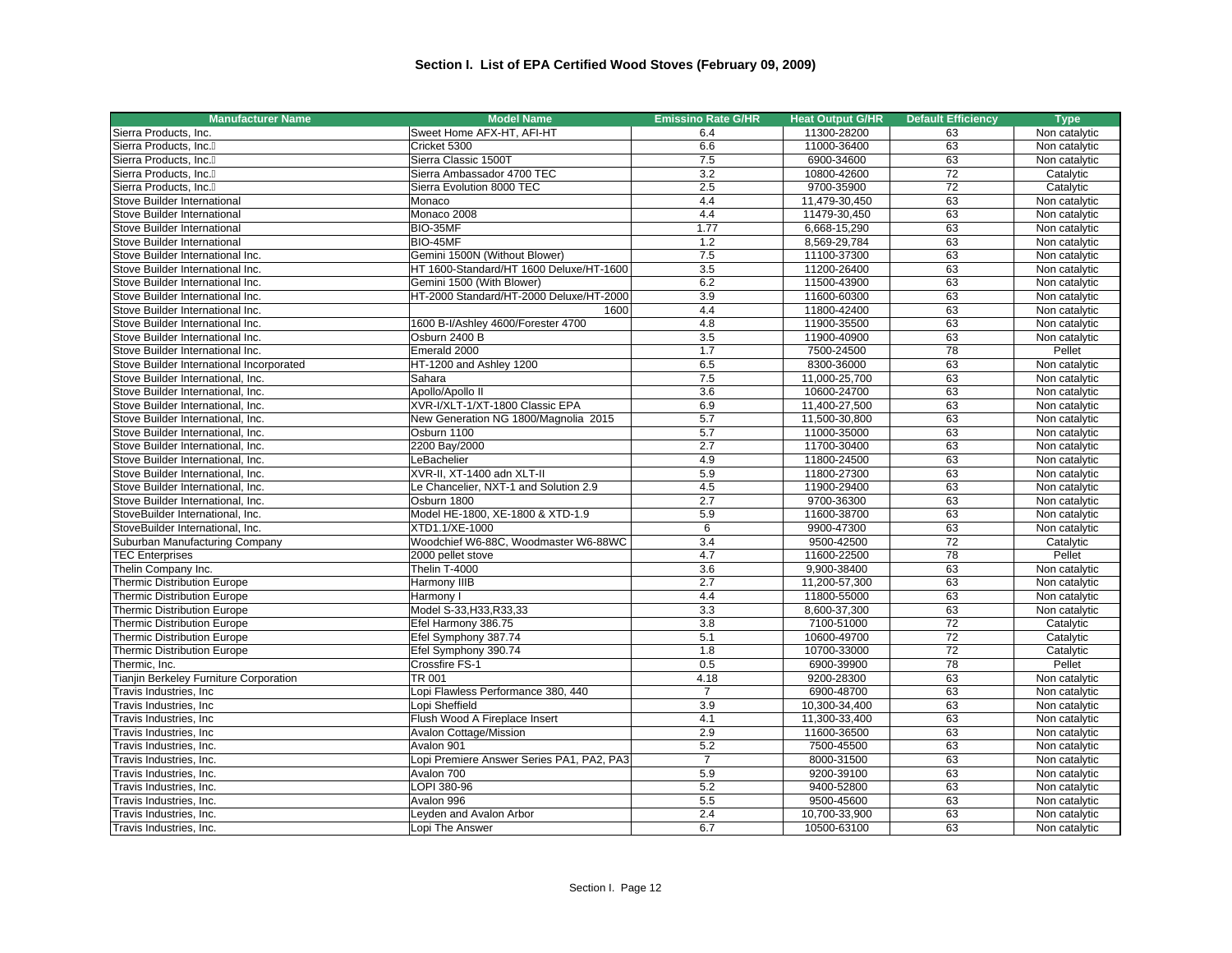| <b>Manufacturer Name</b>    | <b>Model Name</b>                             |                | <b>Heat Output G/HR</b> | <b>Default Efficiency</b> | <b>Type</b>   |
|-----------------------------|-----------------------------------------------|----------------|-------------------------|---------------------------|---------------|
| Travis Industries, Inc.     | Avalon Rainier 90/Rainier 45                  | 2              | 11200-40000             | 63                        | Non catalytic |
| Travis Industries, Inc.     | Avalon 1196, Lopi 520/96, Flush Bay-96        | 7.4            | 11300-43600             | 63                        | Non catalytic |
| Travis Industries, Inc.     | LOPI ANSWER/LOPI PATRIOT/LOPI PARLO           | 4.4            | 11600-38500             | 63                        | Non catalytic |
| Travis Industries, Inc.     | Lopi X/96                                     | 7.2            | 11600-53900             | 63                        | Non catalytic |
| Travis Industries, Inc.     | Lopi Elan E1, E2                              | 4.3            | 11700-26300             | 63                        | Non catalytic |
| Travis Industries, Inc.     | <b>LOPI Freedom</b>                           | 3.6            | 11800-47500             | 63                        | Non catalytic |
| Travis Industries, Inc.     | LOPI Answer/Patriot (Formerly Answer-NT)      | 3.3            | 12000-41000             | 63                        | Non catalytic |
| Travis Industries, Inc.     | Avalon Olympic, Lopi Liberty, Lopi Freedom B  | 2.6            | 12000-45100             | 63                        | Non catalytic |
| Travis Industries, Inc.     | Lopi Elan-96                                  | 7.4            | 12000-51400             | 63                        | Non catalytic |
| Travis Industries, Inc.     | Lopi X Fireplace Insert                       | 6              | 13600-29100             | 63                        | Non catalytic |
| Travis Industries, Inc.     | Avalon Pendelton 90/Pendelton 45              | 3              | 8700-44400              | 63                        | Non catalytic |
| Travis Industries, Inc.     | Lopi Endeavor, Lopi Revere, Lopi Republic 1   | 1.94           | 9300-42200              | 63                        | Non catalytic |
| Travis Industries, Inc.     | Avalon 1000C2                                 | 3.5            | 7300-47100              | 72                        | Catalytic     |
| Travis Industries, Inc.     | Fireplace Xtrordinair Model 36A               | 4.1            | 10300-54700             | 72                        | Catalytic     |
| Travis Industries, Inc.     | Model 44-A BI and Z.C.                        | 2.3            | 10700-75700             | 72                        | Catalytic     |
| Travis Industries, Inc.     | Lopi Flex FS, FL, LX                          | 2.9            | 10900-31000             | 72                        | Catalytic     |
| Travis Industries, Inc.     | Flex-95 FL, LX, and FS                        | 4.1            | 10900-55300             | 72                        | Catalytic     |
| Travis Industries, Inc.     | Fireplace Xtrordinair 44 Elite                | 2.5            | 11000-45300             | $\overline{72}$           | Catalytic     |
| Travis Industries, Inc.     | Fireplace Xtrordinair Elite 36 Z.C. & B.I.    | 2.3            | 11900-47100             | 72                        | Catalytic     |
| Travis Industries, Inc.     | Model 36 F                                    | 4              | 11900-55000             | 72                        | Catalytic     |
| Tri-Fab, Inc.               | SunRise P-54 & SunRise PIL-8                  | $\overline{5}$ | 10600-26500             | 63                        | Non catalytic |
| Tri-Fab. Inc.               | SunRise P56                                   | 6.2            | 10700-39700             | 63                        | Non catalytic |
| Tri-Fab, Inc.               | SunRise P-48-H, P-48-L                        | 5.5            | 11700-25800             | 63                        | Non catalytic |
| Tulikivi Oyj                | Tulikivi Maxi XV 2                            | 4.22           | 12,058-38,224           | 63                        | Non catalytic |
| Tulikivi Oyj                | Tulikivi MINI XV 1                            | 4.51           | 12.100-38.200           | 63                        | Non catalytic |
| U.S. Stove Company          | ASHLEY NCA-1/KING KPS                         | 7.16           | 6500-23200              | 63                        | Non catalytic |
| U.S. Stove Company          | Wonder Wood 6000, 2821, Sears 143.8404        | 3.7            | 9100-18700              | 72                        | Catalytic     |
| U.S. Stove Company          | Bay Insert 4500                               | 3.7            | 9600-30700              | 72                        | Catalytic     |
| U.S. Stove Company          | Ashley AFS24, King K3, cat., freestanding/ins | 2.6            | 10300-34600             | $\overline{72}$           | Catalytic     |
| U.S. Stove Company          | Ashley C-92                                   | 3              | 11000-36900             | 72                        | Catalytic     |
| U.S. Stove Company          | Clayton Mfg Clay 60B, 70                      | 2.7            | 12100-54300             | $\overline{72}$           | Catalytic     |
| U.S. Stove Company          | Wonder Wood (Glass Front) 2921, Sears 143     | 3.3            | 12500-54600             | $\overline{72}$           | Catalytic     |
| U.S. Stove Company          | Ashley CAHF-2, Atlanta ACF-2, King MCF-2      | 1.6            | 12800-38900             | 72                        | Catalytic     |
| U.S. Stove Company          | Ashley AHS2, AHS2B; King KHS2                 | 1.9            | 13700-34300             | 72                        | Catalytic     |
| United States Stove Company | Model 2500                                    | 3.06           | 10,100-25,000           | 63                        | Non catalytic |
| United States Stove Company | <b>APS 1100B</b>                              | 5.9            | 10,100-25,000           | 63                        | Non catalytic |
| United States Stove Company | 6039, 6039 T, 6039 HF, 6039 TP                | 1.5            | 8,528-29,921            | $\overline{78}$           | Pellet        |
| United States Stove Company | 5500M, 5500XL, 5500XLT                        | 1.6            | 9,126-27,677            | 78                        | Pellet        |
| Vermont Castings            | S27X/S28X & FW27 Series, CJW1500L02, J\       | 4.4            | 10300-29200             | 63                        | Non catalytic |
| Vermont Castings, Inc.      | Montpelier                                    | 2.9            | 10,094-27,550           | 63                        | Non catalytic |
| Vermont Castings, Inc.      | Encore 1450 N/C                               | 0.7            | 10,600-24050            | 63                        | Non catalytic |
| Vermont Castings, Inc.      | Aspen Model 1920                              | 6.3            | 10100-26400             | 63                        | Non catalytic |
| Vermont Castings, Inc.      | Seville Insert                                | 5.5            | 10200-27400             | 63                        | Non catalytic |
| Vermont Castings, Inc.      | Century/Dutchmaster FW and CDW                | $\mathbf{1}$   | 11,800-32,300           | 63                        | Non catalytic |
| Vermont Castings, Inc.      | Madison 1650                                  | 5.5            | 11400-31000             | 63                        | Non catalytic |
| Vermont Castings, Inc.      | Seville 1630                                  | 6.3            | 12000-27300             | 63                        | Non catalytic |
| Vermont Castings, Inc.      | Intrepid Model 1640                           | 3.3            | 8200-19500              | 63                        | Non catalytic |
| Vermont Castings, Inc.      | Seville 1635 and 1600 Insert                  | 4.5            | 9,900-30,800            | 63                        | Non catalytic |
| Vermont Castings, Inc.      | Resolute Acclaim (Model Number 2490) & TL     | 3.4            | 9500-33900              | 63                        | Non catalytic |
| Vermont Castings, Inc.      | 2370                                          | $\mathbf{1}$   | 5700-18300              | 72                        | Catalytic     |
| Vermont Castings, Inc.      | C.D. Small Federal Box Heater FA207CL         | 4.3            | 6200-28000              | $\overline{72}$           | Catalytic     |
| Vermont Castings, Inc.      | <b>Defiant Encore</b>                         | 0.6            | 6200-32900              | 72                        | Catalytic     |
|                             |                                               |                |                         |                           |               |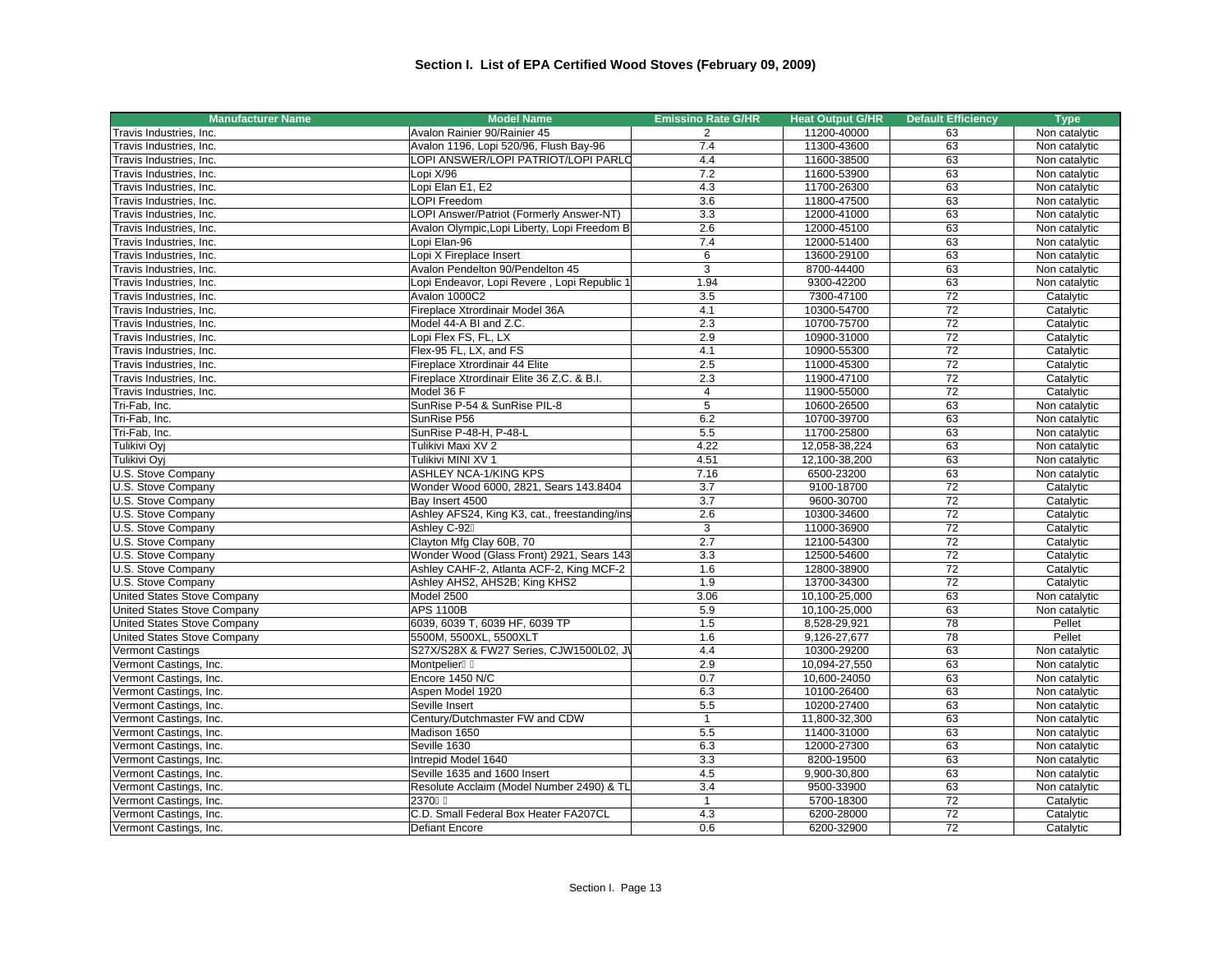| <b>Manufacturer Name</b>             | <b>Model Name</b>                              | <b>Emissino Rate G/HR</b> | <b>Heat Output G/HR</b> | <b>Default Efficiency</b> | <b>Type</b>   |
|--------------------------------------|------------------------------------------------|---------------------------|-------------------------|---------------------------|---------------|
| Vermont Castings, Inc.               | C.D. Lg. Fed. Convection Heater FA264CCL,      | 1.6                       | 6600-26700              | 72                        | Catalytic     |
| Vermont Castings, Inc.               | C.D. Rocky Mountain Heater FA211CL             | 2.9                       | 6800-27800              | 72                        | Catalytic     |
| Vermont Castings, Inc.               | C.D. Small Federal Convection Heater FA224     | 2.8                       | 7000-30600              | 72                        | Catalytic     |
| Vermont Castings, Inc.               | C.D. Federal "A Plus" FA224ACL                 | 3.5                       | 7200-30000              | 72                        | Catalytic     |
| Vermont Castings, Inc.               | FA288                                          | 3.1                       | 7800-29300              | 72                        | Catalytic     |
| Vermont Castings, Inc.               | C.D. Extra-Lg. Federal Convection Heater FA    | 2.6                       | 8400-38700              | 72                        | Catalytic     |
| Vermont Castings, Inc.               | C.D. Adirondack Wood Heater FA267CL            | 3.7                       | 8400-40000              | 72                        | Catalytic     |
| Vermont Castings, Inc.               | C.D. Sequoia FA455                             | 3.6                       | 8700-60300              | 72                        | Catalytic     |
| Vermont Castings, Inc.               | C.D. Large Federal Box Heater FA209CL          | 4.3                       | 9000-25600              | $\overline{72}$           | Catalytic     |
| Vermont Castings, Inc.               | Defiant Encore 2140                            | 1.8                       | 9000-41300              | $\overline{72}$           | Catalytic     |
| Vermont Castings, Inc.               | FA224                                          | 3.1                       | 9100-34800              | $\overline{72}$           | Catalytic     |
| Vermont Castings, Inc.               | Model 2170                                     | 2.1                       | 9400-22800              | 72                        | Catalytic     |
| Vermont Castings, Inc.               | FA264                                          | 2.2                       | 9500-31700              | 72                        | Catalytic     |
| Vermont Castings, Inc.               | 2370                                           | 3                         | 10.094-27,550           | 72                        | Catalytic     |
| Vermont Castings, Inc.               | Intrepid II 1308                               | $\overline{3.1}$          | 10200-22500             | 72                        | Catalytic     |
| Vermont Castings, Inc.               | WinterWarm Fireplace Insert Model 1280         | 2.1                       | 10300-30000             | 72                        | Catalytic     |
| Vermont Castings, Inc.               | FA455                                          | 1.3                       | 10400-26500             | 72                        | Catalytic     |
| Vermont Castings, Inc.               | Defiant 1910 & 1945                            | 0.8                       | 10600-44400             | 72                        | Catalytic     |
| Vermont Castings, Inc.               | Dutchwest Large Convection Heater (Model 2     | 1.41                      | 10700-29500             | $\overline{72}$           | Catalytic     |
| Vermont Castings, Inc.               | EWF36                                          | 2.7                       | 11,800-68,600           | 72                        | Catalytic     |
| Vermont Castings, Inc.               | Dutchwest Small Convection Heater #2460        | 1.1                       | 6600-27300              | 72                        | Catalytic     |
| Vermont Castings, Inc.               | Intrepid II Model 1990                         | 2.1                       | 8300-26700              | 72                        | Catalytic     |
| Vermont Castings, Inc.               | Dutchwest Extra Large Convection 2462          | 1.3                       | 8300-28000              | 72                        | Catalytic     |
| Vermont Castings, Inc.               | Resolute Acclaim 0041                          | 5.1                       | 8700-30900              | 72                        | Catalytic     |
| Vermont Castings, Inc.               | WinterWarm Small Insert Model 2080             | 2.1                       | 8700-31100              | 72                        | Catalytic     |
| Vermont Castings, Inc.               | Defiant Encore 2550 (Formerly 2190)            | 1.6                       | 8700-41700              | 72                        | Catalytic     |
| Vermont Castings, Inc.               | Intrepid II Model 2070                         | 2.4                       | 9200-19300              | $\overline{72}$           | Catalytic     |
| Vermont Castings, Inc.               | WinterWarm Small Insert (model 2370)           | $\overline{4}$            | 9250-21500              | 72                        | Catalytic     |
| Vestal Manufacturing                 | Vestal Fireplace Insert V-200-I, V-200-P, V-20 | $\overline{2}$            | 11700-26500             | $\overline{72}$           | Catalytic     |
| Vestal Manufacturing                 | Vestal Radiant Heater V-100                    | 2.2                       | 9400-27700              | $\overline{72}$           | Catalytic     |
| Vogelzang International Corporation  | TR-009 Performer                               | 3.89                      | 9200-28300              | 63                        | Non catalytic |
| Vogelzang International Incorporated | Highlander, Shiloh Insert, Model TR003         | 5.8                       | 9000-26300              | 63                        | Non catalytic |
| Vogelzang International Incorporated | Defender                                       | 4.18                      | 9200-28300              | 63                        | Non catalytic |
| Wamsler Herd und Ofen GmbH           | $HOK$ 10                                       | 4.6                       | 9200-16900              | 63                        | Non catalytic |
| <b>Waterford Stanley Limited</b>     | 100B Design 29                                 | 7.5                       | 7200-27500              | 63                        | Non catalytic |
| <b>Waterford Stanley Limited</b>     | 104 MK II 31                                   | 2.9                       | 8800-25900              | 63                        | Non catalytic |
| <b>Waterford Stanley Limited</b>     | Erin/90 TV                                     | 5.7                       | 10200-39900             | 63                        | Non catalytic |
| <b>Waterford Stanley Limited</b>     | Erin OA                                        | 4.1                       | 10400-30300             | 63                        | Non catalytic |
| <b>Waterford Stanley Limited</b>     | Erin/90 TV                                     | 4.2                       | 10500-40900             | 63                        | Non catalytic |
| <b>Waterford Stanley Limited</b>     | 100B 90 32 RV                                  | 3.9                       | 10600-26500             | 63                        | Non catalytic |
| <b>Waterford Stanley Limited</b>     | 100B 90 32 TV                                  | 3.1                       | 10800-32400             | 63                        | Non catalytic |
| <b>Waterford Stanley Limited</b>     | <b>Trinity OA</b>                              | 3.97                      | 11500-43800             | 63                        | Non catalytic |
|                                      |                                                | $\overline{7}$            |                         | 63                        |               |
| <b>Waterford Stanley Limited</b>     | Trinity 35                                     |                           | 11800-39300             |                           | Non catalytic |
| <b>Waterford Stanley Limited</b>     | Erin                                           | 7.6                       | 11800-41500             | 63                        | Non catalytic |
| <b>Waterford Stanley Limited</b>     | Ashling                                        | 4.1                       | 12000-29800             | 63                        | Non catalytic |
| <b>Waterford Stanley Limited</b>     | Model 100B, 100B O.S.A., Leprechaun            | 4.3                       | 9000-26700              | 63                        | Non catalytic |
| Webco Industries                     | Marquis 800, 800 XL                            | 3.6                       | 9900-20000              | 72                        | Catalytic     |
| Weitz & Co., Inc.                    | Briarwood II 87                                | 7.3                       | 9900-45900              | 63                        | Non catalytic |
| Weitz & Co., Inc.                    | Briarwood BB, BBI and BBZC                     | 4.8                       | 10600-25300             | 63                        | Non catalytic |
| Weitz & Co., Inc.                    | Eagle 88, Pioneer ZC                           | 6.4                       | 12800-22800             | 63                        | Non catalytic |
| Weitz & Co., Inc.                    | Briarwood XE 88                                | 6.4                       | 12800-34200             | 63                        | Non catalytic |
| Welenco Manufacturing, Inc.          | P-1000W                                        | 0.7                       | 9600-23900              | 78                        | Pellet        |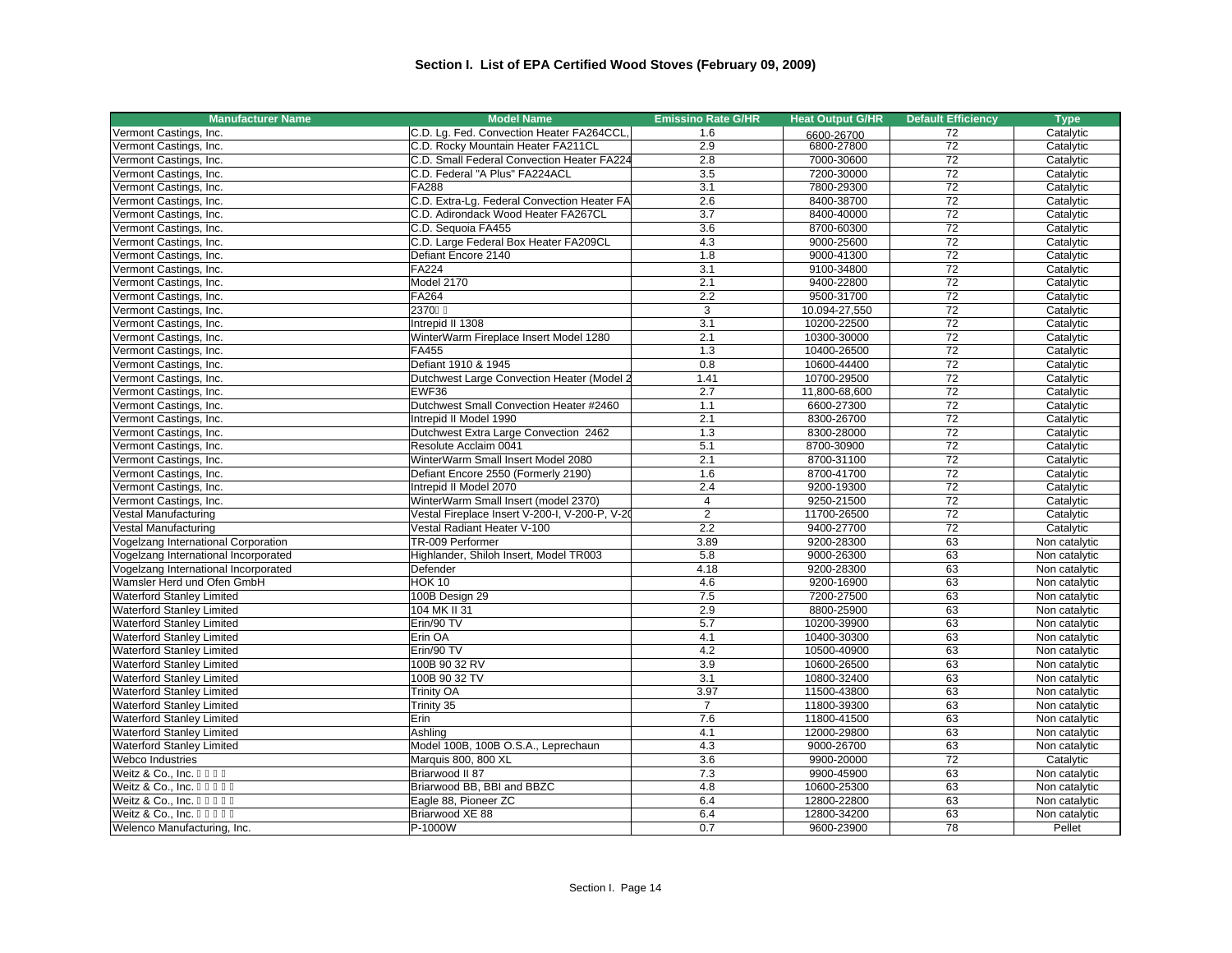## **Section I. List of EPA Certified Wood Stoves (February 09, 2009)**

| <b>Manufacturer Name</b>          | <b>Model Name</b>                       | <b>Emissino Rate G/HR</b> | <b>Heat Output G/HR</b> | <b>Default Efficiency</b> | <b>Type</b>   |
|-----------------------------------|-----------------------------------------|---------------------------|-------------------------|---------------------------|---------------|
| Weso-Aurorahautte GmbH            | Prestige 125, 225, 325, 425             | 7.3                       | 8900-31200              | 63                        | Non catalytic |
| Winrich International             | <b>Winrich Pellet Stove</b>             | 1.6                       | 8500-27900              | 78                        | Pellet        |
| <b>Winston Stove Company</b>      | Model WP-24                             | 1.5                       | 9700-29400              | 78                        | Pellet        |
| <b>Winston Stove Company</b>      | Model WP-18                             | 0.6                       | 10000-21300             | 78                        | Pellet        |
| Wittus Fire By Design             | <b>Shaker Stove</b>                     | 7.3                       | 9,667-29,242            | 63                        | Non catalytic |
| Wolf Steel Ltd.                   | Napoleon 1000                           | 6.5                       | 10200-30800             | 63                        | Non catalytic |
| Wolf Steel Ltd.                   | Napoleon 2000                           | 3.2                       | 11000-31100             | 63                        | Non catalytic |
| Wolf Steel Ltd.                   | Napoleon Prestige NZ-26                 | 5.4                       | 11500-27400             | 63                        | Non catalytic |
| Wolf Steel Ltd.                   | Napoleon 1400, 1400L, 1450, 1401        | 3.5                       | 11500-33600             | 63                        | Non catalytic |
| Wolf Steel Ltd.                   | Napoleon 1500                           | $\overline{\phantom{a}}$  | 11700-23100             | 63                        | Non catalytic |
| Wolf Steel Ltd.                   | Napoleon 1100, 110L, 1100C, 1150, 1101  | 4.1                       | 11700-32700             | 63                        | Non catalytic |
| Wolf Steel Ltd.                   | Napoleon 1900                           | 2.9                       | 11800-34000             | 63                        | Non catalytic |
| Wolf Steel Ltd.                   | <b>EPA1600C</b>                         | 5.4                       | 12.375-28.127           | 63                        | Non catalytic |
| Wolf Steel Ltd.                   | 1600C-1                                 | 7.18                      | 9,200-33,400            | 63                        | Non catalytic |
| Wolf's Casual Living              | <b>BV</b>                               | 3.8                       | 10800-35400             | 72                        | Catalytic     |
| Woodkiln Inc.                     | Woodkiln WK-23                          | 3.8                       | 10700-27200             | 63                        | Non catalytic |
| Woodstock Soapstone Company, Inc. | Catalytic Fireview Soapstone Stove #205 | 1.35                      | 10900-42900             | 72                        | Catalytic     |
| Woodstock Soapstone Company, Inc. | Catalytic Fairview Soapstone Stove #201 | 3.5                       | 13200-40000             | 72                        | Catalytic     |
| Woodstock Soapstone Company, Inc. | Paladian Model 202 & Model 203          | 1.9                       | 8500-35000              | 72                        | Catalytic     |
| Yunca Heating                     | Yunca WEGJ E/481                        | 5                         | 10700-30300             | 63                        | Non catalytic |
| Zephyr Stoves, Inc.               | View 2.0                                | 4.5                       | 10,700-34,800           | 63                        | Non catalytic |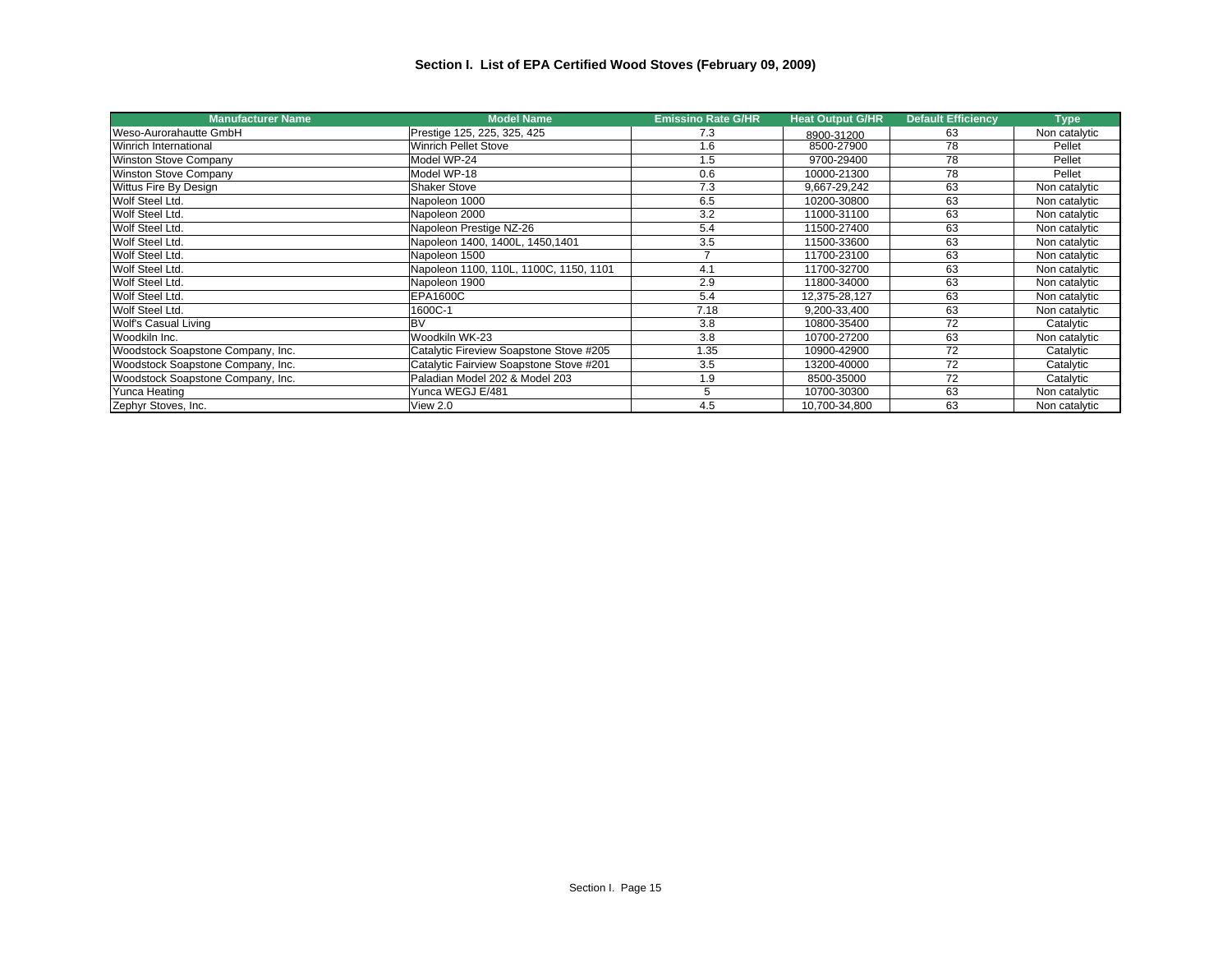| <b>Company Name</b>                              | <b>Street Address</b>              | <b>City</b>          | <b>State</b>             | <b>Zipcode</b>  | Telephone #    | Website                                      |  |
|--------------------------------------------------|------------------------------------|----------------------|--------------------------|-----------------|----------------|----------------------------------------------|--|
| <b>Aarrow Dynamics</b>                           | North Mills Industrial Estate      | <b>Bridport</b>      | Dorset                   | DT6 3AH         |                |                                              |  |
| Airtight Custom Fireplace Doors                  | 12332 11th Ave NE                  | Seattle              | <b>WA</b>                | 98125           | 206-362-3116   |                                              |  |
| <b>Aladdin Hearth Products</b>                   | 1445 North Highway                 | Colville             | <b>WA</b>                | 99114           | 509-684-3745   | http://www.aladdinhearth.com/                |  |
| Allstar Manufacturing, Inc.                      | 1644 South Redwood Road            | Salt Lake City       | UT                       | 84104           | 801-973-0448   |                                              |  |
| Alpha Energy Designs                             | 815 D Street                       | Lewiston             | $\overline{D}$           | 83501           | 208-746-5502   |                                              |  |
| <b>Alpine Fireplaces</b>                         | 782 West State Road                | Lehi                 | UT                       | 84043           | 801-768-8411   |                                              |  |
| Alternative Energy Northwest, Incorporated       | 16311 Smokey Point Blvd            | Arlington            | <b>WA</b>                | 98223           | 206-652-8124   |                                              |  |
| American Energy Systems R.D.M.                   | 50 Academy Lane                    | Hutchinson           | <b>MN</b>                | 55350           | 612-587-6565   |                                              |  |
| American Home Heating                            | P.O. Box 305                       | Kerkhoven            | <b>MN</b>                | 56252           | 612-           |                                              |  |
| American Road Equipment Company                  | 4201 North 26th Street             | Omaha                | <b>NE</b>                | 68111           | 402-451-2575   |                                              |  |
| Amesti LTDA                                      | Jose Miguel Carrera N 6            | Santiago             | Chile                    |                 |                |                                              |  |
| Andersen Mfg., Inc.                              | 3125 N. Yellowstone, Box 434D      | <b>Idaho Falls</b>   | ID                       | 83401           | (208) 523-6460 |                                              |  |
| Appalachian Stove & Fabricators, Inc.            | 329 Emma Road                      | Asheville            | $\overline{NC}$          | 28806           | (828) 253-0164 | http://www.appalachianstove.com/             |  |
| <b>APR Industries Ltd.</b>                       | 1354 Waverley Street               | Winnepeg             | Manitoba                 | R3T 0P5         | 204-452-9907   |                                              |  |
| Aqua II Manufacturing                            | 2421 west Clemmonsville road       | Winston Salem        | <b>NC</b>                | 27127           | (919) 768-4800 |                                              |  |
| Aqua-Therm                                       | Route 1, Box 1                     | <b>Brooten</b>       | <b>MN</b>                | 56316           | 612-346-2264   |                                              |  |
| Arc Manufacturing Company, Inc.                  | 7913 Third Street Road             | Louisville           | KY                       | 40214           | 502-367-2458   |                                              |  |
| Archgard Industries, Ltd.                        | 7116 Beatty Dr.                    | Mission              | <b>BC</b>                | <b>V2V6B4</b>   | 604-820-8262   | http://www.archgard.com/                     |  |
| Ardisam                                          | 1690 Elm Street                    | Cumberland           | WI                       | 54829           |                |                                              |  |
| <b>Ashland Stove Company</b>                     | Route 1, Box 63A, Adario East Road | Ashland              | $\overline{C}$           | 44805           | 419-           |                                              |  |
| Attala Stove Company                             | Highway 35 North                   | Kosciusko            | <b>MS</b>                | 39090           | 601-289-6004   |                                              |  |
| Austin Berryhill Fabricators, Inc.               | P.O. Box 8867                      | Greensboro           | <b>NC</b>                | 27419           | (919) 668-0471 |                                              |  |
| Austroflamm Industries Inc.                      | 1007 International Drive           | Oakdale              | PA                       | 15071-9226      | 724-695-2430   | http://www.austroflamm.com/                  |  |
| <b>Baker Manufacturing</b>                       | 711 E. Mt. Airy Road               | Lewisberry           | PA                       | 17339           | (717) 432-9788 |                                              |  |
| <b>Bantam Wood Stove</b>                         | P.O. Box 23601                     | Eugene               | <b>OR</b>                | 97402           | 503-344-2582   |                                              |  |
| <b>Barbeques Galore/Pricotech</b>                | 45 Princes Road West               | Auburn               |                          | 2144            | +61 363811322  | http://www.tasmaniacentral.tas.gov.au/saxon/ |  |
| <b>Bartsch Fireplace</b>                         | 200 Pepi Drive                     | Gardnerville         | <b>NV</b>                | 89410           | 702-782-3008   |                                              |  |
| Beckwood Industries, Inc.                        | 889 Horan Drive                    | Fenton               | <b>MO</b>                | 63026           | (314) 343-4100 |                                              |  |
| Bennett-Ireland, Inc.                            | State Street, PO Box 391           | Norwich              | <b>NY</b>                | 13815           | (607) 334-3216 |                                              |  |
| <b>Biltmore Manufacturing</b>                    | P.O. Box 1607                      | Easley               | $\overline{SC}$          | 29641           | 803-859-4610   |                                              |  |
| Bio Energy Systems, Inc.                         | P.O. Box 645                       | Mortin               | <b>WA</b>                |                 | 206-496-5056   |                                              |  |
| Biofire, Inc.                                    | 3220 Melbourne                     | Salt Lake City       | UT                       | 84106           | 801-486-0266   |                                              |  |
| Blaze King Industries, Inc.                      | 146 A Street                       | Walla Walla          | <b>WA</b>                | 99362           | 509-522-2730   | http://www.blazeking.com/                    |  |
| Blaze King of Montana                            | 3739 Bozeman Trail Road            | Bozeman              | MT                       | 59715           | 406-586-8883   | http://www.blazeking.com/                    |  |
| Blue Ridge Mountain Stove Works, Inc.            | 305 Fifth Avenue East              | Hendersonville       | <b>NC</b>                | 28739           | 704-692-5517   |                                              |  |
| <b>Bridges Supply</b>                            | 48 South Main Street               | Ashland              | <b>NH</b>                | 3217            | 603-968-7927   |                                              |  |
| <b>Buckner Stoves</b>                            | P.O. Box 399                       | Fletcher             | $\overline{NC}$          | 28732           | 704-684-4444   |                                              |  |
| <b>Buckner Stoves</b>                            | 1478 Broad Lead Rd.                | Monaca               | PA                       | 15061           |                |                                              |  |
| Cenergy Fireplace                                | 15304 - Yellowhead Trail           | Alberta              |                          | <b>T5V-1A1</b>  | 403-447-1135   |                                              |  |
| Century Manufacturing Company, Inc.              | 1620 East 20th Street              | Joplin               | <b>MO</b>                | 64801           | (417) 624-1480 |                                              |  |
| Ceramiche Savio di Elio & C. s.n.c.              |                                    | 10010 Torre Canavese |                          |                 |                | http://www.ceramichesavio.it/uk/default.htm  |  |
| <b>CFM Corporation</b>                           | Route 107, P.O. Box 501            | <b>Bethel</b>        | VT                       | 5032            | 802-234-2300   | http://www.cfmcorp.com/                      |  |
| CFM Corporation (Jacuzzi Leisure Products, Inc.) | Route 107, P.O. Box 501            | <b>Bethel</b>        | VT                       | 5032            | 802-234-2300   |                                              |  |
| CFM Corporation (Vermont Castings, Inc.)         |                                    | <b>Bethel</b>        | $\overline{\mathsf{VT}}$ |                 |                | http://www.vermontcastings.com/              |  |
| Chippewa Traders, Ltd.                           | 1610 Industrial Road               | Salt Lake City       | UT                       | 84101           | 801-972-4488   |                                              |  |
| Chuan Sheng Metal Industrial Company, Ltd.       | No. 19, Lane 29, Yi Shien Road     |                      |                          |                 | 02-7033936-8   |                                              |  |
|                                                  |                                    | Taipei               | <b>WA</b>                |                 |                |                                              |  |
| Clemar Manufacturing Co.                         | 1021 Riverside Drive               | Mount Vernon         |                          | 98273           | 206-424-9800   |                                              |  |
| Coast to Coast Manufacturing                     | 13643 Fifth Street                 | Chino                | CA                       | 91710           | (714) 591-7405 |                                              |  |
| Consuming Fire, Inc.                             | 12033 Mariposa Road                | Wrightwood           | CA<br><b>WA</b>          | 92345           | 760-949-2077   |                                              |  |
| <b>Cool Country Enterprises</b>                  | P.O. Box 786                       | Gold Bar             |                          | 98251           | 360-793-2110   |                                              |  |
| Coonara International, Inc.                      | 31 Cornhill St.                    | Fern Tree Gully      |                          | <b>VIC 3156</b> |                |                                              |  |
| Cordmaster Stoves, Inc.                          | 6217 Highway 305                   | Olive Branch         | <b>MS</b>                | 38654           | 601-895-4950   |                                              |  |
| Country Flame Technologies, Inc.                 | 900 George Street                  | Marshfield           | MO                       | 65706           | 417-466-7161   | http://www.countryflame.com/                 |  |
| Country Stoves, Inc.                             | 1502 14th Street NW                | Auburn               | <b>WA</b>                | 98071           | 253-735-1100   | http://www.countrystoves.com/                |  |
| CRD Precision Fabricators Inc. (Chippewa)        | Route 5, Box 190                   | Chippewa Falls       | WI                       | 54729           | 715-723-9667   |                                              |  |
| <b>Cresswood Stove works</b>                     | 4504 Ellwalk Avenue                | Cortland             | IL.                      | 60112           | 815-758-7171   |                                              |  |
| <b>Custom Stove Works</b>                        | 2169 Broadway                      | Eureka               | CA                       | 95501           | 707-442-2800   |                                              |  |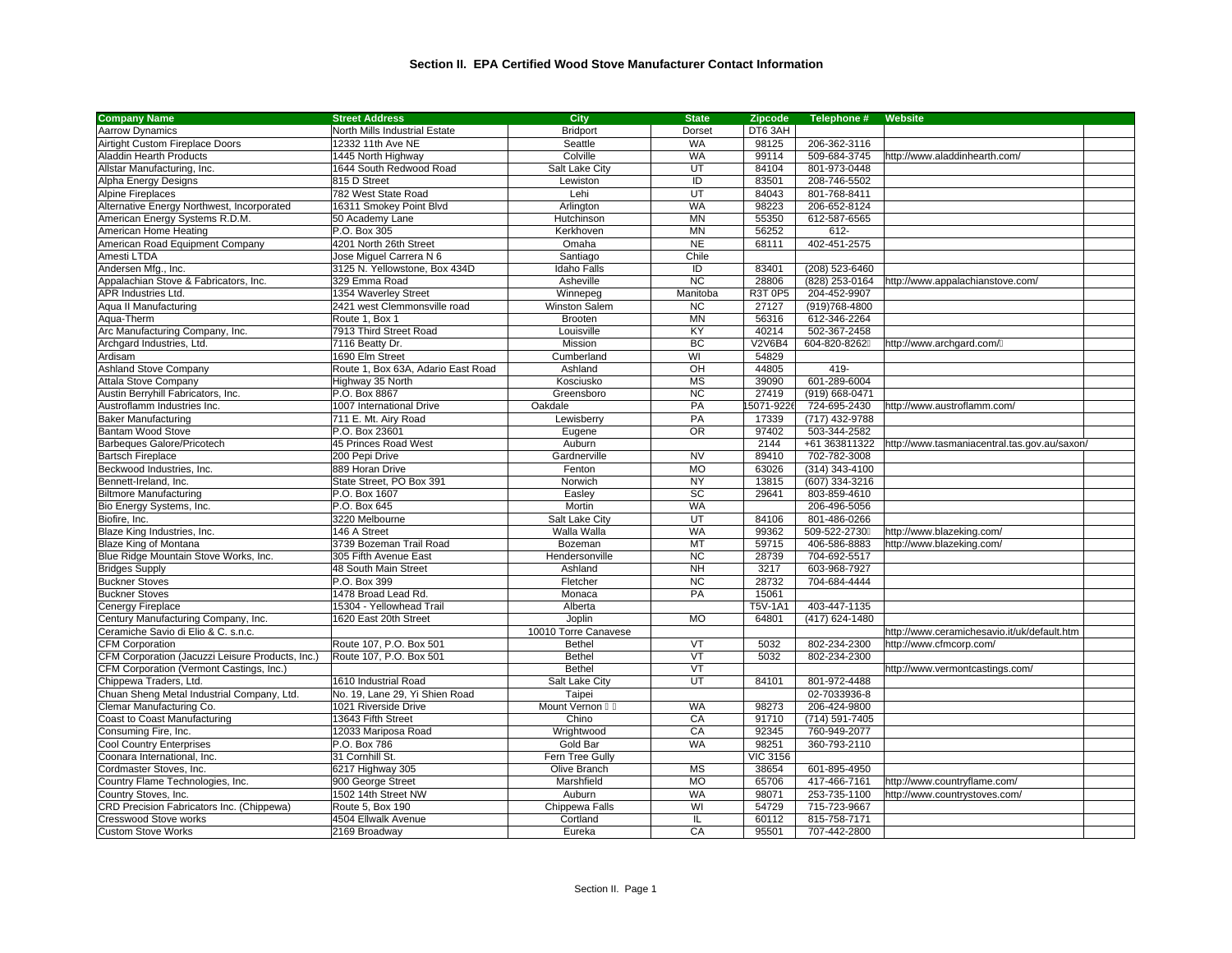| Dee Dai Company, Ltd.<br>817 Yan Pyng Road<br>Hsin Chu<br>$(035)$ 361-6215<br><b>Dell Point Technologies</b><br>J7C 2Z6<br>514-331-6212<br>3 Rue Montmartre<br>Blainville<br>Quebec<br>http://www.pelletstove.com/<br>Derco, Inc./Grizzly Stoves<br>P.O. Box 9<br><b>Blissfield</b><br>MI<br>49228<br>Deville<br>Charleville<br>www.flamme-bleue.com/english.php<br>Diversified Products, Inc./Aurora Division<br>11300 Jefferson Avenue<br>Cincinnati<br>OH<br>45241<br>(513) 771-6200<br>Dominion Stoveworks, Inc.<br>1025 W. Hayden Avenue<br>ID<br>83835<br>208-772-6004<br>Hayden Lake<br>P.O. Box 217<br>ME<br>4479<br>(207) 876-3265<br>Dover Stove Company, Inc.<br>Sangerville<br>401 Hankes Avenue<br>60505<br>Aurora<br>IL.<br>(312) 844-3353<br>http://www.aladdinhearth.com/<br>Dovre, Inc.<br>$\overline{(312) 844}$ -3353<br>Dovre, Inc.<br>401 Hankes Avenue<br>Aurora<br>IL.<br>60505<br>http://www.aladdinhearth.com/<br>Colville<br><b>WA</b><br>99114<br>509-684-3745<br>Dovre, Inc.<br>1445 North Highway<br>http://www.aladdinhearth.com/<br>Dovre, Incorporated<br>1445 North Highway<br>Colville<br><b>WA</b><br>99114<br>509-684-3745<br>http://www.aladdinhearth.com/<br>Dumont Refrigeration Corp.<br>P.O. Box 148<br><b>ME</b><br>4259<br>207-933-4811<br>Monmouth<br>SC<br>P.O. Box 8675<br>29604<br>803-269-8930<br>E.M.W. Machining, Inc.<br>Greenville<br>CA<br>90803<br>2733 Mariquinta Street<br>Long Beach<br>310-434-7095<br>Earthstone<br>M6P 2Z2<br>Ontario<br><b>EB Energy</b><br>31 Evelyn Ave.<br>Toronto<br>ECOHEAT of Canada Inc.<br>P.O. Box 93110, 1450 Headon Road<br>Burlington, Ontario<br><b>L7M 4A3</b><br>905-331-2702<br>CA<br>Empire Products, Inc.<br>10803 Freemont Ave.<br>Ontario<br>91761<br>http://www.empireproductsinc.com/<br>Empress Fireplace Heaters Manufacturing, Inc.<br>4390 Paletta Court<br>Ontario<br><b>L7L 5R2</b><br>416-639-4950<br>Burlington<br><b>WA</b><br>509-457-1108<br><b>Energy Equipment and Manufacturing Company</b><br>615 South 32nd Avenue<br>Yakima<br>98902<br>$\overline{VT}$<br><b>Energy Marketing Corporation</b><br>757 E. Main Street<br>802-442-8513<br>Bennington<br>5201<br><b>England Stove Works</b><br>589 S. Five Forks Road<br>Monroe, VA 24574<br>(804) 929-0120<br>http://www.englanderstoves.com/<br>England's Stove Works, Inc.<br>589 S. Five Forks Road<br>Monroe<br>VA<br>24574<br>(804) 929-0120<br>http://www.englanderstoves.com/<br>MI<br>Environmental Energies, Inc.<br>98 Front Street<br>Copemish<br>49625<br>(616) 378-2921<br>Eureka Heating PTY Limited<br>459 Dorset Road<br>Bayswater Victoria<br>3153<br>$1.16E+12$<br>http://www.eureka-heating.com/<br>68460<br>1-800-331-8862<br>Even-Temp Co., Inc.<br>P.O. Box 127<br>Waco<br><b>NE</b><br>Evergreen Marketing, Inc.<br>8196 SW Hall Boulevard<br><b>OR</b><br>503-598-7667<br>Beaverton<br>97229<br>F. Huemer Ges. M.B.H.<br>A-4631 Krenglbach<br>Schmieding 25<br><b>NE</b><br>Fabrication Unlimited (Formerly Lincoln Stove Work: 3220 South 6th Street<br>Lincoln<br>68502<br>(402) 423-1962<br>BC<br>Fireplace Products International Limited<br>6988 Venture Street<br>Delta<br>V4G 1H4<br>604-946-5155<br>http://www.regency-fire.com/<br><b>WA</b><br>Fireplace Xtrordinair<br>12700 N.E. 124th Street<br>Kirkland<br>98034<br>206-821-4800<br>Fisher Stoves Southeast, Inc.<br>Watkinsville<br>GA<br>30677<br>706-769-7997<br>Highway 15<br>334 Raritan Center Parkway<br><b>NJ</b><br>8818<br>(201) 225-7707<br>Fondis Corp.<br>Edison<br>3275 North Main<br>UT<br>801) 752-5545<br>Forge Stove Company Inc.<br>84321<br>Logan<br>Foundries du Lion S.A.<br>5 Voie Axiale<br>Couvin<br>5660<br>+32 60 31 01 04<br>Montreal, Quebec H1Z2G4<br>Foyers Supreme Incorporated<br>http://www.supremem.com/index.html<br><b>Franklin Products</b><br>P.O.BOX 345<br><b>MO</b><br>65265<br>314-581-7338<br>Mexico<br><b>MO</b><br>65706<br>417-466-7161<br>Frantech, Inc.<br>900 George Street<br>Marshfield<br>http://www.countryflame.com/<br>Fresh Air Home Centres, Inc.<br>403-<br>P.O. Box 704<br>Midnapore<br>Alberta<br><b>TOL 1J0</b><br>604-530-9060<br>GEMSTAR Fireplace Co., Ltd.<br>6265 19th Street<br>Surrey, B.C.<br>V3S 5M8<br>OK<br>George Mayer Manufacturing<br>N Highway 66, PO Box 1468<br>Miami<br>74355<br>918-542-1828<br>Gibraltar Stoves, Inc.<br>Holmes Beach<br><b>FL</b><br>34217<br>512-72nd Street<br>813-779-2217<br><b>GLG Australia</b><br>Auburn<br>New South Wales<br>Glo King/Pierce Engineered Products Inc.<br>P.O. Box 10107<br>97440<br>Eugene<br><b>OR</b><br><b>ME</b><br>8 Lahave St.<br>04106-4903<br>207-773-1920<br>Godin Imports, Inc.<br>South Portland<br>H.M.F. Forlong and Maisey Ltd.<br>Private Bag 3126, 15 Vickery St<br>64-7-849 2212<br>Te Rapa - Hamilton<br>http://www.forlongmaisey.co.nz/<br><b>MS</b><br>601-656-5866<br>Hardy Manufacturing Co., Inc.<br>Route 4, Box 156<br>Philadelphia<br>39350<br>Harman Stove Company<br>352 Mountain House Road, PO Box 61<br>PA<br>17032<br>(717) 362-9080<br>Halifax<br>Harris, W.H., Ltd.<br>41 Braddon Street., PO Box 4043<br>Christchurch<br>$(03)$ 661-796<br>Hase Kaminofenbau<br>Care of Hearthstone<br>317 Stafford Avenue<br>SC<br>Hawke Manufacturing Company, Inc.<br>P.O. Box 507, 19 Warehouse<br>29661<br>803-836-8008<br>Marietta<br><b>WA</b><br>Colville<br>Hearth and Home Technologies<br>1445 North Highway<br>99114<br>509-684-3745<br>http://www.hearthnhome.com/<br>Hearth Heat, Inc.<br>P.O. Box 653<br>Redmond<br><b>WA</b><br>98073<br>Not in service<br>Hearthstone Quality Home Heating Products Inc.<br>317 Stafford Avenue<br>VT<br>5661<br>802-888-5232<br>Morrisville<br>http://www.hearthstonestoves.com/<br>1050 Fountain Street North<br>Campbridge Ontario N3H 4R7<br>$\overline{(519)}$ 743-8111<br>Heartland Appliances, Inc.<br>CA<br>95917<br>916-868-1020<br><b>Heat Tech Industries</b><br>P.O. Box 727<br><b>Biggs</b><br>http://www.heat-techstoves.com/<br><b>WA</b><br>99114 | <b>Company Name</b>           | <b>Street Address</b> | City     | <b>State</b> | <b>Zipcode</b> | Telephone #  | Website                       |
|----------------------------------------------------------------------------------------------------------------------------------------------------------------------------------------------------------------------------------------------------------------------------------------------------------------------------------------------------------------------------------------------------------------------------------------------------------------------------------------------------------------------------------------------------------------------------------------------------------------------------------------------------------------------------------------------------------------------------------------------------------------------------------------------------------------------------------------------------------------------------------------------------------------------------------------------------------------------------------------------------------------------------------------------------------------------------------------------------------------------------------------------------------------------------------------------------------------------------------------------------------------------------------------------------------------------------------------------------------------------------------------------------------------------------------------------------------------------------------------------------------------------------------------------------------------------------------------------------------------------------------------------------------------------------------------------------------------------------------------------------------------------------------------------------------------------------------------------------------------------------------------------------------------------------------------------------------------------------------------------------------------------------------------------------------------------------------------------------------------------------------------------------------------------------------------------------------------------------------------------------------------------------------------------------------------------------------------------------------------------------------------------------------------------------------------------------------------------------------------------------------------------------------------------------------------------------------------------------------------------------------------------------------------------------------------------------------------------------------------------------------------------------------------------------------------------------------------------------------------------------------------------------------------------------------------------------------------------------------------------------------------------------------------------------------------------------------------------------------------------------------------------------------------------------------------------------------------------------------------------------------------------------------------------------------------------------------------------------------------------------------------------------------------------------------------------------------------------------------------------------------------------------------------------------------------------------------------------------------------------------------------------------------------------------------------------------------------------------------------------------------------------------------------------------------------------------------------------------------------------------------------------------------------------------------------------------------------------------------------------------------------------------------------------------------------------------------------------------------------------------------------------------------------------------------------------------------------------------------------------------------------------------------------------------------------------------------------------------------------------------------------------------------------------------------------------------------------------------------------------------------------------------------------------------------------------------------------------------------------------------------------------------------------------------------------------------------------------------------------------------------------------------------------------------------------------------------------------------------------------------------------------------------------------------------------------------------------------------------------------------------------------------------------------------------------------------------------------------------------------------------------------------------------------------------------------------------------------------------------------------------------------------------------------------------------------------------------------------------------------------------------------------------------------------------------------------------------------------------------------------------------------------------------------------------------------------------------------------------------------------------------------------------------------------------------------------------------------------------------------------------------------------------------------------------------------------------------------------------------------------------------------------------------------------------------------------------------------------------------------------------------------------|-------------------------------|-----------------------|----------|--------------|----------------|--------------|-------------------------------|
|                                                                                                                                                                                                                                                                                                                                                                                                                                                                                                                                                                                                                                                                                                                                                                                                                                                                                                                                                                                                                                                                                                                                                                                                                                                                                                                                                                                                                                                                                                                                                                                                                                                                                                                                                                                                                                                                                                                                                                                                                                                                                                                                                                                                                                                                                                                                                                                                                                                                                                                                                                                                                                                                                                                                                                                                                                                                                                                                                                                                                                                                                                                                                                                                                                                                                                                                                                                                                                                                                                                                                                                                                                                                                                                                                                                                                                                                                                                                                                                                                                                                                                                                                                                                                                                                                                                                                                                                                                                                                                                                                                                                                                                                                                                                                                                                                                                                                                                                                                                                                                                                                                                                                                                                                                                                                                                                                                                                                                                                                                                                                                                                                                                                                                                                                                                                                                                                                                                                                                                                                            | De Caro Manufacturing Limited | 130 Millwick Drive    | Weston   | Ontario      | M9L 1Y6        | 416-749-2727 |                               |
|                                                                                                                                                                                                                                                                                                                                                                                                                                                                                                                                                                                                                                                                                                                                                                                                                                                                                                                                                                                                                                                                                                                                                                                                                                                                                                                                                                                                                                                                                                                                                                                                                                                                                                                                                                                                                                                                                                                                                                                                                                                                                                                                                                                                                                                                                                                                                                                                                                                                                                                                                                                                                                                                                                                                                                                                                                                                                                                                                                                                                                                                                                                                                                                                                                                                                                                                                                                                                                                                                                                                                                                                                                                                                                                                                                                                                                                                                                                                                                                                                                                                                                                                                                                                                                                                                                                                                                                                                                                                                                                                                                                                                                                                                                                                                                                                                                                                                                                                                                                                                                                                                                                                                                                                                                                                                                                                                                                                                                                                                                                                                                                                                                                                                                                                                                                                                                                                                                                                                                                                                            |                               |                       |          |              |                |              |                               |
|                                                                                                                                                                                                                                                                                                                                                                                                                                                                                                                                                                                                                                                                                                                                                                                                                                                                                                                                                                                                                                                                                                                                                                                                                                                                                                                                                                                                                                                                                                                                                                                                                                                                                                                                                                                                                                                                                                                                                                                                                                                                                                                                                                                                                                                                                                                                                                                                                                                                                                                                                                                                                                                                                                                                                                                                                                                                                                                                                                                                                                                                                                                                                                                                                                                                                                                                                                                                                                                                                                                                                                                                                                                                                                                                                                                                                                                                                                                                                                                                                                                                                                                                                                                                                                                                                                                                                                                                                                                                                                                                                                                                                                                                                                                                                                                                                                                                                                                                                                                                                                                                                                                                                                                                                                                                                                                                                                                                                                                                                                                                                                                                                                                                                                                                                                                                                                                                                                                                                                                                                            |                               |                       |          |              |                |              |                               |
|                                                                                                                                                                                                                                                                                                                                                                                                                                                                                                                                                                                                                                                                                                                                                                                                                                                                                                                                                                                                                                                                                                                                                                                                                                                                                                                                                                                                                                                                                                                                                                                                                                                                                                                                                                                                                                                                                                                                                                                                                                                                                                                                                                                                                                                                                                                                                                                                                                                                                                                                                                                                                                                                                                                                                                                                                                                                                                                                                                                                                                                                                                                                                                                                                                                                                                                                                                                                                                                                                                                                                                                                                                                                                                                                                                                                                                                                                                                                                                                                                                                                                                                                                                                                                                                                                                                                                                                                                                                                                                                                                                                                                                                                                                                                                                                                                                                                                                                                                                                                                                                                                                                                                                                                                                                                                                                                                                                                                                                                                                                                                                                                                                                                                                                                                                                                                                                                                                                                                                                                                            |                               |                       |          |              |                |              |                               |
|                                                                                                                                                                                                                                                                                                                                                                                                                                                                                                                                                                                                                                                                                                                                                                                                                                                                                                                                                                                                                                                                                                                                                                                                                                                                                                                                                                                                                                                                                                                                                                                                                                                                                                                                                                                                                                                                                                                                                                                                                                                                                                                                                                                                                                                                                                                                                                                                                                                                                                                                                                                                                                                                                                                                                                                                                                                                                                                                                                                                                                                                                                                                                                                                                                                                                                                                                                                                                                                                                                                                                                                                                                                                                                                                                                                                                                                                                                                                                                                                                                                                                                                                                                                                                                                                                                                                                                                                                                                                                                                                                                                                                                                                                                                                                                                                                                                                                                                                                                                                                                                                                                                                                                                                                                                                                                                                                                                                                                                                                                                                                                                                                                                                                                                                                                                                                                                                                                                                                                                                                            |                               |                       |          |              |                |              |                               |
|                                                                                                                                                                                                                                                                                                                                                                                                                                                                                                                                                                                                                                                                                                                                                                                                                                                                                                                                                                                                                                                                                                                                                                                                                                                                                                                                                                                                                                                                                                                                                                                                                                                                                                                                                                                                                                                                                                                                                                                                                                                                                                                                                                                                                                                                                                                                                                                                                                                                                                                                                                                                                                                                                                                                                                                                                                                                                                                                                                                                                                                                                                                                                                                                                                                                                                                                                                                                                                                                                                                                                                                                                                                                                                                                                                                                                                                                                                                                                                                                                                                                                                                                                                                                                                                                                                                                                                                                                                                                                                                                                                                                                                                                                                                                                                                                                                                                                                                                                                                                                                                                                                                                                                                                                                                                                                                                                                                                                                                                                                                                                                                                                                                                                                                                                                                                                                                                                                                                                                                                                            |                               |                       |          |              |                |              |                               |
|                                                                                                                                                                                                                                                                                                                                                                                                                                                                                                                                                                                                                                                                                                                                                                                                                                                                                                                                                                                                                                                                                                                                                                                                                                                                                                                                                                                                                                                                                                                                                                                                                                                                                                                                                                                                                                                                                                                                                                                                                                                                                                                                                                                                                                                                                                                                                                                                                                                                                                                                                                                                                                                                                                                                                                                                                                                                                                                                                                                                                                                                                                                                                                                                                                                                                                                                                                                                                                                                                                                                                                                                                                                                                                                                                                                                                                                                                                                                                                                                                                                                                                                                                                                                                                                                                                                                                                                                                                                                                                                                                                                                                                                                                                                                                                                                                                                                                                                                                                                                                                                                                                                                                                                                                                                                                                                                                                                                                                                                                                                                                                                                                                                                                                                                                                                                                                                                                                                                                                                                                            |                               |                       |          |              |                |              |                               |
|                                                                                                                                                                                                                                                                                                                                                                                                                                                                                                                                                                                                                                                                                                                                                                                                                                                                                                                                                                                                                                                                                                                                                                                                                                                                                                                                                                                                                                                                                                                                                                                                                                                                                                                                                                                                                                                                                                                                                                                                                                                                                                                                                                                                                                                                                                                                                                                                                                                                                                                                                                                                                                                                                                                                                                                                                                                                                                                                                                                                                                                                                                                                                                                                                                                                                                                                                                                                                                                                                                                                                                                                                                                                                                                                                                                                                                                                                                                                                                                                                                                                                                                                                                                                                                                                                                                                                                                                                                                                                                                                                                                                                                                                                                                                                                                                                                                                                                                                                                                                                                                                                                                                                                                                                                                                                                                                                                                                                                                                                                                                                                                                                                                                                                                                                                                                                                                                                                                                                                                                                            |                               |                       |          |              |                |              |                               |
|                                                                                                                                                                                                                                                                                                                                                                                                                                                                                                                                                                                                                                                                                                                                                                                                                                                                                                                                                                                                                                                                                                                                                                                                                                                                                                                                                                                                                                                                                                                                                                                                                                                                                                                                                                                                                                                                                                                                                                                                                                                                                                                                                                                                                                                                                                                                                                                                                                                                                                                                                                                                                                                                                                                                                                                                                                                                                                                                                                                                                                                                                                                                                                                                                                                                                                                                                                                                                                                                                                                                                                                                                                                                                                                                                                                                                                                                                                                                                                                                                                                                                                                                                                                                                                                                                                                                                                                                                                                                                                                                                                                                                                                                                                                                                                                                                                                                                                                                                                                                                                                                                                                                                                                                                                                                                                                                                                                                                                                                                                                                                                                                                                                                                                                                                                                                                                                                                                                                                                                                                            |                               |                       |          |              |                |              |                               |
|                                                                                                                                                                                                                                                                                                                                                                                                                                                                                                                                                                                                                                                                                                                                                                                                                                                                                                                                                                                                                                                                                                                                                                                                                                                                                                                                                                                                                                                                                                                                                                                                                                                                                                                                                                                                                                                                                                                                                                                                                                                                                                                                                                                                                                                                                                                                                                                                                                                                                                                                                                                                                                                                                                                                                                                                                                                                                                                                                                                                                                                                                                                                                                                                                                                                                                                                                                                                                                                                                                                                                                                                                                                                                                                                                                                                                                                                                                                                                                                                                                                                                                                                                                                                                                                                                                                                                                                                                                                                                                                                                                                                                                                                                                                                                                                                                                                                                                                                                                                                                                                                                                                                                                                                                                                                                                                                                                                                                                                                                                                                                                                                                                                                                                                                                                                                                                                                                                                                                                                                                            |                               |                       |          |              |                |              |                               |
|                                                                                                                                                                                                                                                                                                                                                                                                                                                                                                                                                                                                                                                                                                                                                                                                                                                                                                                                                                                                                                                                                                                                                                                                                                                                                                                                                                                                                                                                                                                                                                                                                                                                                                                                                                                                                                                                                                                                                                                                                                                                                                                                                                                                                                                                                                                                                                                                                                                                                                                                                                                                                                                                                                                                                                                                                                                                                                                                                                                                                                                                                                                                                                                                                                                                                                                                                                                                                                                                                                                                                                                                                                                                                                                                                                                                                                                                                                                                                                                                                                                                                                                                                                                                                                                                                                                                                                                                                                                                                                                                                                                                                                                                                                                                                                                                                                                                                                                                                                                                                                                                                                                                                                                                                                                                                                                                                                                                                                                                                                                                                                                                                                                                                                                                                                                                                                                                                                                                                                                                                            |                               |                       |          |              |                |              |                               |
|                                                                                                                                                                                                                                                                                                                                                                                                                                                                                                                                                                                                                                                                                                                                                                                                                                                                                                                                                                                                                                                                                                                                                                                                                                                                                                                                                                                                                                                                                                                                                                                                                                                                                                                                                                                                                                                                                                                                                                                                                                                                                                                                                                                                                                                                                                                                                                                                                                                                                                                                                                                                                                                                                                                                                                                                                                                                                                                                                                                                                                                                                                                                                                                                                                                                                                                                                                                                                                                                                                                                                                                                                                                                                                                                                                                                                                                                                                                                                                                                                                                                                                                                                                                                                                                                                                                                                                                                                                                                                                                                                                                                                                                                                                                                                                                                                                                                                                                                                                                                                                                                                                                                                                                                                                                                                                                                                                                                                                                                                                                                                                                                                                                                                                                                                                                                                                                                                                                                                                                                                            |                               |                       |          |              |                |              |                               |
|                                                                                                                                                                                                                                                                                                                                                                                                                                                                                                                                                                                                                                                                                                                                                                                                                                                                                                                                                                                                                                                                                                                                                                                                                                                                                                                                                                                                                                                                                                                                                                                                                                                                                                                                                                                                                                                                                                                                                                                                                                                                                                                                                                                                                                                                                                                                                                                                                                                                                                                                                                                                                                                                                                                                                                                                                                                                                                                                                                                                                                                                                                                                                                                                                                                                                                                                                                                                                                                                                                                                                                                                                                                                                                                                                                                                                                                                                                                                                                                                                                                                                                                                                                                                                                                                                                                                                                                                                                                                                                                                                                                                                                                                                                                                                                                                                                                                                                                                                                                                                                                                                                                                                                                                                                                                                                                                                                                                                                                                                                                                                                                                                                                                                                                                                                                                                                                                                                                                                                                                                            |                               |                       |          |              |                |              |                               |
|                                                                                                                                                                                                                                                                                                                                                                                                                                                                                                                                                                                                                                                                                                                                                                                                                                                                                                                                                                                                                                                                                                                                                                                                                                                                                                                                                                                                                                                                                                                                                                                                                                                                                                                                                                                                                                                                                                                                                                                                                                                                                                                                                                                                                                                                                                                                                                                                                                                                                                                                                                                                                                                                                                                                                                                                                                                                                                                                                                                                                                                                                                                                                                                                                                                                                                                                                                                                                                                                                                                                                                                                                                                                                                                                                                                                                                                                                                                                                                                                                                                                                                                                                                                                                                                                                                                                                                                                                                                                                                                                                                                                                                                                                                                                                                                                                                                                                                                                                                                                                                                                                                                                                                                                                                                                                                                                                                                                                                                                                                                                                                                                                                                                                                                                                                                                                                                                                                                                                                                                                            |                               |                       |          |              |                |              |                               |
|                                                                                                                                                                                                                                                                                                                                                                                                                                                                                                                                                                                                                                                                                                                                                                                                                                                                                                                                                                                                                                                                                                                                                                                                                                                                                                                                                                                                                                                                                                                                                                                                                                                                                                                                                                                                                                                                                                                                                                                                                                                                                                                                                                                                                                                                                                                                                                                                                                                                                                                                                                                                                                                                                                                                                                                                                                                                                                                                                                                                                                                                                                                                                                                                                                                                                                                                                                                                                                                                                                                                                                                                                                                                                                                                                                                                                                                                                                                                                                                                                                                                                                                                                                                                                                                                                                                                                                                                                                                                                                                                                                                                                                                                                                                                                                                                                                                                                                                                                                                                                                                                                                                                                                                                                                                                                                                                                                                                                                                                                                                                                                                                                                                                                                                                                                                                                                                                                                                                                                                                                            |                               |                       |          |              |                |              |                               |
|                                                                                                                                                                                                                                                                                                                                                                                                                                                                                                                                                                                                                                                                                                                                                                                                                                                                                                                                                                                                                                                                                                                                                                                                                                                                                                                                                                                                                                                                                                                                                                                                                                                                                                                                                                                                                                                                                                                                                                                                                                                                                                                                                                                                                                                                                                                                                                                                                                                                                                                                                                                                                                                                                                                                                                                                                                                                                                                                                                                                                                                                                                                                                                                                                                                                                                                                                                                                                                                                                                                                                                                                                                                                                                                                                                                                                                                                                                                                                                                                                                                                                                                                                                                                                                                                                                                                                                                                                                                                                                                                                                                                                                                                                                                                                                                                                                                                                                                                                                                                                                                                                                                                                                                                                                                                                                                                                                                                                                                                                                                                                                                                                                                                                                                                                                                                                                                                                                                                                                                                                            |                               |                       |          |              |                |              |                               |
|                                                                                                                                                                                                                                                                                                                                                                                                                                                                                                                                                                                                                                                                                                                                                                                                                                                                                                                                                                                                                                                                                                                                                                                                                                                                                                                                                                                                                                                                                                                                                                                                                                                                                                                                                                                                                                                                                                                                                                                                                                                                                                                                                                                                                                                                                                                                                                                                                                                                                                                                                                                                                                                                                                                                                                                                                                                                                                                                                                                                                                                                                                                                                                                                                                                                                                                                                                                                                                                                                                                                                                                                                                                                                                                                                                                                                                                                                                                                                                                                                                                                                                                                                                                                                                                                                                                                                                                                                                                                                                                                                                                                                                                                                                                                                                                                                                                                                                                                                                                                                                                                                                                                                                                                                                                                                                                                                                                                                                                                                                                                                                                                                                                                                                                                                                                                                                                                                                                                                                                                                            |                               |                       |          |              |                |              |                               |
|                                                                                                                                                                                                                                                                                                                                                                                                                                                                                                                                                                                                                                                                                                                                                                                                                                                                                                                                                                                                                                                                                                                                                                                                                                                                                                                                                                                                                                                                                                                                                                                                                                                                                                                                                                                                                                                                                                                                                                                                                                                                                                                                                                                                                                                                                                                                                                                                                                                                                                                                                                                                                                                                                                                                                                                                                                                                                                                                                                                                                                                                                                                                                                                                                                                                                                                                                                                                                                                                                                                                                                                                                                                                                                                                                                                                                                                                                                                                                                                                                                                                                                                                                                                                                                                                                                                                                                                                                                                                                                                                                                                                                                                                                                                                                                                                                                                                                                                                                                                                                                                                                                                                                                                                                                                                                                                                                                                                                                                                                                                                                                                                                                                                                                                                                                                                                                                                                                                                                                                                                            |                               |                       |          |              |                |              |                               |
|                                                                                                                                                                                                                                                                                                                                                                                                                                                                                                                                                                                                                                                                                                                                                                                                                                                                                                                                                                                                                                                                                                                                                                                                                                                                                                                                                                                                                                                                                                                                                                                                                                                                                                                                                                                                                                                                                                                                                                                                                                                                                                                                                                                                                                                                                                                                                                                                                                                                                                                                                                                                                                                                                                                                                                                                                                                                                                                                                                                                                                                                                                                                                                                                                                                                                                                                                                                                                                                                                                                                                                                                                                                                                                                                                                                                                                                                                                                                                                                                                                                                                                                                                                                                                                                                                                                                                                                                                                                                                                                                                                                                                                                                                                                                                                                                                                                                                                                                                                                                                                                                                                                                                                                                                                                                                                                                                                                                                                                                                                                                                                                                                                                                                                                                                                                                                                                                                                                                                                                                                            |                               |                       |          |              |                |              |                               |
|                                                                                                                                                                                                                                                                                                                                                                                                                                                                                                                                                                                                                                                                                                                                                                                                                                                                                                                                                                                                                                                                                                                                                                                                                                                                                                                                                                                                                                                                                                                                                                                                                                                                                                                                                                                                                                                                                                                                                                                                                                                                                                                                                                                                                                                                                                                                                                                                                                                                                                                                                                                                                                                                                                                                                                                                                                                                                                                                                                                                                                                                                                                                                                                                                                                                                                                                                                                                                                                                                                                                                                                                                                                                                                                                                                                                                                                                                                                                                                                                                                                                                                                                                                                                                                                                                                                                                                                                                                                                                                                                                                                                                                                                                                                                                                                                                                                                                                                                                                                                                                                                                                                                                                                                                                                                                                                                                                                                                                                                                                                                                                                                                                                                                                                                                                                                                                                                                                                                                                                                                            |                               |                       |          |              |                |              |                               |
|                                                                                                                                                                                                                                                                                                                                                                                                                                                                                                                                                                                                                                                                                                                                                                                                                                                                                                                                                                                                                                                                                                                                                                                                                                                                                                                                                                                                                                                                                                                                                                                                                                                                                                                                                                                                                                                                                                                                                                                                                                                                                                                                                                                                                                                                                                                                                                                                                                                                                                                                                                                                                                                                                                                                                                                                                                                                                                                                                                                                                                                                                                                                                                                                                                                                                                                                                                                                                                                                                                                                                                                                                                                                                                                                                                                                                                                                                                                                                                                                                                                                                                                                                                                                                                                                                                                                                                                                                                                                                                                                                                                                                                                                                                                                                                                                                                                                                                                                                                                                                                                                                                                                                                                                                                                                                                                                                                                                                                                                                                                                                                                                                                                                                                                                                                                                                                                                                                                                                                                                                            |                               |                       |          |              |                |              |                               |
|                                                                                                                                                                                                                                                                                                                                                                                                                                                                                                                                                                                                                                                                                                                                                                                                                                                                                                                                                                                                                                                                                                                                                                                                                                                                                                                                                                                                                                                                                                                                                                                                                                                                                                                                                                                                                                                                                                                                                                                                                                                                                                                                                                                                                                                                                                                                                                                                                                                                                                                                                                                                                                                                                                                                                                                                                                                                                                                                                                                                                                                                                                                                                                                                                                                                                                                                                                                                                                                                                                                                                                                                                                                                                                                                                                                                                                                                                                                                                                                                                                                                                                                                                                                                                                                                                                                                                                                                                                                                                                                                                                                                                                                                                                                                                                                                                                                                                                                                                                                                                                                                                                                                                                                                                                                                                                                                                                                                                                                                                                                                                                                                                                                                                                                                                                                                                                                                                                                                                                                                                            |                               |                       |          |              |                |              |                               |
|                                                                                                                                                                                                                                                                                                                                                                                                                                                                                                                                                                                                                                                                                                                                                                                                                                                                                                                                                                                                                                                                                                                                                                                                                                                                                                                                                                                                                                                                                                                                                                                                                                                                                                                                                                                                                                                                                                                                                                                                                                                                                                                                                                                                                                                                                                                                                                                                                                                                                                                                                                                                                                                                                                                                                                                                                                                                                                                                                                                                                                                                                                                                                                                                                                                                                                                                                                                                                                                                                                                                                                                                                                                                                                                                                                                                                                                                                                                                                                                                                                                                                                                                                                                                                                                                                                                                                                                                                                                                                                                                                                                                                                                                                                                                                                                                                                                                                                                                                                                                                                                                                                                                                                                                                                                                                                                                                                                                                                                                                                                                                                                                                                                                                                                                                                                                                                                                                                                                                                                                                            |                               |                       |          |              |                |              |                               |
|                                                                                                                                                                                                                                                                                                                                                                                                                                                                                                                                                                                                                                                                                                                                                                                                                                                                                                                                                                                                                                                                                                                                                                                                                                                                                                                                                                                                                                                                                                                                                                                                                                                                                                                                                                                                                                                                                                                                                                                                                                                                                                                                                                                                                                                                                                                                                                                                                                                                                                                                                                                                                                                                                                                                                                                                                                                                                                                                                                                                                                                                                                                                                                                                                                                                                                                                                                                                                                                                                                                                                                                                                                                                                                                                                                                                                                                                                                                                                                                                                                                                                                                                                                                                                                                                                                                                                                                                                                                                                                                                                                                                                                                                                                                                                                                                                                                                                                                                                                                                                                                                                                                                                                                                                                                                                                                                                                                                                                                                                                                                                                                                                                                                                                                                                                                                                                                                                                                                                                                                                            |                               |                       |          |              |                |              |                               |
|                                                                                                                                                                                                                                                                                                                                                                                                                                                                                                                                                                                                                                                                                                                                                                                                                                                                                                                                                                                                                                                                                                                                                                                                                                                                                                                                                                                                                                                                                                                                                                                                                                                                                                                                                                                                                                                                                                                                                                                                                                                                                                                                                                                                                                                                                                                                                                                                                                                                                                                                                                                                                                                                                                                                                                                                                                                                                                                                                                                                                                                                                                                                                                                                                                                                                                                                                                                                                                                                                                                                                                                                                                                                                                                                                                                                                                                                                                                                                                                                                                                                                                                                                                                                                                                                                                                                                                                                                                                                                                                                                                                                                                                                                                                                                                                                                                                                                                                                                                                                                                                                                                                                                                                                                                                                                                                                                                                                                                                                                                                                                                                                                                                                                                                                                                                                                                                                                                                                                                                                                            |                               |                       |          |              |                |              |                               |
|                                                                                                                                                                                                                                                                                                                                                                                                                                                                                                                                                                                                                                                                                                                                                                                                                                                                                                                                                                                                                                                                                                                                                                                                                                                                                                                                                                                                                                                                                                                                                                                                                                                                                                                                                                                                                                                                                                                                                                                                                                                                                                                                                                                                                                                                                                                                                                                                                                                                                                                                                                                                                                                                                                                                                                                                                                                                                                                                                                                                                                                                                                                                                                                                                                                                                                                                                                                                                                                                                                                                                                                                                                                                                                                                                                                                                                                                                                                                                                                                                                                                                                                                                                                                                                                                                                                                                                                                                                                                                                                                                                                                                                                                                                                                                                                                                                                                                                                                                                                                                                                                                                                                                                                                                                                                                                                                                                                                                                                                                                                                                                                                                                                                                                                                                                                                                                                                                                                                                                                                                            |                               |                       |          |              |                |              |                               |
|                                                                                                                                                                                                                                                                                                                                                                                                                                                                                                                                                                                                                                                                                                                                                                                                                                                                                                                                                                                                                                                                                                                                                                                                                                                                                                                                                                                                                                                                                                                                                                                                                                                                                                                                                                                                                                                                                                                                                                                                                                                                                                                                                                                                                                                                                                                                                                                                                                                                                                                                                                                                                                                                                                                                                                                                                                                                                                                                                                                                                                                                                                                                                                                                                                                                                                                                                                                                                                                                                                                                                                                                                                                                                                                                                                                                                                                                                                                                                                                                                                                                                                                                                                                                                                                                                                                                                                                                                                                                                                                                                                                                                                                                                                                                                                                                                                                                                                                                                                                                                                                                                                                                                                                                                                                                                                                                                                                                                                                                                                                                                                                                                                                                                                                                                                                                                                                                                                                                                                                                                            |                               |                       |          |              |                |              |                               |
|                                                                                                                                                                                                                                                                                                                                                                                                                                                                                                                                                                                                                                                                                                                                                                                                                                                                                                                                                                                                                                                                                                                                                                                                                                                                                                                                                                                                                                                                                                                                                                                                                                                                                                                                                                                                                                                                                                                                                                                                                                                                                                                                                                                                                                                                                                                                                                                                                                                                                                                                                                                                                                                                                                                                                                                                                                                                                                                                                                                                                                                                                                                                                                                                                                                                                                                                                                                                                                                                                                                                                                                                                                                                                                                                                                                                                                                                                                                                                                                                                                                                                                                                                                                                                                                                                                                                                                                                                                                                                                                                                                                                                                                                                                                                                                                                                                                                                                                                                                                                                                                                                                                                                                                                                                                                                                                                                                                                                                                                                                                                                                                                                                                                                                                                                                                                                                                                                                                                                                                                                            |                               |                       |          |              |                |              |                               |
|                                                                                                                                                                                                                                                                                                                                                                                                                                                                                                                                                                                                                                                                                                                                                                                                                                                                                                                                                                                                                                                                                                                                                                                                                                                                                                                                                                                                                                                                                                                                                                                                                                                                                                                                                                                                                                                                                                                                                                                                                                                                                                                                                                                                                                                                                                                                                                                                                                                                                                                                                                                                                                                                                                                                                                                                                                                                                                                                                                                                                                                                                                                                                                                                                                                                                                                                                                                                                                                                                                                                                                                                                                                                                                                                                                                                                                                                                                                                                                                                                                                                                                                                                                                                                                                                                                                                                                                                                                                                                                                                                                                                                                                                                                                                                                                                                                                                                                                                                                                                                                                                                                                                                                                                                                                                                                                                                                                                                                                                                                                                                                                                                                                                                                                                                                                                                                                                                                                                                                                                                            |                               |                       |          |              |                |              |                               |
|                                                                                                                                                                                                                                                                                                                                                                                                                                                                                                                                                                                                                                                                                                                                                                                                                                                                                                                                                                                                                                                                                                                                                                                                                                                                                                                                                                                                                                                                                                                                                                                                                                                                                                                                                                                                                                                                                                                                                                                                                                                                                                                                                                                                                                                                                                                                                                                                                                                                                                                                                                                                                                                                                                                                                                                                                                                                                                                                                                                                                                                                                                                                                                                                                                                                                                                                                                                                                                                                                                                                                                                                                                                                                                                                                                                                                                                                                                                                                                                                                                                                                                                                                                                                                                                                                                                                                                                                                                                                                                                                                                                                                                                                                                                                                                                                                                                                                                                                                                                                                                                                                                                                                                                                                                                                                                                                                                                                                                                                                                                                                                                                                                                                                                                                                                                                                                                                                                                                                                                                                            |                               |                       |          |              |                |              |                               |
|                                                                                                                                                                                                                                                                                                                                                                                                                                                                                                                                                                                                                                                                                                                                                                                                                                                                                                                                                                                                                                                                                                                                                                                                                                                                                                                                                                                                                                                                                                                                                                                                                                                                                                                                                                                                                                                                                                                                                                                                                                                                                                                                                                                                                                                                                                                                                                                                                                                                                                                                                                                                                                                                                                                                                                                                                                                                                                                                                                                                                                                                                                                                                                                                                                                                                                                                                                                                                                                                                                                                                                                                                                                                                                                                                                                                                                                                                                                                                                                                                                                                                                                                                                                                                                                                                                                                                                                                                                                                                                                                                                                                                                                                                                                                                                                                                                                                                                                                                                                                                                                                                                                                                                                                                                                                                                                                                                                                                                                                                                                                                                                                                                                                                                                                                                                                                                                                                                                                                                                                                            |                               |                       |          |              |                |              |                               |
|                                                                                                                                                                                                                                                                                                                                                                                                                                                                                                                                                                                                                                                                                                                                                                                                                                                                                                                                                                                                                                                                                                                                                                                                                                                                                                                                                                                                                                                                                                                                                                                                                                                                                                                                                                                                                                                                                                                                                                                                                                                                                                                                                                                                                                                                                                                                                                                                                                                                                                                                                                                                                                                                                                                                                                                                                                                                                                                                                                                                                                                                                                                                                                                                                                                                                                                                                                                                                                                                                                                                                                                                                                                                                                                                                                                                                                                                                                                                                                                                                                                                                                                                                                                                                                                                                                                                                                                                                                                                                                                                                                                                                                                                                                                                                                                                                                                                                                                                                                                                                                                                                                                                                                                                                                                                                                                                                                                                                                                                                                                                                                                                                                                                                                                                                                                                                                                                                                                                                                                                                            |                               |                       |          |              |                |              |                               |
|                                                                                                                                                                                                                                                                                                                                                                                                                                                                                                                                                                                                                                                                                                                                                                                                                                                                                                                                                                                                                                                                                                                                                                                                                                                                                                                                                                                                                                                                                                                                                                                                                                                                                                                                                                                                                                                                                                                                                                                                                                                                                                                                                                                                                                                                                                                                                                                                                                                                                                                                                                                                                                                                                                                                                                                                                                                                                                                                                                                                                                                                                                                                                                                                                                                                                                                                                                                                                                                                                                                                                                                                                                                                                                                                                                                                                                                                                                                                                                                                                                                                                                                                                                                                                                                                                                                                                                                                                                                                                                                                                                                                                                                                                                                                                                                                                                                                                                                                                                                                                                                                                                                                                                                                                                                                                                                                                                                                                                                                                                                                                                                                                                                                                                                                                                                                                                                                                                                                                                                                                            |                               |                       |          |              |                |              |                               |
|                                                                                                                                                                                                                                                                                                                                                                                                                                                                                                                                                                                                                                                                                                                                                                                                                                                                                                                                                                                                                                                                                                                                                                                                                                                                                                                                                                                                                                                                                                                                                                                                                                                                                                                                                                                                                                                                                                                                                                                                                                                                                                                                                                                                                                                                                                                                                                                                                                                                                                                                                                                                                                                                                                                                                                                                                                                                                                                                                                                                                                                                                                                                                                                                                                                                                                                                                                                                                                                                                                                                                                                                                                                                                                                                                                                                                                                                                                                                                                                                                                                                                                                                                                                                                                                                                                                                                                                                                                                                                                                                                                                                                                                                                                                                                                                                                                                                                                                                                                                                                                                                                                                                                                                                                                                                                                                                                                                                                                                                                                                                                                                                                                                                                                                                                                                                                                                                                                                                                                                                                            |                               |                       |          |              |                |              |                               |
|                                                                                                                                                                                                                                                                                                                                                                                                                                                                                                                                                                                                                                                                                                                                                                                                                                                                                                                                                                                                                                                                                                                                                                                                                                                                                                                                                                                                                                                                                                                                                                                                                                                                                                                                                                                                                                                                                                                                                                                                                                                                                                                                                                                                                                                                                                                                                                                                                                                                                                                                                                                                                                                                                                                                                                                                                                                                                                                                                                                                                                                                                                                                                                                                                                                                                                                                                                                                                                                                                                                                                                                                                                                                                                                                                                                                                                                                                                                                                                                                                                                                                                                                                                                                                                                                                                                                                                                                                                                                                                                                                                                                                                                                                                                                                                                                                                                                                                                                                                                                                                                                                                                                                                                                                                                                                                                                                                                                                                                                                                                                                                                                                                                                                                                                                                                                                                                                                                                                                                                                                            |                               |                       |          |              |                |              |                               |
|                                                                                                                                                                                                                                                                                                                                                                                                                                                                                                                                                                                                                                                                                                                                                                                                                                                                                                                                                                                                                                                                                                                                                                                                                                                                                                                                                                                                                                                                                                                                                                                                                                                                                                                                                                                                                                                                                                                                                                                                                                                                                                                                                                                                                                                                                                                                                                                                                                                                                                                                                                                                                                                                                                                                                                                                                                                                                                                                                                                                                                                                                                                                                                                                                                                                                                                                                                                                                                                                                                                                                                                                                                                                                                                                                                                                                                                                                                                                                                                                                                                                                                                                                                                                                                                                                                                                                                                                                                                                                                                                                                                                                                                                                                                                                                                                                                                                                                                                                                                                                                                                                                                                                                                                                                                                                                                                                                                                                                                                                                                                                                                                                                                                                                                                                                                                                                                                                                                                                                                                                            |                               |                       |          |              |                |              |                               |
|                                                                                                                                                                                                                                                                                                                                                                                                                                                                                                                                                                                                                                                                                                                                                                                                                                                                                                                                                                                                                                                                                                                                                                                                                                                                                                                                                                                                                                                                                                                                                                                                                                                                                                                                                                                                                                                                                                                                                                                                                                                                                                                                                                                                                                                                                                                                                                                                                                                                                                                                                                                                                                                                                                                                                                                                                                                                                                                                                                                                                                                                                                                                                                                                                                                                                                                                                                                                                                                                                                                                                                                                                                                                                                                                                                                                                                                                                                                                                                                                                                                                                                                                                                                                                                                                                                                                                                                                                                                                                                                                                                                                                                                                                                                                                                                                                                                                                                                                                                                                                                                                                                                                                                                                                                                                                                                                                                                                                                                                                                                                                                                                                                                                                                                                                                                                                                                                                                                                                                                                                            |                               |                       |          |              |                |              |                               |
|                                                                                                                                                                                                                                                                                                                                                                                                                                                                                                                                                                                                                                                                                                                                                                                                                                                                                                                                                                                                                                                                                                                                                                                                                                                                                                                                                                                                                                                                                                                                                                                                                                                                                                                                                                                                                                                                                                                                                                                                                                                                                                                                                                                                                                                                                                                                                                                                                                                                                                                                                                                                                                                                                                                                                                                                                                                                                                                                                                                                                                                                                                                                                                                                                                                                                                                                                                                                                                                                                                                                                                                                                                                                                                                                                                                                                                                                                                                                                                                                                                                                                                                                                                                                                                                                                                                                                                                                                                                                                                                                                                                                                                                                                                                                                                                                                                                                                                                                                                                                                                                                                                                                                                                                                                                                                                                                                                                                                                                                                                                                                                                                                                                                                                                                                                                                                                                                                                                                                                                                                            |                               |                       |          |              |                |              |                               |
|                                                                                                                                                                                                                                                                                                                                                                                                                                                                                                                                                                                                                                                                                                                                                                                                                                                                                                                                                                                                                                                                                                                                                                                                                                                                                                                                                                                                                                                                                                                                                                                                                                                                                                                                                                                                                                                                                                                                                                                                                                                                                                                                                                                                                                                                                                                                                                                                                                                                                                                                                                                                                                                                                                                                                                                                                                                                                                                                                                                                                                                                                                                                                                                                                                                                                                                                                                                                                                                                                                                                                                                                                                                                                                                                                                                                                                                                                                                                                                                                                                                                                                                                                                                                                                                                                                                                                                                                                                                                                                                                                                                                                                                                                                                                                                                                                                                                                                                                                                                                                                                                                                                                                                                                                                                                                                                                                                                                                                                                                                                                                                                                                                                                                                                                                                                                                                                                                                                                                                                                                            |                               |                       |          |              |                |              |                               |
|                                                                                                                                                                                                                                                                                                                                                                                                                                                                                                                                                                                                                                                                                                                                                                                                                                                                                                                                                                                                                                                                                                                                                                                                                                                                                                                                                                                                                                                                                                                                                                                                                                                                                                                                                                                                                                                                                                                                                                                                                                                                                                                                                                                                                                                                                                                                                                                                                                                                                                                                                                                                                                                                                                                                                                                                                                                                                                                                                                                                                                                                                                                                                                                                                                                                                                                                                                                                                                                                                                                                                                                                                                                                                                                                                                                                                                                                                                                                                                                                                                                                                                                                                                                                                                                                                                                                                                                                                                                                                                                                                                                                                                                                                                                                                                                                                                                                                                                                                                                                                                                                                                                                                                                                                                                                                                                                                                                                                                                                                                                                                                                                                                                                                                                                                                                                                                                                                                                                                                                                                            |                               |                       |          |              |                |              |                               |
|                                                                                                                                                                                                                                                                                                                                                                                                                                                                                                                                                                                                                                                                                                                                                                                                                                                                                                                                                                                                                                                                                                                                                                                                                                                                                                                                                                                                                                                                                                                                                                                                                                                                                                                                                                                                                                                                                                                                                                                                                                                                                                                                                                                                                                                                                                                                                                                                                                                                                                                                                                                                                                                                                                                                                                                                                                                                                                                                                                                                                                                                                                                                                                                                                                                                                                                                                                                                                                                                                                                                                                                                                                                                                                                                                                                                                                                                                                                                                                                                                                                                                                                                                                                                                                                                                                                                                                                                                                                                                                                                                                                                                                                                                                                                                                                                                                                                                                                                                                                                                                                                                                                                                                                                                                                                                                                                                                                                                                                                                                                                                                                                                                                                                                                                                                                                                                                                                                                                                                                                                            |                               |                       |          |              |                |              |                               |
|                                                                                                                                                                                                                                                                                                                                                                                                                                                                                                                                                                                                                                                                                                                                                                                                                                                                                                                                                                                                                                                                                                                                                                                                                                                                                                                                                                                                                                                                                                                                                                                                                                                                                                                                                                                                                                                                                                                                                                                                                                                                                                                                                                                                                                                                                                                                                                                                                                                                                                                                                                                                                                                                                                                                                                                                                                                                                                                                                                                                                                                                                                                                                                                                                                                                                                                                                                                                                                                                                                                                                                                                                                                                                                                                                                                                                                                                                                                                                                                                                                                                                                                                                                                                                                                                                                                                                                                                                                                                                                                                                                                                                                                                                                                                                                                                                                                                                                                                                                                                                                                                                                                                                                                                                                                                                                                                                                                                                                                                                                                                                                                                                                                                                                                                                                                                                                                                                                                                                                                                                            |                               |                       |          |              |                |              |                               |
|                                                                                                                                                                                                                                                                                                                                                                                                                                                                                                                                                                                                                                                                                                                                                                                                                                                                                                                                                                                                                                                                                                                                                                                                                                                                                                                                                                                                                                                                                                                                                                                                                                                                                                                                                                                                                                                                                                                                                                                                                                                                                                                                                                                                                                                                                                                                                                                                                                                                                                                                                                                                                                                                                                                                                                                                                                                                                                                                                                                                                                                                                                                                                                                                                                                                                                                                                                                                                                                                                                                                                                                                                                                                                                                                                                                                                                                                                                                                                                                                                                                                                                                                                                                                                                                                                                                                                                                                                                                                                                                                                                                                                                                                                                                                                                                                                                                                                                                                                                                                                                                                                                                                                                                                                                                                                                                                                                                                                                                                                                                                                                                                                                                                                                                                                                                                                                                                                                                                                                                                                            |                               |                       |          |              |                |              |                               |
|                                                                                                                                                                                                                                                                                                                                                                                                                                                                                                                                                                                                                                                                                                                                                                                                                                                                                                                                                                                                                                                                                                                                                                                                                                                                                                                                                                                                                                                                                                                                                                                                                                                                                                                                                                                                                                                                                                                                                                                                                                                                                                                                                                                                                                                                                                                                                                                                                                                                                                                                                                                                                                                                                                                                                                                                                                                                                                                                                                                                                                                                                                                                                                                                                                                                                                                                                                                                                                                                                                                                                                                                                                                                                                                                                                                                                                                                                                                                                                                                                                                                                                                                                                                                                                                                                                                                                                                                                                                                                                                                                                                                                                                                                                                                                                                                                                                                                                                                                                                                                                                                                                                                                                                                                                                                                                                                                                                                                                                                                                                                                                                                                                                                                                                                                                                                                                                                                                                                                                                                                            |                               |                       |          |              |                |              |                               |
|                                                                                                                                                                                                                                                                                                                                                                                                                                                                                                                                                                                                                                                                                                                                                                                                                                                                                                                                                                                                                                                                                                                                                                                                                                                                                                                                                                                                                                                                                                                                                                                                                                                                                                                                                                                                                                                                                                                                                                                                                                                                                                                                                                                                                                                                                                                                                                                                                                                                                                                                                                                                                                                                                                                                                                                                                                                                                                                                                                                                                                                                                                                                                                                                                                                                                                                                                                                                                                                                                                                                                                                                                                                                                                                                                                                                                                                                                                                                                                                                                                                                                                                                                                                                                                                                                                                                                                                                                                                                                                                                                                                                                                                                                                                                                                                                                                                                                                                                                                                                                                                                                                                                                                                                                                                                                                                                                                                                                                                                                                                                                                                                                                                                                                                                                                                                                                                                                                                                                                                                                            |                               |                       |          |              |                |              |                               |
|                                                                                                                                                                                                                                                                                                                                                                                                                                                                                                                                                                                                                                                                                                                                                                                                                                                                                                                                                                                                                                                                                                                                                                                                                                                                                                                                                                                                                                                                                                                                                                                                                                                                                                                                                                                                                                                                                                                                                                                                                                                                                                                                                                                                                                                                                                                                                                                                                                                                                                                                                                                                                                                                                                                                                                                                                                                                                                                                                                                                                                                                                                                                                                                                                                                                                                                                                                                                                                                                                                                                                                                                                                                                                                                                                                                                                                                                                                                                                                                                                                                                                                                                                                                                                                                                                                                                                                                                                                                                                                                                                                                                                                                                                                                                                                                                                                                                                                                                                                                                                                                                                                                                                                                                                                                                                                                                                                                                                                                                                                                                                                                                                                                                                                                                                                                                                                                                                                                                                                                                                            |                               |                       |          |              |                |              |                               |
|                                                                                                                                                                                                                                                                                                                                                                                                                                                                                                                                                                                                                                                                                                                                                                                                                                                                                                                                                                                                                                                                                                                                                                                                                                                                                                                                                                                                                                                                                                                                                                                                                                                                                                                                                                                                                                                                                                                                                                                                                                                                                                                                                                                                                                                                                                                                                                                                                                                                                                                                                                                                                                                                                                                                                                                                                                                                                                                                                                                                                                                                                                                                                                                                                                                                                                                                                                                                                                                                                                                                                                                                                                                                                                                                                                                                                                                                                                                                                                                                                                                                                                                                                                                                                                                                                                                                                                                                                                                                                                                                                                                                                                                                                                                                                                                                                                                                                                                                                                                                                                                                                                                                                                                                                                                                                                                                                                                                                                                                                                                                                                                                                                                                                                                                                                                                                                                                                                                                                                                                                            |                               |                       |          |              |                |              |                               |
|                                                                                                                                                                                                                                                                                                                                                                                                                                                                                                                                                                                                                                                                                                                                                                                                                                                                                                                                                                                                                                                                                                                                                                                                                                                                                                                                                                                                                                                                                                                                                                                                                                                                                                                                                                                                                                                                                                                                                                                                                                                                                                                                                                                                                                                                                                                                                                                                                                                                                                                                                                                                                                                                                                                                                                                                                                                                                                                                                                                                                                                                                                                                                                                                                                                                                                                                                                                                                                                                                                                                                                                                                                                                                                                                                                                                                                                                                                                                                                                                                                                                                                                                                                                                                                                                                                                                                                                                                                                                                                                                                                                                                                                                                                                                                                                                                                                                                                                                                                                                                                                                                                                                                                                                                                                                                                                                                                                                                                                                                                                                                                                                                                                                                                                                                                                                                                                                                                                                                                                                                            |                               |                       |          |              |                |              |                               |
|                                                                                                                                                                                                                                                                                                                                                                                                                                                                                                                                                                                                                                                                                                                                                                                                                                                                                                                                                                                                                                                                                                                                                                                                                                                                                                                                                                                                                                                                                                                                                                                                                                                                                                                                                                                                                                                                                                                                                                                                                                                                                                                                                                                                                                                                                                                                                                                                                                                                                                                                                                                                                                                                                                                                                                                                                                                                                                                                                                                                                                                                                                                                                                                                                                                                                                                                                                                                                                                                                                                                                                                                                                                                                                                                                                                                                                                                                                                                                                                                                                                                                                                                                                                                                                                                                                                                                                                                                                                                                                                                                                                                                                                                                                                                                                                                                                                                                                                                                                                                                                                                                                                                                                                                                                                                                                                                                                                                                                                                                                                                                                                                                                                                                                                                                                                                                                                                                                                                                                                                                            |                               |                       |          |              |                |              |                               |
|                                                                                                                                                                                                                                                                                                                                                                                                                                                                                                                                                                                                                                                                                                                                                                                                                                                                                                                                                                                                                                                                                                                                                                                                                                                                                                                                                                                                                                                                                                                                                                                                                                                                                                                                                                                                                                                                                                                                                                                                                                                                                                                                                                                                                                                                                                                                                                                                                                                                                                                                                                                                                                                                                                                                                                                                                                                                                                                                                                                                                                                                                                                                                                                                                                                                                                                                                                                                                                                                                                                                                                                                                                                                                                                                                                                                                                                                                                                                                                                                                                                                                                                                                                                                                                                                                                                                                                                                                                                                                                                                                                                                                                                                                                                                                                                                                                                                                                                                                                                                                                                                                                                                                                                                                                                                                                                                                                                                                                                                                                                                                                                                                                                                                                                                                                                                                                                                                                                                                                                                                            |                               |                       |          |              |                |              |                               |
|                                                                                                                                                                                                                                                                                                                                                                                                                                                                                                                                                                                                                                                                                                                                                                                                                                                                                                                                                                                                                                                                                                                                                                                                                                                                                                                                                                                                                                                                                                                                                                                                                                                                                                                                                                                                                                                                                                                                                                                                                                                                                                                                                                                                                                                                                                                                                                                                                                                                                                                                                                                                                                                                                                                                                                                                                                                                                                                                                                                                                                                                                                                                                                                                                                                                                                                                                                                                                                                                                                                                                                                                                                                                                                                                                                                                                                                                                                                                                                                                                                                                                                                                                                                                                                                                                                                                                                                                                                                                                                                                                                                                                                                                                                                                                                                                                                                                                                                                                                                                                                                                                                                                                                                                                                                                                                                                                                                                                                                                                                                                                                                                                                                                                                                                                                                                                                                                                                                                                                                                                            |                               |                       |          |              |                |              |                               |
|                                                                                                                                                                                                                                                                                                                                                                                                                                                                                                                                                                                                                                                                                                                                                                                                                                                                                                                                                                                                                                                                                                                                                                                                                                                                                                                                                                                                                                                                                                                                                                                                                                                                                                                                                                                                                                                                                                                                                                                                                                                                                                                                                                                                                                                                                                                                                                                                                                                                                                                                                                                                                                                                                                                                                                                                                                                                                                                                                                                                                                                                                                                                                                                                                                                                                                                                                                                                                                                                                                                                                                                                                                                                                                                                                                                                                                                                                                                                                                                                                                                                                                                                                                                                                                                                                                                                                                                                                                                                                                                                                                                                                                                                                                                                                                                                                                                                                                                                                                                                                                                                                                                                                                                                                                                                                                                                                                                                                                                                                                                                                                                                                                                                                                                                                                                                                                                                                                                                                                                                                            |                               |                       |          |              |                |              |                               |
|                                                                                                                                                                                                                                                                                                                                                                                                                                                                                                                                                                                                                                                                                                                                                                                                                                                                                                                                                                                                                                                                                                                                                                                                                                                                                                                                                                                                                                                                                                                                                                                                                                                                                                                                                                                                                                                                                                                                                                                                                                                                                                                                                                                                                                                                                                                                                                                                                                                                                                                                                                                                                                                                                                                                                                                                                                                                                                                                                                                                                                                                                                                                                                                                                                                                                                                                                                                                                                                                                                                                                                                                                                                                                                                                                                                                                                                                                                                                                                                                                                                                                                                                                                                                                                                                                                                                                                                                                                                                                                                                                                                                                                                                                                                                                                                                                                                                                                                                                                                                                                                                                                                                                                                                                                                                                                                                                                                                                                                                                                                                                                                                                                                                                                                                                                                                                                                                                                                                                                                                                            |                               |                       |          |              |                |              |                               |
|                                                                                                                                                                                                                                                                                                                                                                                                                                                                                                                                                                                                                                                                                                                                                                                                                                                                                                                                                                                                                                                                                                                                                                                                                                                                                                                                                                                                                                                                                                                                                                                                                                                                                                                                                                                                                                                                                                                                                                                                                                                                                                                                                                                                                                                                                                                                                                                                                                                                                                                                                                                                                                                                                                                                                                                                                                                                                                                                                                                                                                                                                                                                                                                                                                                                                                                                                                                                                                                                                                                                                                                                                                                                                                                                                                                                                                                                                                                                                                                                                                                                                                                                                                                                                                                                                                                                                                                                                                                                                                                                                                                                                                                                                                                                                                                                                                                                                                                                                                                                                                                                                                                                                                                                                                                                                                                                                                                                                                                                                                                                                                                                                                                                                                                                                                                                                                                                                                                                                                                                                            |                               |                       |          |              |                |              |                               |
|                                                                                                                                                                                                                                                                                                                                                                                                                                                                                                                                                                                                                                                                                                                                                                                                                                                                                                                                                                                                                                                                                                                                                                                                                                                                                                                                                                                                                                                                                                                                                                                                                                                                                                                                                                                                                                                                                                                                                                                                                                                                                                                                                                                                                                                                                                                                                                                                                                                                                                                                                                                                                                                                                                                                                                                                                                                                                                                                                                                                                                                                                                                                                                                                                                                                                                                                                                                                                                                                                                                                                                                                                                                                                                                                                                                                                                                                                                                                                                                                                                                                                                                                                                                                                                                                                                                                                                                                                                                                                                                                                                                                                                                                                                                                                                                                                                                                                                                                                                                                                                                                                                                                                                                                                                                                                                                                                                                                                                                                                                                                                                                                                                                                                                                                                                                                                                                                                                                                                                                                                            |                               |                       |          |              |                |              |                               |
|                                                                                                                                                                                                                                                                                                                                                                                                                                                                                                                                                                                                                                                                                                                                                                                                                                                                                                                                                                                                                                                                                                                                                                                                                                                                                                                                                                                                                                                                                                                                                                                                                                                                                                                                                                                                                                                                                                                                                                                                                                                                                                                                                                                                                                                                                                                                                                                                                                                                                                                                                                                                                                                                                                                                                                                                                                                                                                                                                                                                                                                                                                                                                                                                                                                                                                                                                                                                                                                                                                                                                                                                                                                                                                                                                                                                                                                                                                                                                                                                                                                                                                                                                                                                                                                                                                                                                                                                                                                                                                                                                                                                                                                                                                                                                                                                                                                                                                                                                                                                                                                                                                                                                                                                                                                                                                                                                                                                                                                                                                                                                                                                                                                                                                                                                                                                                                                                                                                                                                                                                            |                               |                       |          |              |                |              |                               |
|                                                                                                                                                                                                                                                                                                                                                                                                                                                                                                                                                                                                                                                                                                                                                                                                                                                                                                                                                                                                                                                                                                                                                                                                                                                                                                                                                                                                                                                                                                                                                                                                                                                                                                                                                                                                                                                                                                                                                                                                                                                                                                                                                                                                                                                                                                                                                                                                                                                                                                                                                                                                                                                                                                                                                                                                                                                                                                                                                                                                                                                                                                                                                                                                                                                                                                                                                                                                                                                                                                                                                                                                                                                                                                                                                                                                                                                                                                                                                                                                                                                                                                                                                                                                                                                                                                                                                                                                                                                                                                                                                                                                                                                                                                                                                                                                                                                                                                                                                                                                                                                                                                                                                                                                                                                                                                                                                                                                                                                                                                                                                                                                                                                                                                                                                                                                                                                                                                                                                                                                                            | Heatilator, Inc.              | 1445 North Highway    | Colville |              |                | 509-684-3745 | http://www.aladdinhearth.com/ |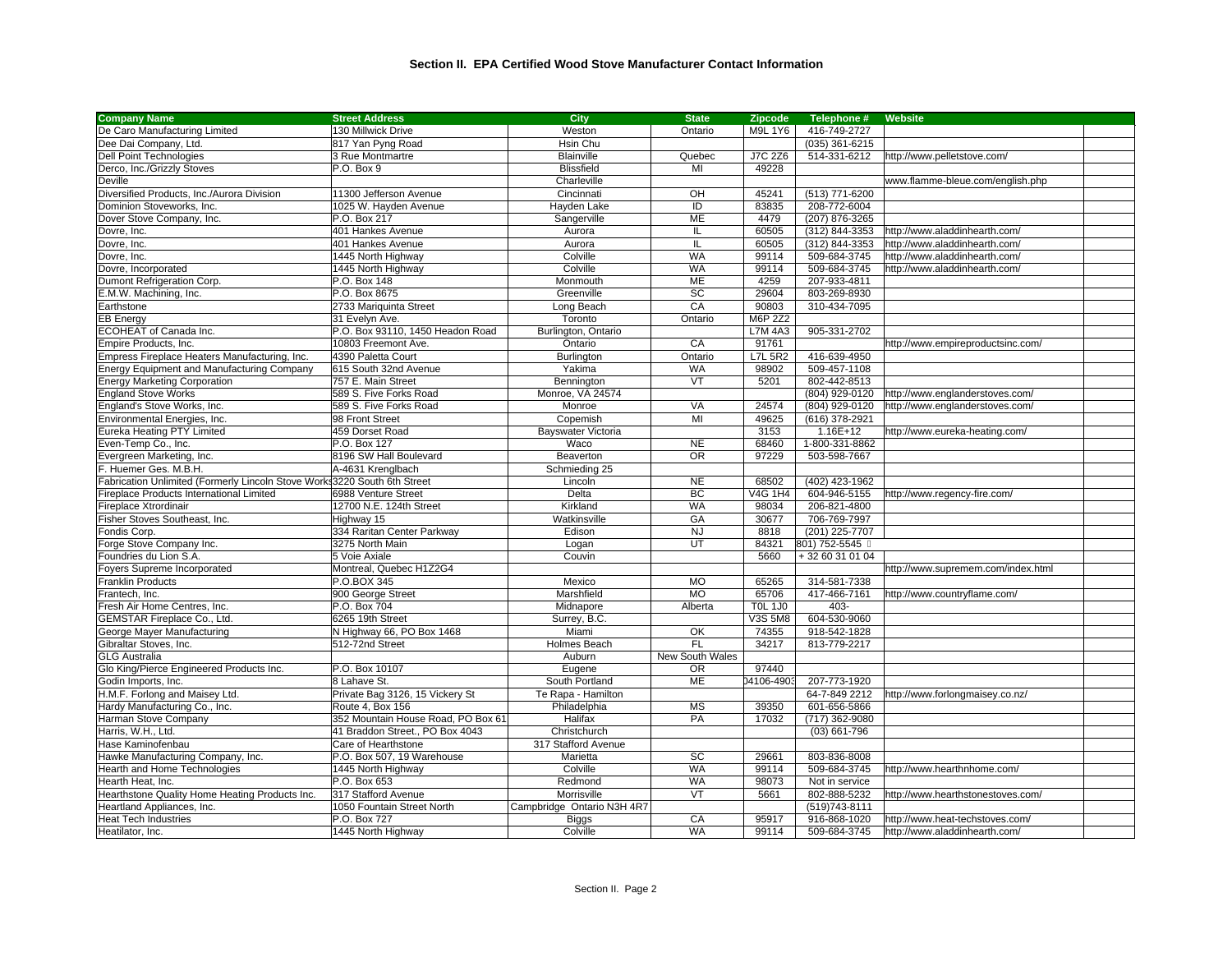| <b>Company Name</b>                                            | <b>Street Address</b>                 | City                           | <b>State</b>    | <b>Zipcode</b> | Telephone #    | Website                                      |  |
|----------------------------------------------------------------|---------------------------------------|--------------------------------|-----------------|----------------|----------------|----------------------------------------------|--|
| Heatilator, Inc.                                               | 1915 W. Saunders Street               | Mt. Pleasant                   | <b>IA</b>       | 52641          | 319-385-9211   |                                              |  |
| Heating Energy Systems, Inc.                                   | P.O. Box 593, 14300 SE Industrial Way | Clackamas                      | $\overline{OR}$ | 97015          | 503-786-4004   |                                              |  |
| Heatmor Outdoor Wood Burning Furnaces                          | Highway 11 East, Box 787              | Warroad,                       | <b>MN</b>       | 56763          | 218-386-2769   |                                              |  |
| Heat-N-Glo Fireplace Products, Inc.                            | 1445 North Highway                    | Colville                       | <b>WA</b>       | 99114          | 509-684-3745   | http://www.heatnglo.com/                     |  |
| Heritage Stoves Inc.                                           | 352 South Main Street                 | Clearfield                     | UT              | 84015          | 801-773-8606   |                                              |  |
| Hicks Waterstoves & Solar System                               | 2541 South Main Street                | Mt. Airy                       | $\overline{NC}$ | 27030          | 919-789-4977   |                                              |  |
| High Energy Manufacturing PO Box 400 Vermillio PO Box 400      |                                       | Vermillion Bay                 | Ontario         | 54829          |                |                                              |  |
| High Energy Manufacturing, Limited                             | PO Box 400                            | ermillion Bay, Ontario POV 2VO |                 |                | 807-227-2745   |                                              |  |
| High Sierra Stoves, Ltd.                                       | 720 North Mulberry Street, PO Box 124 | Hildale                        | UT              | 84784          |                |                                              |  |
| High Valley Construction & Maintenance Corp.                   | 6573 Highway 226S                     | Spruce Pine                    | <b>NC</b>       | 28777          | 828-765-4004   | http://www.highvalleystoves.com/start.shtml  |  |
| <b>Hi-Teck Stoves</b>                                          | 2985 South, 3600 West                 | Salt Lake City                 | UT              | 84119          | 1-800-456-8606 |                                              |  |
| Hitzer, Inc.                                                   | 269 East Main Street                  | Berne                          | $\overline{N}$  | 46711          | (219) 589-8536 | http://www.hitzer.com/                       |  |
| <b>Homestead Mercantile</b>                                    | P.O. Box 2544                         | Eugene                         | $\overline{OR}$ | 97402-0153     |                |                                              |  |
| Horizon Research Inc.                                          | 17905 Bothell Way Southeast, Suite #1 | <b>Bothell</b>                 | <b>WA</b>       | 98012          |                |                                              |  |
| Horse Flame Metal USA, Inc.                                    |                                       |                                |                 |                |                |                                              |  |
| Horstmann Industries, Inc.                                     | 301 Second Street                     | Elroy                          | WI              | 53929          | (608) 462-8431 |                                              |  |
| <b>Hudson River Stove Works</b>                                |                                       |                                |                 |                |                |                                              |  |
| Hussong Manufacturin Company, Inc. (Kozy Heat)                 |                                       |                                |                 |                |                |                                              |  |
| Hussong Manufacturing Company, Inc.                            | 204 Industrial Park Drive             | Lakefield                      | <b>MN</b>       | 56150          | 507-662-6641   | http://www.kozyheat.com/                     |  |
| Hutch Manufacturing Company                                    | P.O. Box 350, 200 Commerce Avenue     | Loudon                         | <b>TN</b>       | 37774          | (800) 251-9232 |                                              |  |
| HWAM Heat Design A/S                                           |                                       |                                |                 |                |                |                                              |  |
| Hydro Flame Corporation                                        | 1874 S. Pioneer Rd.                   | Salt Lake City                 | UT              | 84104          | 801-972-4621   |                                              |  |
| Hydro-Temp, Inc.                                               | RD 1, Box 1404                        | Mohnton                        | PA              | 19540-7565     | 215-856-7565   |                                              |  |
| Ingenieria De Combustion Bosca Chile S.A.                      | Americo Vespucio 2077                 |                                |                 |                |                |                                              |  |
| Intermountain Skyline Stove Works                              | 63 South Main Street                  | Santiago<br>Manti              | <b>UT</b>       | 84642          | 801-835-0341   |                                              |  |
|                                                                |                                       |                                |                 |                |                |                                              |  |
| J. A. Roby                                                     | 490 Rue de L'Argon                    | Charlesbourg, Quebec           |                 | 5032           | 802-234-2300   |                                              |  |
| Jacuzzi Leisure Products, Inc.                                 | Route 107, P.O. Box 501               | <b>Bethel</b>                  | VT              |                |                |                                              |  |
| Jarvis Welding, Inc.                                           | Route 3                               | Maynardville                   | <b>TN</b>       | 37807          | 615-992-5664   |                                              |  |
| Jayline Heating Ltd.                                           | 106 Henderson Valley Road             | Auckland                       |                 |                | (09) 836 0858  |                                              |  |
| Jensen Metal Products, Inc.                                    | 7800 Northwestern Avenue              | Racine                         | WI              | 53406          | (414) 886-9318 |                                              |  |
| Johnson Gas Appliance Company/Mendota Hearth 520 E Avenue N.W. |                                       | Cedar Rapids                   | ID              | 52405          | 319-365-5267   |                                              |  |
| Jotul North America (Jotul U.S.A., Inc.)                       | 400 Riverside Street                  | Portland                       | ME              | 4104           | 207-797-5912   | http://www.jotulflame.com/                   |  |
| Jydepejsan A/S                                                 | Wittus Fire by Design                 | PO Box                         | 120             |                | 914-764-5679   | www.wittus.com                               |  |
| Ka-Heat Kachelofen, Ltd.                                       | R.R. NO4, 670 Packer Road             | Roseneath, Ontario             |                 | <b>K0K 2X0</b> | 905-352-3848   |                                              |  |
| Kalvin International and Company (HK)                          |                                       |                                |                 |                |                |                                              |  |
| Kent Heating Limited                                           | 59 Tidal Road Mangere, PO Box 23-34   | Auckland                       |                 |                |                | Fax 649-275-7558 http://www.kentheating.com/ |  |
| Kickapoo Diversified Products, Inc.                            | Main Street, PO Box 127               | La Farge                       | WI              | 54639          | 608-625-4431   |                                              |  |
| Kingsman Industries                                            | 3 Winfield Way                        | Winnepeg                       | Manitoba        | <b>R2R 1V8</b> | 204-632-1962   |                                              |  |
| Klass Waterstove                                               | 4931 Elkorn Ct.                       | Salem                          | <b>OR</b>       | 97301          | 503-391-2880   |                                              |  |
| Knight's Quality Welding                                       | Route 1, PO Box 500                   | Rapid City                     | SD              | 57702          | 605-923-6513   |                                              |  |
| Krog Iversen & Co. A/S                                         | Postboks 60, Glasvaenget 3-9          | Vissenbjerg                    |                 | 5492           | 45 64 47 31 31 | http://www.warmfurniture.com/                |  |
| Kuma Stove And Iron Works                                      | 450 Old Highway 95                    | Hayden                         | ID              | 83858          | 208-762-8002   | http://www.kumastoves.com/                   |  |
| B. Brunk & Sons, Inc.                                          | 10460 S.R. 45N                        | Salem                          | OH              | 44460          | (216) 332-4297 |                                              |  |
| Lamppa Manufacturing & Distributing Co., Inc.                  | P. O. Box 422                         | Tower                          | <b>MN</b>       | 55790          | 218-753-2330   |                                              |  |
| Lasalle Iron Works, Inc.                                       | Stove Division, 3110 Lasalle Streete  | St. Louis                      | MO              | 63104          | (314) 771-5350 |                                              |  |
| ennox Hearth Products                                          | 1110 West Taft Ave.                   | Orange                         | CA              | 92865          | 714-921-6100   | http://www.lennoxhearthproducts.com/         |  |
| Les Poincans de Waterloo Inc.                                  | 100 Route 112 - CP. 239               | Waterlou, Quebec               |                 | JOE 2N0        | 514-539-3916   |                                              |  |
| Les Produits d'Acier Nordic International                      | 11725 Philippe-Panneton               | Montreal                       | Quebec          | <b>H1E 4M1</b> | 514-494-4522   |                                              |  |
| Lexington Forge                                                | 149 Cleveland Drive                   | Paris                          | KY              | 40361          |                |                                              |  |
| Lilly Industries, Inc.                                         | 6437 County Road 20                   | Mt. Gilead                     | OH              | 43338          | 419-946-7908   |                                              |  |
| <b>Lindsay Stove Works</b>                                     | 780 N. Arrowhead Road                 | Camano Island                  | <b>WA</b>       | 98292          | 206-629-4848   |                                              |  |
| Locke Home Products, Inc. (Illinois)                           | 4200 St. Clair Avenue, PO Box 1040    | <b>Washington Park</b>         | IL.             | 62204          | 618-271-1272   |                                              |  |
| Long Agribusiness                                              | P.O. Box 1139, 111 Fairview Street    | Tarboro                        | <b>NC</b>       | 27886          | 252-823-4151   |                                              |  |
| Luap Associates, Inc.                                          | 2720 Roosevelt Blvd.                  | Eugene                         | <b>OR</b>       | 97402          | 503-461-2141   |                                              |  |
| Lucky Distributing                                             | 8111 NE Columbia Blvd                 | Portland, OR 92718             |                 |                |                |                                              |  |
| M. Texeira International, Incorporated                         | 85 Myer Street Hackensack, New Jerse  | 210-525-0024                   |                 |                |                |                                              |  |
| Majco Building Specialties, L.P.                               | 1000 East Market Street, PO Box 800   | Huntington                     | IN              | 46750          | (219) 356-8000 |                                              |  |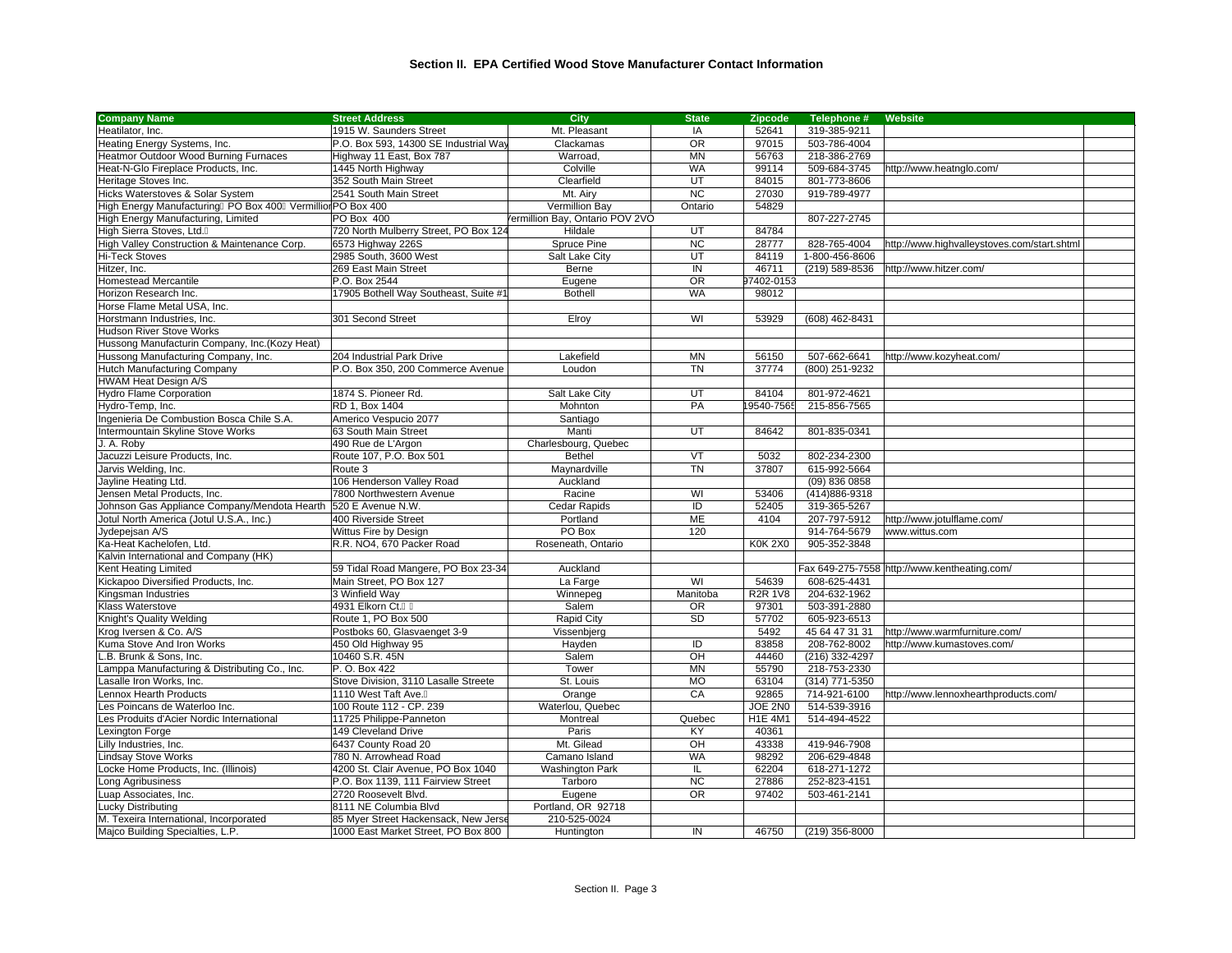| <b>Company Name</b>                            | <b>Street Address</b>                 | City                 | <b>State</b>    | <b>Zipcode</b>        | Telephone #    | Website                                  |  |
|------------------------------------------------|---------------------------------------|----------------------|-----------------|-----------------------|----------------|------------------------------------------|--|
| Malm Fireplaces, Inc.                          | 368 Yoloanda Ave.                     | Santa Rosa           | CA              | 95404                 | 707-546-8955   |                                          |  |
| Martin Industries, Inc.                        | P.O. Box 128, 301 E. Tennessee St.    | Florence             | AL              | 35631                 | 256-767-0330   |                                          |  |
| Max Blank GmbH                                 |                                       | Lake Bluff           | IL              |                       |                | http://www.maxblank.com/                 |  |
| Meridian Consolidated Industries               | 13817 1st Avenue SW                   | Seattle              | <b>WA</b>       | 98166-1303            | 206-762-5631   |                                          |  |
| Messer Machine & Manufacturing, Inc.           | Box 105, Highway 60-71 North          | Windom               | <b>MN</b>       | 56101                 | 507-831-1904   |                                          |  |
| Metal M.D.R. Inc.                              | 536 Guy Street                        | Granby               | Quebec          | <b>J2G 7J8</b>        | 450-777-6070   |                                          |  |
| Metal Teck, Inc.                               | 7700 Gayle Ave                        | Charlotte            | <b>NC</b>       | 28212-7132            | 704-333-7714   |                                          |  |
| Midway Optional Equipment Company, Inc.        | Route 1, Box198A                      | Pickens              | SC              | 29671                 | 803-878-2903   |                                          |  |
| Monessan Hearth Systems                        | Route 107, P.O. Box 501               | <b>Bethel</b>        | VT              | 5032                  | 802-234-2300   | http://www.cfmcorp.com/                  |  |
| Monessan Hearth Systems                        | Route 107, Box 501                    | <b>Bethel</b>        | $\sqrt{T}$      | 5032                  | (802) 234-2300 | http://www.vermontcastings.com/          |  |
| Morso Jernstaberi A/S                          | DK-7900, Furvej 6                     | Nykobing Mor         |                 |                       | 45 96 69 19 00 | http://www.morsoe.com/us/index.html      |  |
| National Steelcrafters of Oregon               | P.O. Box 2501                         | Eugene               | OR              | 97402                 | (503) 683-3210 | http://www.breckwell.com/                |  |
| Nature's Furnace, Inc.                         | 3338 Ute Avenue                       | Waukee               | IA              | 50263                 | 515-987-2397   |                                          |  |
| Navigator Stove Works, Inc.                    | 68 South First St.                    | Brooklyn             | N.Y.            | 11211                 | 718-486-8049   | http://www.marinestove.com/              |  |
| New Buck Corporation (Buck Stove Corp.)        | P.O. Box 69, 1265 Bakersville Highway | Spruce Pine          | <b>NC</b>       | 28777                 | 828-765-6144   | http://www.buckstovecorp.com/            |  |
| Newmac Manufacturing Incorporated              | P.O. Box 9, 208 Lancaster             | Debert               | Nova Scotia     | BOMB1O                | 902-662-3840   |                                          |  |
| NHC Inc.                                       | 317 Stafford Avenue                   | Morrisville          | VT              | 5661                  | 802-888-5232   | http://www.hearthstonestoves.com/        |  |
| Nor-Aire Fireplace Manufacturing Company, Inc. | $P.O.$ Box 603                        | Joplin               | <b>MO</b>       | 64802                 | 417-782-1260   |                                          |  |
| Nordpeis A/S                                   |                                       | Lierskogen           |                 |                       |                | http://www.nordpeis.no/                  |  |
| North Country Metals, Inc.                     | P.O. Box 247                          | Grantsburg           | WI              | 54840                 | 715-463-5334   |                                          |  |
| Northern Cascades International, Inc.          | 2434A Cedar Avenue                    | Annapolis            | <b>MD</b>       | 21401                 | 410-266-7555   |                                          |  |
| Northwood Inc.                                 | 8998 E. 34 Road                       | Cadillac             | MI              | 49601                 | 616-           |                                          |  |
| NU-TEC/Upland Distributors, Inc.               | P.O. Box 908, 72 College Street       | East Greenwich       | R <sub>l</sub>  | 2818                  | (401) 738-2915 | http://www.nutec-castings.com/           |  |
| O'Dette Energies of Canada Ltd.                | 595 O'Connor Drive                    | Kingston             | Ontario         | $\overline{K}$ 7P 1J9 | 613-384-1459   |                                          |  |
| <b>Ohio Steel Industries</b>                   | 2575 Ferris Road, PO Box 24147        | Columbus             | OH              | 43224-0147            | (614) 471-4800 |                                          |  |
| OK Doke, Ltd.                                  | 1425 Weld County Road 32              | Longmont             | $\overline{c}$  | 80501-9619            | (303) 776-2300 |                                          |  |
| Oliver-MacLeod Limited                         | 155 Edward Street                     | Gravenhurst          | Ontario         | P0C 1G0               | 705-687-3447   |                                          |  |
| Olix Air Flo Woodstoves, Inc.                  | R.D. #2, North Main Street Extension  | Hornell              | <b>NY</b>       | 14843                 | (607) 324-3219 |                                          |  |
| Olsberg Hermann Everken, Gmbh                  | 176 Saunders Road                     | Barrie               | ON              | <b>L4N 9A4</b>        | 705-721-1388   | http://www.olsberg.com/                  |  |
| Oregon Woodstoves, Inc.                        | P.O. Box 70107, 1844 Main Street      | Springfield          | $\overline{OR}$ | 97477                 | 541-747-8868   |                                          |  |
| Orley's Manufacturing Company, Inc.            | 1718 W. Antelope Road                 | <b>White City</b>    | OR              | 97503                 | 503-777-5340   |                                          |  |
| Orrville Products, Inc.                        | P.O. Box 902, 377 East Orr Street     | Orrville             | OH              | 44667-0902            | 800-232-4010   | http://www.comfortecgasfireplace.com/    |  |
| Osburn Manufacturing, Inc.                     | 1700 Leonharmel                       | Quebec City          | Quebec          | G <sub>1</sub> N 4R9  | 418-527-3060   | http://www.drolet.ca/Engindex2.htm       |  |
| <b>Ozark Quality Ironworks</b>                 | Route 2, PO Box 157                   | Hardy                | AR              | 72542                 | (501) 856-2373 |                                          |  |
| Pacific Energy Fireplace Products Limited      | P.O. Box 1060                         | Duncan               | BC              | <b>V9L 3Y2</b>        | 250-748-1184   | http://www.pacificenergy.net/            |  |
| Pan American Industries, Inc.                  | P.O. Box 42                           | Houston              | <b>TX</b>       | 77001                 | (713) 448-9642 |                                          |  |
| Panda Wood Stoves                              | 6261 Crater Lake Highway              | Medford              | OR              | 97504                 | 503-826-7804   |                                          |  |
| Parkey's Welding                               | P.O. Box 110                          | Martell              | CA              | 95654                 | 209-223-2255   |                                          |  |
| Peacock Stove Works, Inc.                      | Route 2, Box 2431 M 37                | Baldwin              | MI              | 49304                 | 616-745-4609   |                                          |  |
| Pellefier Inc.                                 | P.O. Box 487                          | Morton               | <b>WA</b>       | 98356-0487            |                |                                          |  |
| Piazetta S.P.A (Importer)                      | 4680 E. Second Street                 | Benicia              | CA              | 94510                 | 707-745-8175   |                                          |  |
| Piazzetta S.p.A.                               | 31010 Casell d'Asolo                  | Treviso              |                 |                       |                |                                          |  |
| Pick's Manufacturing & Welding, Inc.           | 810 Mayhew Lake Road N.E.             | St. Cloud            | <b>MN</b>       | 56301                 | 612-252-8847   |                                          |  |
| Pilgirm Stove Works Ltd.                       | P.O. Box 400, 242 N. Main Street      | <b>Burkesville</b>   | KY              | 42717                 | 502-864-3400   |                                          |  |
| Pine Barren Stove Company                      | P.O. Box 496                          | Chatsworth           | <b>NJ</b>       | 8019                  | 609-726-1550   |                                          |  |
| Pinehill Innovators Inc.                       | 205-20701 No. 10 Highway              | Langley              | Br. Columbia    | <b>V3A 5E8</b>        | 604-534-8118   |                                          |  |
| Pioneer Steel, Inc.                            | 7142 Londontowne Drive                | Charlotte            | <b>NC</b>       | 28211                 | 704-333-7714   |                                          |  |
| Pioneer Woodstoves                             | 801 Ashlan Way                        | Madera               | CA              | 93638                 | 209-673-4535   |                                          |  |
| Plamen Foundry                                 | 55300 Slavonska Pozega                |                      |                 |                       |                |                                          |  |
| <b>Polar Fireplaces</b>                        | 4390 Paletta Court                    | Burlington           | Ontario         | <b>L7L 5R2</b>        | 905-632-4710   |                                          |  |
| Ponderosa Stove Works, Inc.                    | 26055 Pittman Hill Rd.                | Clovis               | CA              | 93612-9710            | 209-298-1610   |                                          |  |
| Porterlator Inc.                               | 8600 Wilkinson Blvd.                  | Charlotte            | $\overline{NC}$ | 28208                 | 704-394-0156   |                                          |  |
| Precision Gas Technologies                     | 1390 17th Avenue S.E.                 | Calgary              | Alberta         | <b>T2G 5J3</b>        | 403-262-4421   |                                          |  |
| PSG Distribution Inc.                          | 798, 8 leme Avenue Est.               | La Guadeloupe        | Quebec          | <b>G0M 1G0</b>        | 1-418-459-6458 | http://www.psg-distribution.com/site.asp |  |
| Pyro Industries, Inc.                          | 695 Pease Road                        | <b>Burlington</b>    | <b>WA</b>       | 98233                 | 206-757-9728   | http://whitfield.com/                    |  |
| Quaker Stove Company, Inc.                     | 148 N. Clinton Street                 | Doylestown           | PA              | 18901                 | 215-340-1752   |                                          |  |
| Quantek Products, Inc.                         | 13500 High Point Drive                | <b>Traverse City</b> | MI              | 49684                 | (616) 947-0221 |                                          |  |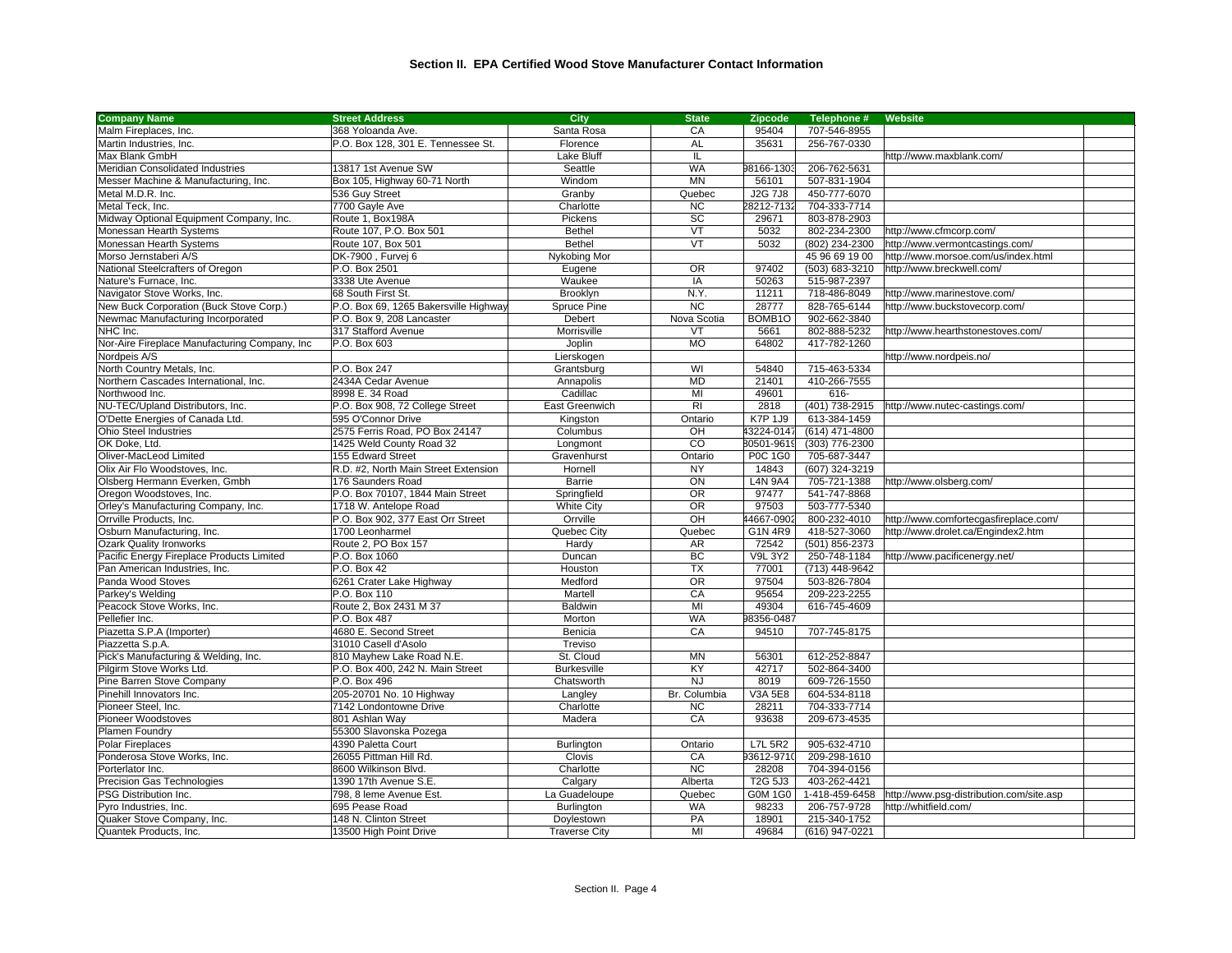| <b>Company Name</b>                                                                 | <b>Street Address</b>                  | City                 | <b>State</b>    | <b>Zipcode</b> | Telephone #       | Website                                      |
|-------------------------------------------------------------------------------------|----------------------------------------|----------------------|-----------------|----------------|-------------------|----------------------------------------------|
| Rais A/S                                                                            | 23 Hack Green Road                     | Pound Ridge          | NY              | 10576          | (914) 764-5679    | http://www.raiswittus.com/                   |
| Recycle King                                                                        | 808 G Street                           | Fresno               | CA              | 93706          | 209-485-2145      |                                              |
| Reed Metal Works, Inc.                                                              | HC2, Box 656                           | Warroad              | <b>MN</b>       | 56763          | 218-386-2769      |                                              |
| Reges Metal & Wood Inc.                                                             | Route 3, Box 208                       | Rocky Mount          | <b>NC</b>       | 27804          | (919) 443-4817    |                                              |
| Reliant Industries, Inc.                                                            | 333 Industrial Dr #3                   | Placerville          | CA              | 95667-6849     | 916-622-5887      |                                              |
| Renfyre Stove Co./ Maco Enterprises, Inc.                                           | <b>RR2</b>                             | Drayton              | Ontario         | <b>N0G 1P0</b> | 519-638-2746      |                                              |
| Reverso Manufacturing, Ltd.                                                         | 790 Rowntree Dairy Road                | Woodbridge           | Ontario         | L4L 5V3        | (416) 748-3064    |                                              |
| Riteway-Dominion Manufacturing Company, Inc.                                        | 1680 Country Club Road, Box 5          | Harrisonburg         | VA              | 22801          | (703) 434-3800    |                                              |
| RJM Manufacturing, Inc                                                              | 1210 Lowater Road, PO Box 27           | Chippewa Falls       | WI              | 54729          | 715-720-1794      | http://www.energyking.com                    |
| Rochester Metal Fabricators/Old World Stove                                         | 4800 Dewey Avenue                      | Rochester            | <b>NY</b>       | 14612          | 716-865-3051      |                                              |
| Royal Crown European Fireplaces, Inc.                                               | 333 East State, Suite 206              | Rockford,            | IL              | 61104          | 815-968-2022      |                                              |
| RSF / Industrial Chimney Company, Incorporated                                      | 400 J-F Kennedy                        | St. Jerome           | QC              | <b>J7Y 4C7</b> | 450-565-6336      | www.icc-rsf.com                              |
| Ruegg Fireplaces, Inc.                                                              | 216 U.S. Highway 206                   | Somerville           | <b>NJ</b>       | 8876           | 908-281-9555      |                                              |
|                                                                                     | 61 Pleasant Street                     |                      | <b>MA</b>       |                |                   |                                              |
| Russo Products, Inc.                                                                |                                        | Randolph             |                 | 2368           | 781-963-1182      |                                              |
| Salvo Machinery, Inc.                                                               | 220 Shove Street, PO Box 6145          | <b>Fall River</b>    | MA              | 2724           | 508-678-7507      |                                              |
| <b>Sarratt Agencies Limited</b>                                                     | c/o Meridian Heating, 1677 Boronia Roa | Wantirna             |                 | 3152           | (0061-3) 887-2687 |                                              |
| Saxon Wood Heaters Pty, Ltd.                                                        | 45 Princes Road West                   | Auburn               |                 | 2144           | +61 363811322     | http://www.tasmaniacentral.tas.gov.au/saxon/ |
| Scott Stoves, Inc.                                                                  | P.O. Box 1033                          | Hayden Lake          | ID              | 83835          | 208-772-7310      |                                              |
| Security Chimneys International Ltd.                                                | 2125 Monterey                          | Laval                | Quebec          | <b>H7L 3T6</b> | 450-973-9999      | http://www.securitychimneys.com/             |
| Selkirk Canada Corporation                                                          |                                        | Hamilton             | ON              |                |                   | http://www.selkirkcanada.com                 |
| Shenandoah Manufacturing Company, Inc.                                              | P.O. Box 839                           | Harrisonburg         | VA              | 22801          | (703) 434-3838    |                                              |
| Sherwood Industries, Ltd.                                                           | 6782 Oldfield Road                     | Saanichton           | <b>BC</b>       | <b>V8M 2A3</b> | 604-652-6080      | http://www.enviro-fire.com/                  |
| Shian Industry Company, Ltd.                                                        | 4th/12th Fl., 102 Tung Hwa N. Road     | Taipei               |                 |                | (02) 717-2511     |                                              |
| Sierra Productions,                                                                 | 720 North Mulberry Street              | Hildale              | UT              | 84784          |                   |                                              |
| Sierra Products, Inc.                                                               | 5061 Brooks Street                     | Montclair            | CA              | 91763          | 909-399-3355      | http://www.empireproductsinc.com/            |
| Sierra Products, Inc.                                                               | 5061 Brooks Street                     | Montclair            | CA              | 91763          | 909-399-3355      | http://www.empireproductsinc.com/            |
| Sierra Products, Inc.                                                               | 720 North Mulberry Street              | Hildale              | $\overline{UT}$ | 84784          |                   |                                              |
| Snorkel Stove Company                                                               | 108 Elliott Avenue West                | Seattle              | <b>WA</b>       | 98102          | 206-283-5701      |                                              |
| South Pittsburg Machine and Welding                                                 | P.O. Box 7                             | South Pittsburgh     | <b>TN</b>       | 37380          | $615=$            |                                              |
| <b>Starfire Fireplaces</b>                                                          | 2616 E. Main                           | Farmington           | <b>NM</b>       | 87401          | 505-327-3657      |                                              |
| Stove Builder International Inc.                                                    | 1700 Leonharmel Street                 | Quebec City          | Quebec          | G1N 4R9        | 418-527-3060      | http://www.drolet.ca/Engindex2.htm           |
| <b>Stove That Jack Built</b>                                                        | P.O. Box 487                           | Kooskia              | ID              | 83539          | (208) 926-0077    |                                              |
| StoveBuilder International, Inc.                                                    | 536 Guy Street                         | Granby               | Quebec          | J2G 7J8        | 450-777-6070      |                                              |
| Suburban Manufacturing Company                                                      | P.O. Box 399, 676 Broadway Street      | Dayton               | <b>TN</b>       | 37321          | (615) 775-2131    |                                              |
| Summit Stove Company, Inc.                                                          | 1330 N 131st                           | Seattle              | <b>WA</b>       | 98133          | (206) 362-2133    |                                              |
| Sure Flame Inc.                                                                     | 3129 Elkhorn Blvd                      | North Highlands      | CA              | 95660          | 916-              |                                              |
| T & T Stove Company                                                                 | 2404 Tonkawa Trail                     | Minnetonka           | <b>MN</b>       | 55343          | 612-544-2964      |                                              |
| T. G. Industries Inc.                                                               | Highway 15 South, PO Box 108           | Armstrong            | IA              | 50514          | 712-864-3737      |                                              |
| Taylor Products, Inc.                                                               | P.O. Box 518                           | Elizabethtown        | <b>NC</b>       | 28337          | (919) 862-2576    |                                              |
| <b>TEC Enterprises</b>                                                              | <b>Box 23</b>                          | Lewiston             | ID              | 83501          | (208) 843-7297    |                                              |
| Techniflame, Inc. (Formerly Pleasant Prairie Farms 17827 East Bigelow Gulch Highway |                                        | Spokane              | <b>WA</b>       | 99207          | (509) 467-6760    |                                              |
| Tempwood Industries, Inc.                                                           | 3 Beacon Street                        | Marblehead           | MA              | 1945           | 617-631-1272      |                                              |
| The Great Stove Company                                                             | 844 Cayuga Hgts. Road                  | Ithaca               | <b>NY</b>       | 14850          | (607) 257-0314    |                                              |
| The New Alberene Stone Company                                                      | P.O. Box 300                           | Schuyler             | VA              | 22969          | 804-831-2228      |                                              |
| The New Alberene Stone Company                                                      | P.O. Box 300                           | Schuyler             | VA              | 22969          | 804-831-2228      |                                              |
| The Stovemaker                                                                      | P.O. Box 278, 918 Highway 2            | Sultan               | <b>WA</b>       | 98294          | 206-523-6030      |                                              |
| The Wood Shed                                                                       | Coleman Road                           | <b>Red Creek</b>     | <b>NY</b>       | 13143          | 315-626-6824      |                                              |
| Thelin Company Inc.                                                                 | P.O. Box 847                           | Nevada City          | <b>NV</b>       | 95959          | (916) 273-1976    | http://www.thelinco.com/                     |
| Thermic Distribution Europe                                                         | 5 Voie Axiale                          | Couvin               |                 | 5660           | +32 60 31 01 04   |                                              |
| Thermic. Inc.                                                                       |                                        |                      | <b>WA</b>       | 99211          |                   |                                              |
|                                                                                     | N. 9510 Newport Highway, PO Box 119    | Spokane              | CA              | 91748          | 509-467-4328      |                                              |
| Tianjin Berkeley Furniture Corporation                                              | Berkeley Forge and Foundry, 18400 Ea   | City of Industry     |                 |                | 626-810-0101      | http://www.berkeleyforge.com/                |
| Tolotti Manufacturing, Inc.                                                         | 670 Dunn Circle                        | Sparks               | <b>NV</b>       | 89431          | 702-359-5661      |                                              |
| Travis Industries, Inc                                                              | 4800 Harbour Point Blvd. SW            | Mukilteo             | <b>WA</b>       | 98275          | 425-827-9505      | http://www.travisproducts.com/               |
| Tri-Fab, Inc.                                                                       | 62880 Peerless Court                   | Bend                 | $\overline{OR}$ | 97701          | 503-389-0304      |                                              |
| Turbo-Burn, Inc.                                                                    | 4225 E Joseph                          | Spokane              | <b>WA</b>       | 99207          | (509) 487-3609    |                                              |
| <b>Two Guys</b>                                                                     | 700 Northcrest Drive                   | <b>Crescent City</b> | CA              | 95531          | 707-464-7453      |                                              |
| U.S. Stove Company                                                                  | 227 Industrial Park Drive              | South Pittsburg      | <b>TN</b>       | 37380          | (615) 837-2100    | http://www.usstove.com/                      |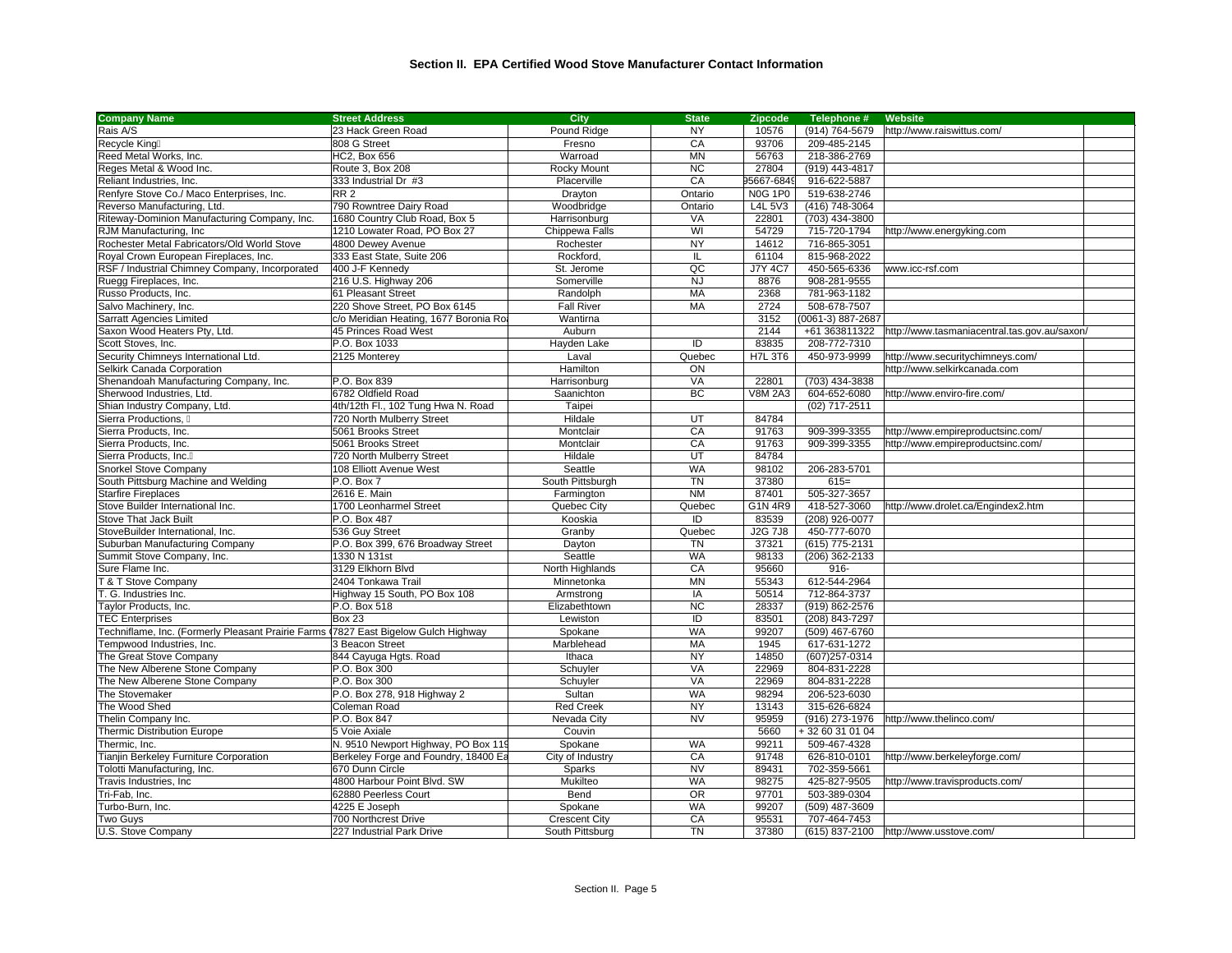| <b>Company Name</b>                      | <b>Street Address</b>                | City              | <b>State</b>   | <b>Zipcode</b> | Telephone #    | Website                                            |  |
|------------------------------------------|--------------------------------------|-------------------|----------------|----------------|----------------|----------------------------------------------------|--|
| Ultimate Stoves, Spas and Patio          | 6101 N Blackstone Avenue             | Fresno            | CA             | 93710          | 559-431-6120   |                                                    |  |
| <b>Unique Functional Products</b>        | 135 Sunshine Lane                    | San Marcos        | CA             | 92069          | (619) 744-1610 |                                                    |  |
| Upland Distributors, Inc.                | P.O. Box 908                         | East Greenwich    | R <sub>l</sub> | 2828           | 401-738-2915   | http://www.nutec-castings.com/                     |  |
| Vermont Castings                         | Route 107, P.O. Box 501              | <b>Bethel</b>     | VT             | 5032           | 802-234-2300   |                                                    |  |
| Vestal Manufacturing                     | P.O. Box 420                         | Sweetwater        | <b>TN</b>      | 37874          | 423-337-6125   |                                                    |  |
| Vogelzang International Corporation      | 400 West 17th Street                 | Holland           | MI             | 49423          | (616) 396-1911 |                                                    |  |
| Vulcan Fabricating Company, Inc.         | P.O. Box 94, 864 West Street         | Watertown         | WI             | 53094          | (414) 261-3550 |                                                    |  |
| W. W. Meyer Manufacturing Inc.           | 12704 N.E. 124th Street              | Kirkland          | <b>WA</b>      | 98034          | (206) 823-6200 |                                                    |  |
| W.E.T. Industries                        | 3741 E. Telegraph Road               | Piru              | CA             | 93040          | (800) 524-5550 |                                                    |  |
| Wamble's Machine Shop                    | P.O. Box 664                         | Kosciusko         | <b>MS</b>      | 39090          | 601-289-1451   |                                                    |  |
| Wamsler Herd und Ofen GmbH               | Landsberger Strasse 372              | D-8000 Munchen 21 |                |                | 89-589-6243    |                                                    |  |
| Warner Stove Works Company               | RFD #2, Province Road, 107           | Laconia           | <b>NH</b>      | 3246           | (603) 528-2400 |                                                    |  |
| Washington Stove Works, Olympic Division | P.O. Box 687                         | Everett           | <b>WA</b>      | 98206          | 206-252-2148   |                                                    |  |
| Waterford Stanley Limited                |                                      | Bilberry          | Waterford      |                |                | 011-353-51-302300 http://www.waterfordstanley.com/ |  |
| <b>Webco Industries</b>                  | 105 East Street                      | Woodland          | CA             | 95695          | (916) 666-6107 |                                                    |  |
| Webster, S.L. & Sons, Inc.               | P.O. Box 250                         | Federalsburg      | <b>MD</b>      | 21632          | (410) 754-5511 |                                                    |  |
| Weitz & Co., Inc.                        | P.O. Box 340, 1447 E. State Street   | Eagle             | ID             | 83616          | 208-939-8218   | http://www.blazeking.com/                          |  |
| Welenco Manufacturing, Inc.              | 533 Thain Rd                         | Lewiston          | ID             | 83501-5532     | (208) 743-5525 |                                                    |  |
| Weso-Aurorahautte GmbH                   | Ceramic Radiant Heat. Pleasant Drive | Lochmere          | <b>NH</b>      | 3252           | 603-524-9663   |                                                    |  |
| Western East Sales Corporation           | 1421 Deal Street, PO Box 249         | Junction City     | <b>OR</b>      | 97448          | 503-           |                                                    |  |
| Wilkening Manufacturing Company          | <b>HCR 73 Box 625</b>                | Walker            | <b>MN</b>      | 56484          | 218-547-1988   |                                                    |  |
| <b>Wilkinson Stove Company</b>           | 7188 South 2825 East                 | Salt Lake City    | UT             | 84121          | 801            |                                                    |  |
| Wing Manufacturing, Inc.                 | 2477 Highway 20                      | Sedro Woollev     | <b>WA</b>      | 98284          | 206-856-2520   |                                                    |  |
| Winnebago Manufacturing Company          | <b>Industrial Park Welk Drive</b>    | <b>Blue Earth</b> | <b>MN</b>      | 56013          | 507-526-7456   |                                                    |  |
| Winrich International                    | P.O. Box 51                          | <b>Bristol</b>    | WI             | 53104          | 414-857-7800   |                                                    |  |
| Winston Stove Company                    | 13643 Fifth Street                   | Chino             | CA             | 91710          | 909-591-7405   |                                                    |  |
| Wittus Fire By Design                    | Pound Ridge, NY 10576, PO Box 120    |                   |                |                |                |                                                    |  |
| Wohnbedarf AG Basel                      | Aeschenvorstadt No. 48               | 4010 Basel        |                |                | 061-23-06-60   |                                                    |  |
| Wolf Steel Limited                       | 24 Napolean Road Barrie, Ontario     | Barrie            | Ontario        | Canada         |                |                                                    |  |
| Wolf's Casual Living                     | 6101 N Blackstone Avenue             | Fresno            | CA             | 93710          | 559-431-6120   |                                                    |  |
| <b>Wolf's Stoves</b>                     |                                      | Fresno            | CA             |                |                |                                                    |  |
| Wood-aire                                | P.O. Box 296                         | Commerce          | OK             | 74339          | 918-675-4355   |                                                    |  |
| Woodkiln Inc.                            | 24 Jamestown Street                  | Sinclairville     | <b>NY</b>      | 14782          | (716) 962-8178 |                                                    |  |
| Woodstock Soapstone Company, Inc.        | 66 Airpark Road                      | West Lebanon      | <b>NH</b>      | 3784           | 603-298-5955   | http://www.woodstocksoapstone.com/                 |  |
| Yunca Heating                            | 38 Bowmont Street. PO Box 932        | Invercargill      |                |                |                |                                                    |  |
| Zephyr Stoves, Inc.                      | 2800 Pringle Road SE Ste 130         | Salem             | <b>OR</b>      | 97302          | 888-842-8454   |                                                    |  |